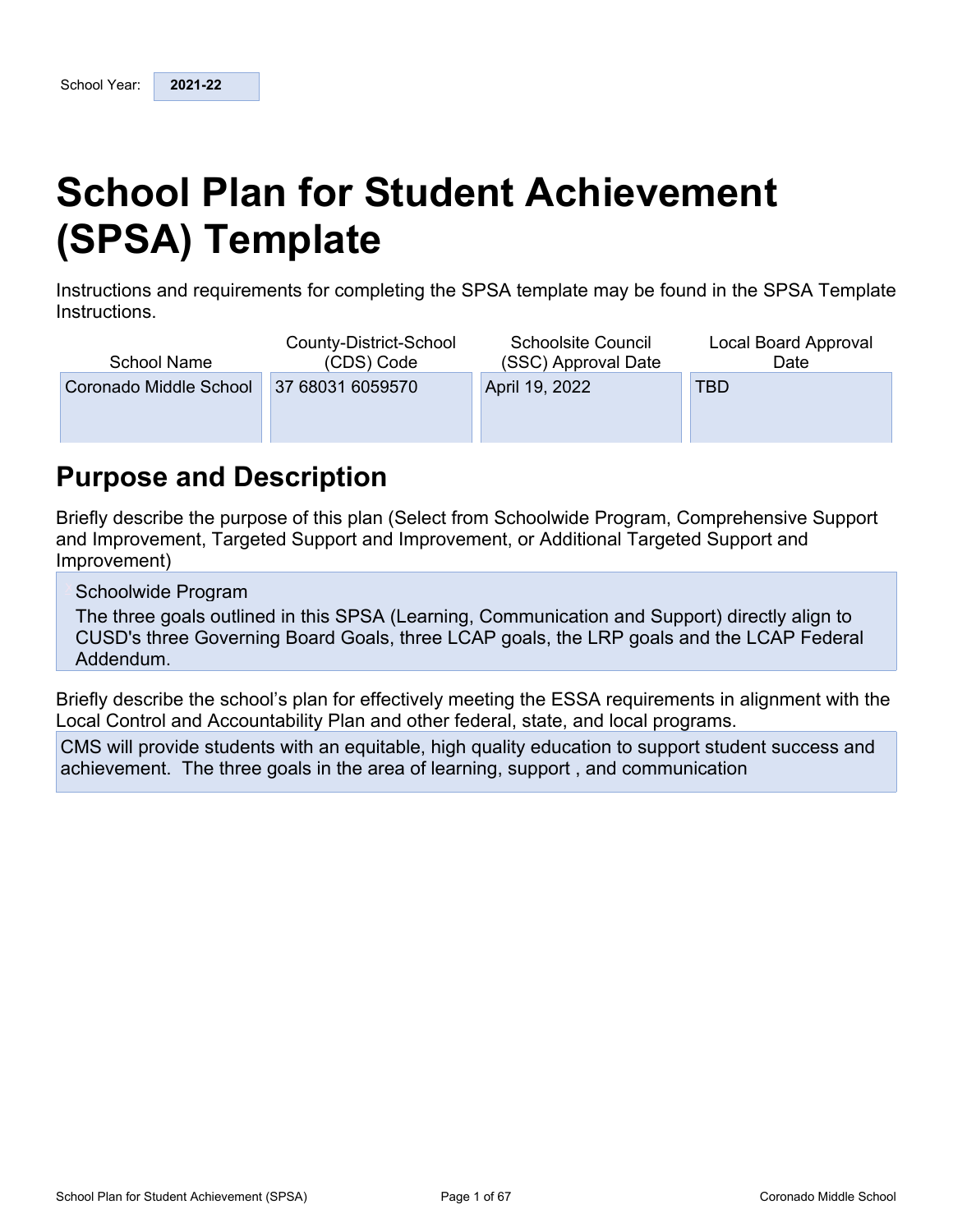# <span id="page-1-0"></span>**Table of Contents**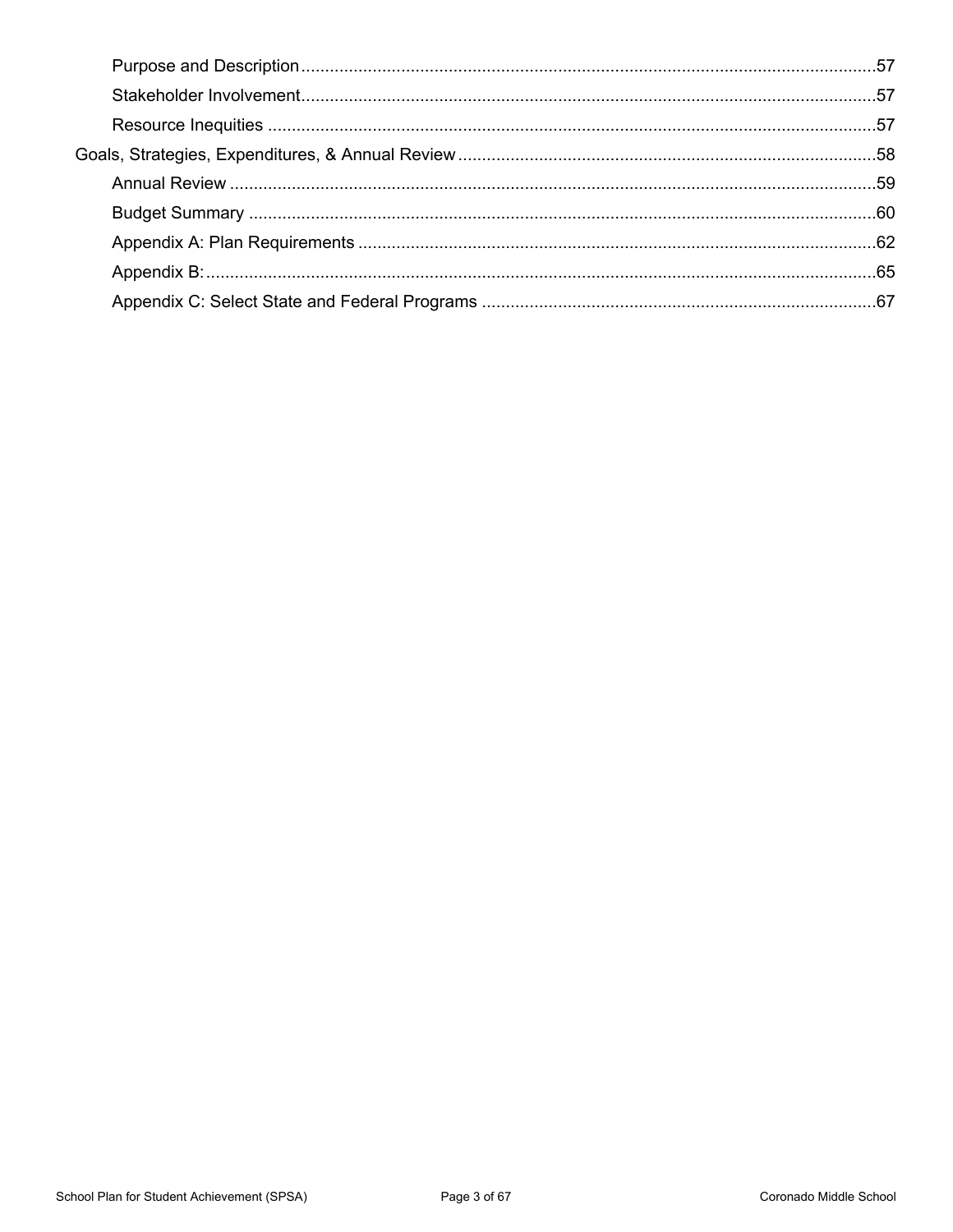# <span id="page-3-0"></span>**Comprehensive Needs Assessment Components**

## <span id="page-3-1"></span>**Data Analysis**

Please refer to the School and Student Performance Data section where an analysis is provided.

### <span id="page-3-2"></span>**Surveys**

This section provides a description of surveys (i.e., Student, Parent, Teacher) used during the schoolyear, and a summary of results from the survey(s).

CUSD facilitates multiple surveys throughout the year to gather feedback from parents, staff and students via Thoughtexchange.

## <span id="page-3-3"></span>**Classroom Observations**

This section provides a description of types and frequency of classroom observations conducted during the school-year and a summary of findings.

The CUSD Certificated Evaluation Process requires: Three formal observations for probationary or temporary teachers in their first two years of teaching in the district, one annual formal observation for intermediate teachers (years 3-6), and biennial observations (formal or series of informal) for experienced teachers. Frequent informal walkthrough observations of teachers occur on a daily and weekly basis. Per negotiations in Spring of 2021, new observation and evaluation system is being piloted in the 2021-2022 school year. Full implementation will occur in the 2022-2023 school year.

### <span id="page-3-4"></span>**Analysis of Current Instructional Program**

The following statements are derived from the Elementary and Secondary Education Act (ESEA) of 1965 and Essential Program Components (EPCs). In conjunction with the needs assessments, these categories may be used to discuss and develop critical findings that characterize current instructional practice for numerically significant subgroups as well as individual students who are:

- Not meeting performance goals
- Meeting performance goals
- Exceeding performance goals

Discussion of each of these statements should result in succinct and focused findings based on verifiable facts. Avoid vague or general descriptions. Each successive school plan should examine the status of these findings and note progress made. Special consideration should be given to any practices, policies, or procedures found to be noncompliant through ongoing monitoring of categorical programs.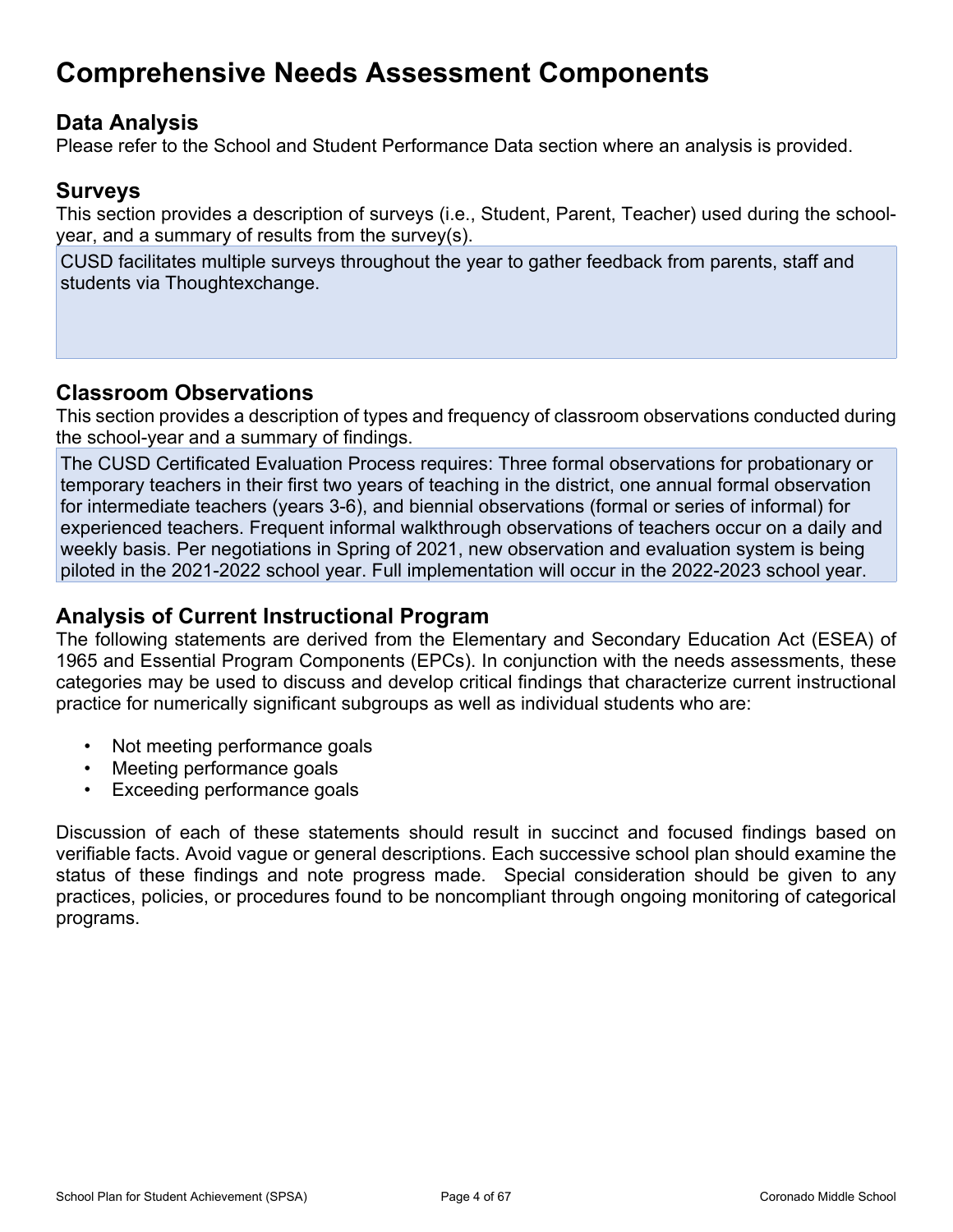## **Standards, Assessment, and Accountability**

Use of state and local assessments to modify instruction and improve student achievement (ESEA)

CAASPP Data 2021 - Student Group Report: Students with Disabilities dipped in ELA but increased in Mathematics. All other student groups maintained meeting or exceeding proficiency goals. Individual student data was assessed and used by departments and English and Special Education Teachers to target students specific need to support growth.

All departments have access to data and data is reviewed during staff meeting and department meetings. Department teams then meet to discuss CAASPP data and local assessments and/or classroom assessments to identify areas of growth and need for all students as well as individual students. Additionally, departments use this data to write individual or department goals.

The math department uses common assessments across all courses. CAASPP IAB's were administered twice this year. Assessment data is analyzed and instructional decisions are made to support areas of weaknesses as shown by the data.

The English Department uses CAASPP data to make instructional decisions to support areas of weaknesses. CAASPP IAB's were administered twice this year. Additionally, common assessments are used, formally and informally, to track growth and needs. English 8 Foundations also uses Read 180 curriculum and data.

The Science Department has common grade level assessment with embedded NGSS based questions and performance tasks and formal and informal assessments, project based assessments and inquiry based assessments to measure student learning. The teams assess data to determine standards that need more support. They will now have CAST data to analyze.

The Electives Department uses data to support student growth as well as rubrics to assess project based learning and content.

The History Department uses formal and informal assessments, project based assessments and inquiry based assessments to measure student learning. Grade level teams collaborate to assess test data and revise assessments based on student achievement. Data is also used to review/reteach difficult topics as well as to target areas in curriculum to modify or revamp.

The PE Department uses Fitnessgram testing results to look support curriculum and design lesson plans to ensure a high level of achievement on the Fitnessgram test.

Departments are using question structures aligned to the CAASSP assessment system.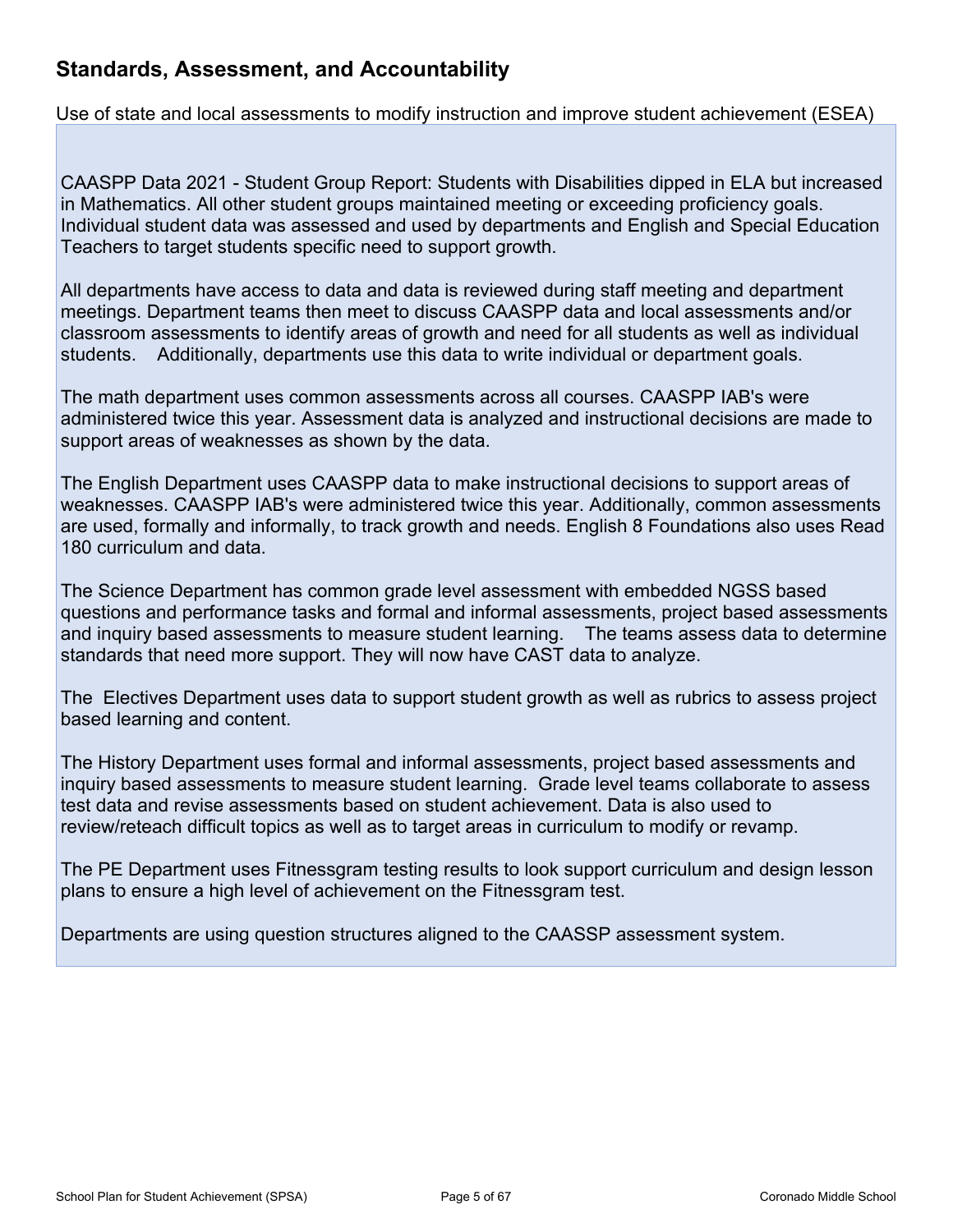Use of data to monitor student progress on curriculum-embedded assessments and modify instruction (EPC)

1. Based on student assessment and grading data, CMS has three support classes.

a. Math Lab - this intervention class is for students in grades 6-8 who are not at a proficient level and have gaps in their mathematics. This class provides students with the opportunity to supplement mathematics gaps and basic concepts such as number sense to support success in their regular math class. This class takes the place of their elective.

b. Literacy Lab - this intervention class is for students in grades 6-8 who are not at a proficient level and have gaps in their reading and literacy skills. This class provides students with the opportunity to supplement literacy gaps with the Read 180 program to support success in their regular ELA class. This class takes the place of their elective.

c. English 8 Foundations - This class serves as an 8th grade student's English class. With the use of Read 180, Amplify curriculum, and additional supplemental support, this class provides an individualized learning plan with the opportunity to build literacy proficiency and supplement ELA gaps

2 Math and ELA Co-taught classes in all grade levels for students with disabilities (one general education teacher and one Special Education Teacher)

3. ELD class for English Learners

## **Staffing and Professional Development**

Status of meeting requirements for highly qualified staff (ESEA)

All staff are qualified teachers.

Sufficiency of credentialed teachers and teacher professional development (e.g., access to instructional materials training on SBE-adopted instructional materials) (EPC)

All CMS teachers are provided with professional learning opportunities via off site conferences, on site professional learning on minimum days, and on site release days to collaborate as a team. Release days may include collaborative teams, department and/or grade level subject teams, curriculum training, building common assessments, developing, planning and aligning lessons. Department teachers with new curriculum are provided with training. Additionally, teachers attend weekly, Wednesday afternoon meetings. The meetings rotate throughout the month: \*Staff

\*Department \*Grade Level \*Professional Learning Agendas and minutes are shared, and administration provides comments. Data is used, as appropriate, in all meetings.

All teachers have access to district and county professional development.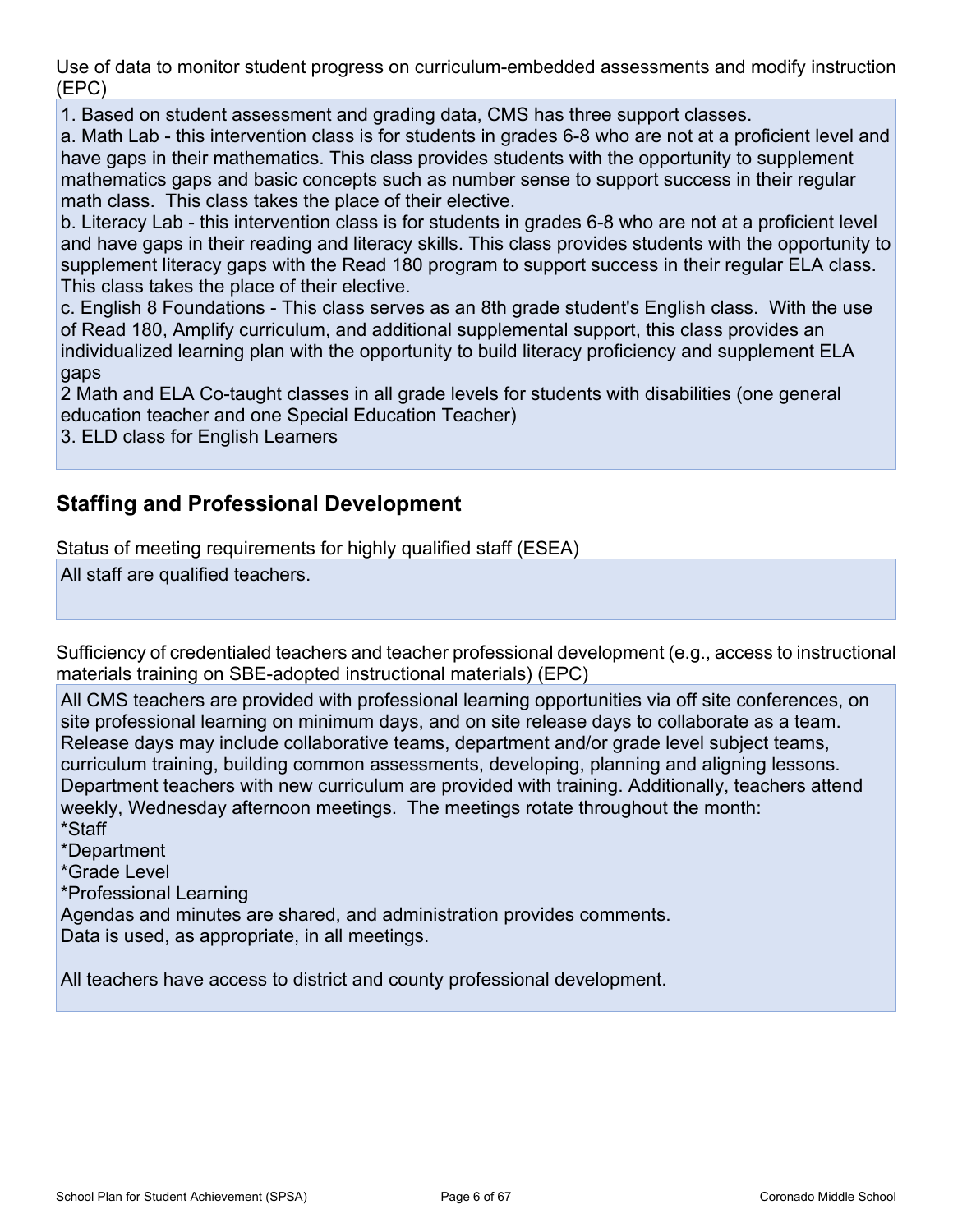Alignment of staff development to content standards, assessed student performance, and professional needs (ESEA)

Time is allotted for collaboration and prep within departments, grade-level articulation, PLCindividualized planning and data assessment. Multi-tiered Systems of Support (MTSS) development and implementation is taking place in all classrooms.

Ongoing instructional assistance and support for teachers (e.g., use of content experts and instructional coaches) (EPC)

CMS Department Leaders - Lead teacher (chairperson) in each department ongoing professional learning on meeting days BTSA Support Providers for Year 1 and 2 teachers Technology Resource Teacher on site

CUSD ha TOSA's that support CMS teachers in:

1.Math/Science

2. English/ELD

3. Technology Resource Teacher lead

SPED coordinator

Teacher collaboration by grade level (kindergarten through grade eight [K–8]) and department (grades nine through twelve) (EPC)

All teachers are given a prep period to plan, daily. Every Wednesday 1.15 hours are provided to staff for one of the following meetings: grade level meetings, department meetings, PLCs, and staff meetings. This time is used to develop, plan, align lessons, and review data.

## **Teaching and Learning**

Alignment of curriculum, instruction, and materials to content and performance standards (ESEA)

CMS Math, English, History, Science and PE Departments are all grade level aligned in curriculum content and common assessments

Adherence to recommended instructional minutes for reading/language arts and mathematics (K–8) (EPC)

CMS master schedule adheres to daily minutes of mathematics instruction and ELA instruction. (241 minutes of mathematics weekly) and (241 minutes of ELA weekly)

Lesson pacing schedule (K–8) and master schedule flexibility for sufficient numbers of intervention courses (EPC)

CMS master schedule provides appropriate grade level pacing and flexibility for intervention courses such as Math Lab, Literacy Lab, English 8 Foundations, and co-taught ELA and Math classes at all grade levels.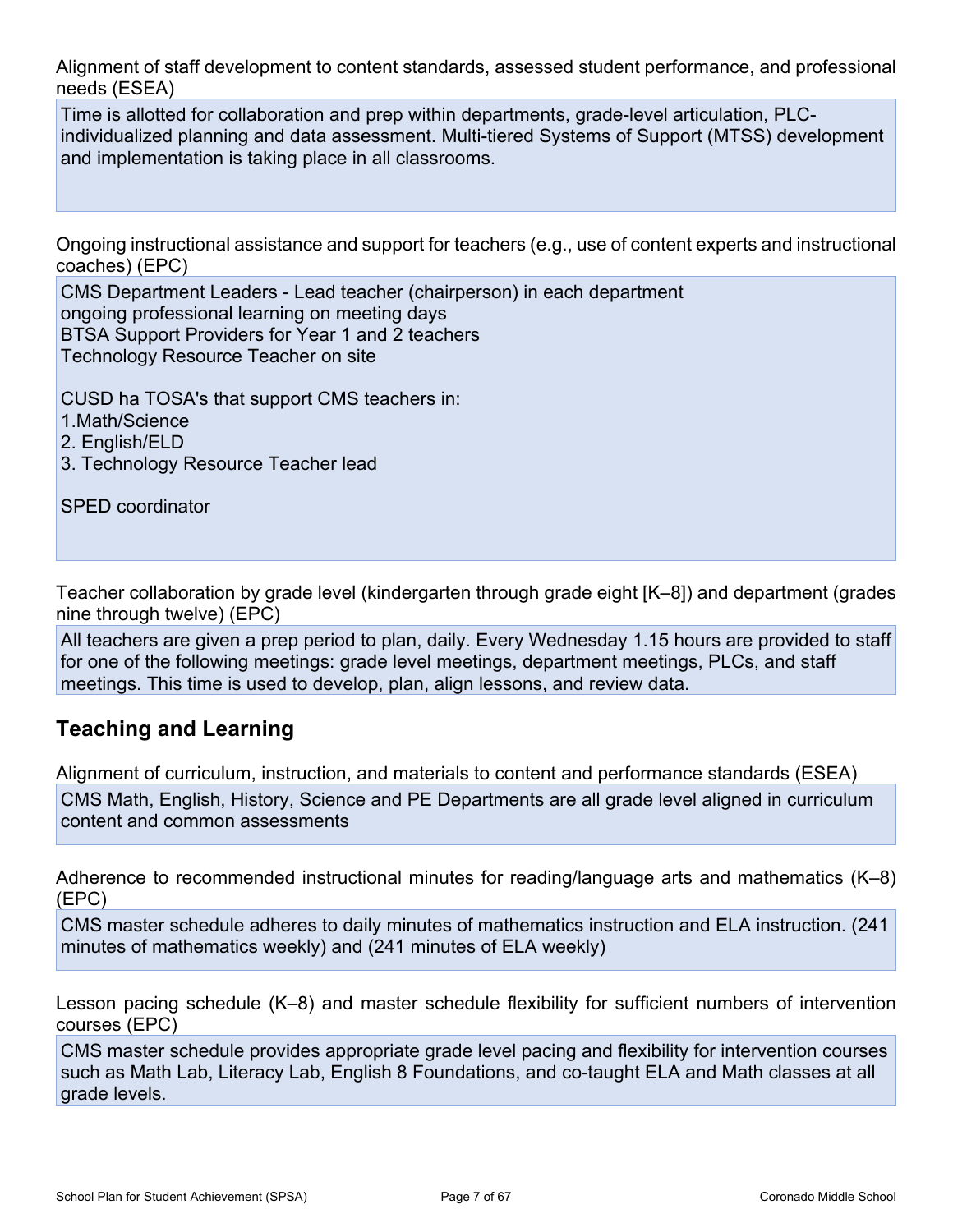Availability of standards-based instructional materials appropriate to all student groups (ESEA)

CA aligned curriculum: ELA - Amplify curriculum History - Discovery Education Mathematics - CPM College Preparatory Mathematics Science - Savvas Spanish - Prentice Hall PE - Glencoe - pilot needed

Use of SBE-adopted and standards-aligned instructional materials, including intervention materials, and for high school students, access to standards-aligned core courses (EPC) N/A

## **Opportunity and Equal Educational Access**

Services provided by the regular program that enable underperforming students to meet standards (ESEA)

CMS offers Co-taught Math and English classes for all grade levels to provide specialized academic instruction to underperforming students.

Math leveling at all grades

English 8 Foundations - Read 180, Amplify, supplemental resources and novels - 8th grade only Literacy Lab Intervention - Read 180 All Grades

Math Lab Intervention - All Grades

Academic Support- students with IEP's

Evidence-based educational practices to raise student achievement

Co-taught educational environment.

Intervention classes Department and grade level articulation re academic needs and success Counseling department tracking and setting student improvement goals and plans with students on

Choices (less than a 2.0 GPA)

Collaboration with teams

Data aggregation and regular data review

Data driven instruction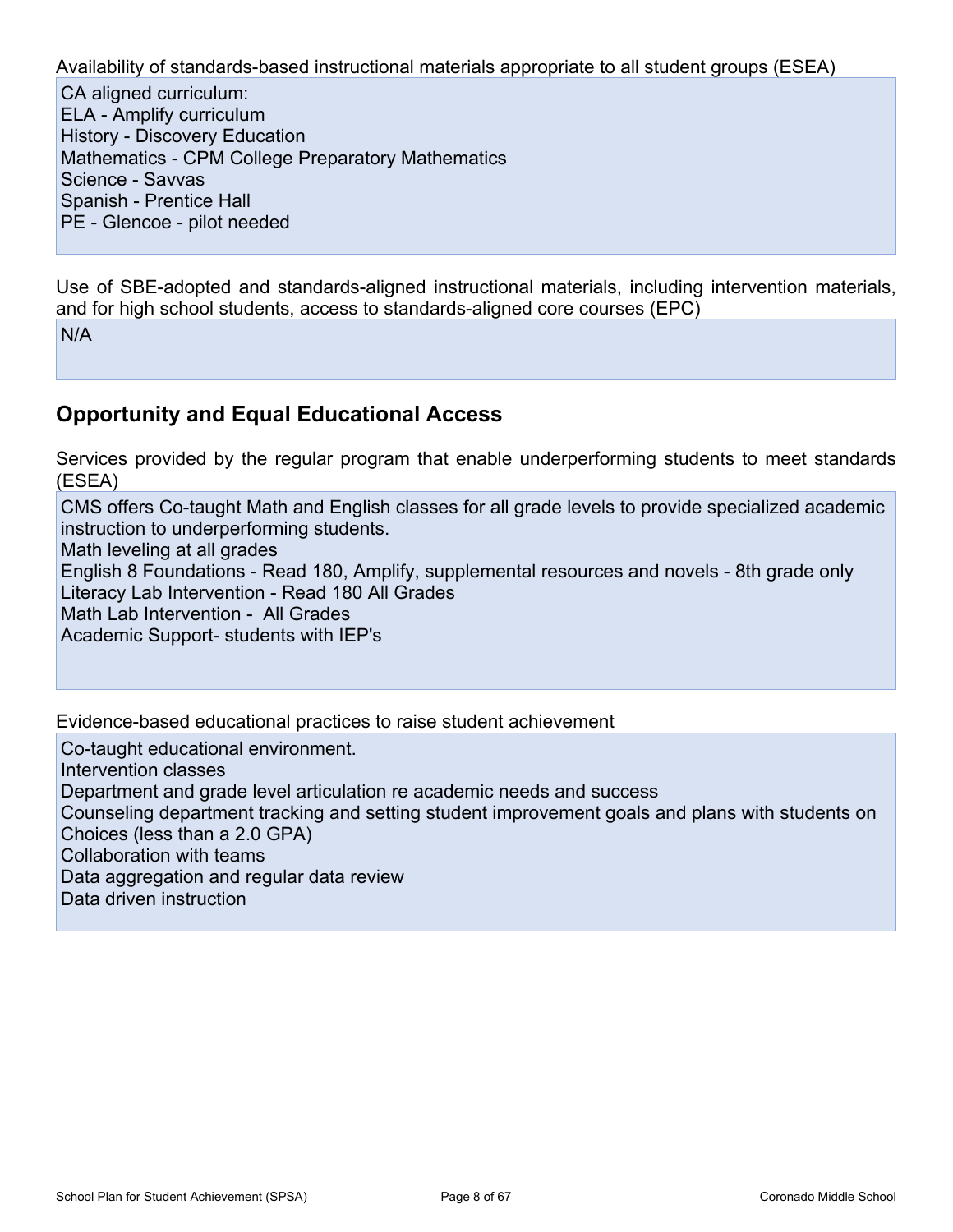## **Parental Engagement**

Resources available from family, school, district, and community to assist under-achieving students (ESEA)

Monthly PTO meeting with access to site principal for important issues that impact under-achieving students.

Principal sends letters directly to students in need of support classes to garner a team effort in helping improve achievement of under-achieving students.

Principal sends letter to parents with GPA less than a 2.0 at end of each grading period.

Involvement of parents, community representatives, classroom teachers, other school personnel, and students in secondary schools, in the planning, implementation, and evaluation of ConApp programs (5 California Code of Regulations 3932)

N/A

### Funding

Services provided by categorical funds that enable underperforming students to meet standards (ESEA)

N/A

Fiscal support (EPC) N/A

## <span id="page-8-0"></span>**Stakeholder Involvement**

How, when, and with whom did the school consult as part of the planning process for this SPSA/Annual Review and Update?

### **Involvement Process for the SPSA and Annual Review and Update**

The CMS School Site Council met on 10/26/21, 1/25/22, and 4//12/22. The SSC is comprised of teachers, parents, students, classified staff and the principal. Site administrators and TLT meet eight times a year to develop and discuss key actions for student achievement. TLT members met with their department, monthly, to discuss and provide input on key actions. TLT then worked with administration to organize input and develop goals for the School Plan for Student Achievement (SPSA).

During the year, the SSC reviewed CAASPP data, LCAP goals, MTSS (Multi Tiered Systems of Support) process and plans, department and curriculum updates, as well as reviewed and approved the CMS Emergency Plan. Additionally, key actions and goals were updated with input from staff, students, and parents. The CMS School Plan for Student Achievement (SPSA) was presented and approved on 4/12/22.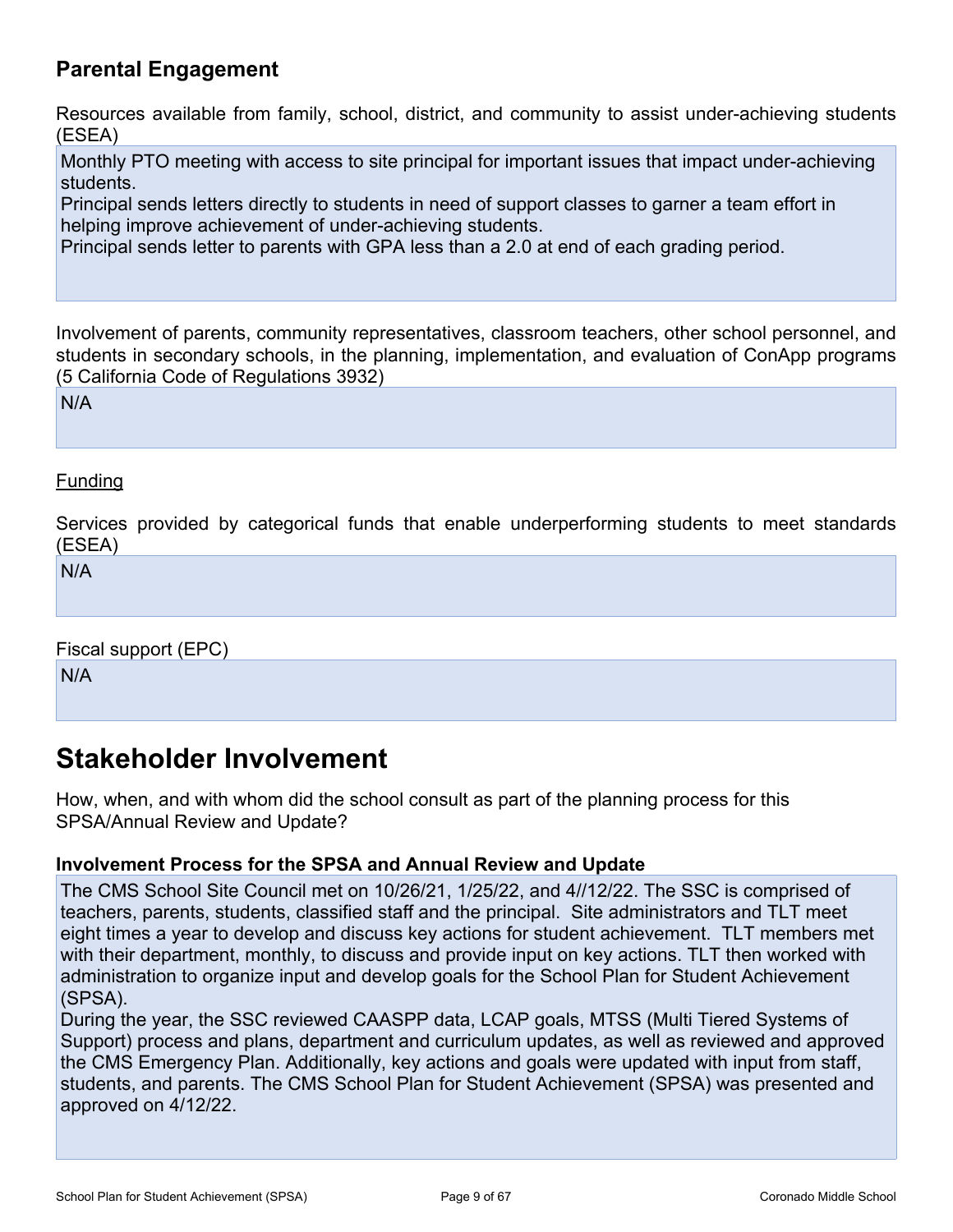# <span id="page-9-0"></span>**Resource Inequities**

Briefly identify and describe any resource inequities identified as a result of the required needs assessment, as applicable.

There are no resource inequities identified at this time.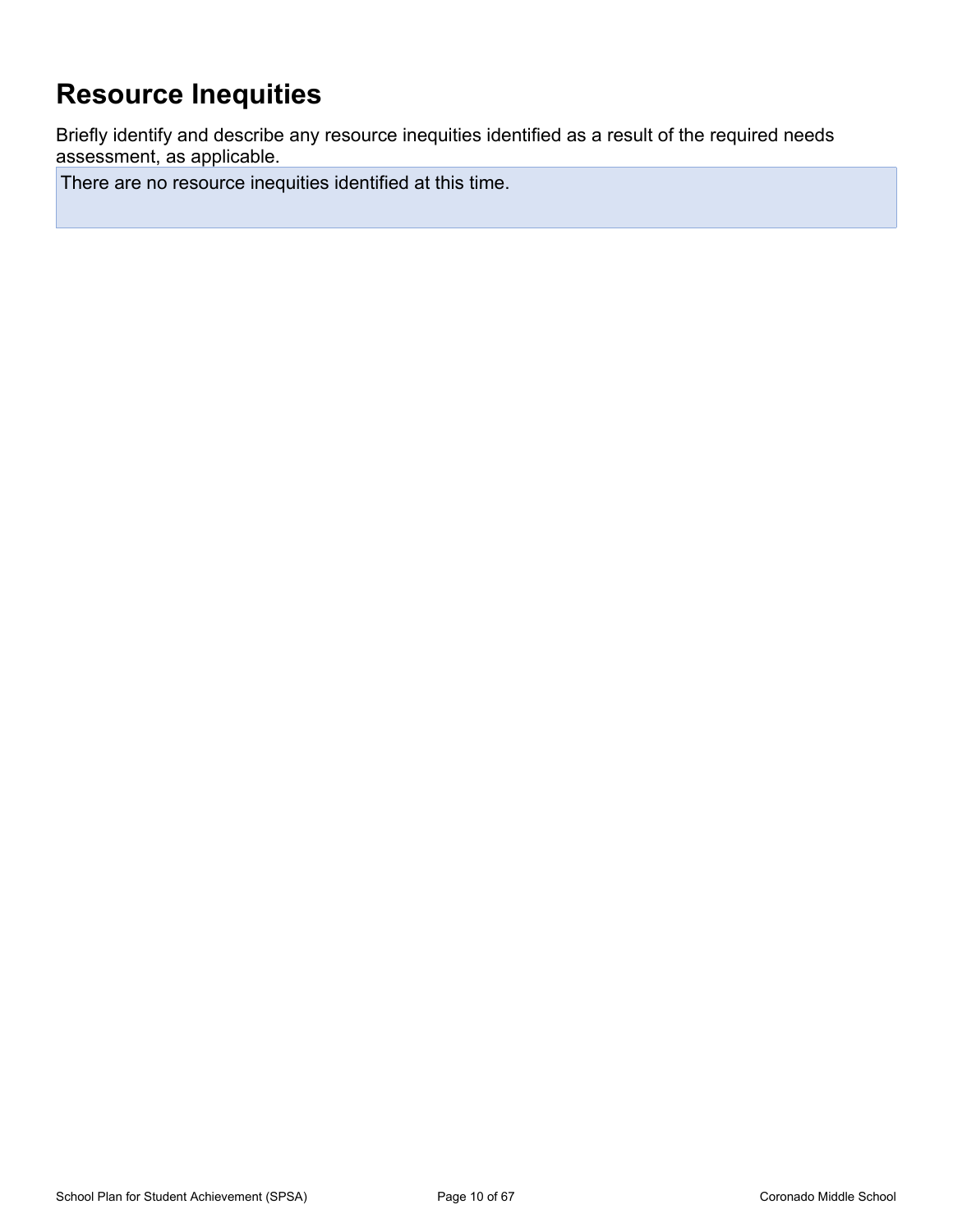<span id="page-10-0"></span>

|                             | <b>Student Enrollment by Subgroup</b> |                              |                         |                           |           |                |  |  |  |  |  |  |
|-----------------------------|---------------------------------------|------------------------------|-------------------------|---------------------------|-----------|----------------|--|--|--|--|--|--|
|                             |                                       | <b>Percent of Enrollment</b> |                         | <b>Number of Students</b> |           |                |  |  |  |  |  |  |
| <b>Student Group</b>        | $18-19$                               | $19 - 20$<br>$20 - 21$       |                         | $18-19$                   | $19 - 20$ | $20 - 21$      |  |  |  |  |  |  |
| American Indian             | 0.27%                                 | 0.26%                        | 0.3%                    | 2                         | 2         | $\overline{2}$ |  |  |  |  |  |  |
| African American            | 0.96%                                 | 0.79%                        | $0.8\%$                 | 7                         | 6         | 5              |  |  |  |  |  |  |
| Asian                       | 2.06%                                 | 1.83%                        | $1.6\%$                 | 15                        | 14        | 10             |  |  |  |  |  |  |
| <b>Filipino</b>             | 1.78%                                 | $1.7\%$                      | 1.9%                    | 13                        | 13        | 12             |  |  |  |  |  |  |
| Hispanic/Latino             | 19.34%                                | 22.77%                       | 23.6%                   | 141                       | 174       | 149            |  |  |  |  |  |  |
| <b>Pacific Islander</b>     | 0.55%                                 | 0.52%                        | $0.2\%$                 | 4                         | 4         |                |  |  |  |  |  |  |
| White                       | 61.87%                                | 56.94%                       | 59.0%                   | 451                       | 435       | 372            |  |  |  |  |  |  |
| <b>Multiple/No Response</b> | 9.33%                                 | $8.9\%$                      | $8.7\%$                 | 68                        | 68        | 55             |  |  |  |  |  |  |
|                             |                                       |                              | <b>Total Enrollment</b> | 729                       | 764       | 631            |  |  |  |  |  |  |

## <span id="page-10-1"></span>**Student Enrollment Enrollment By Student Group**

## **Student Enrollment Enrollment By Grade Level**

| <b>Student Enrollment by Grade Level</b> |                           |           |           |  |  |  |  |  |  |  |
|------------------------------------------|---------------------------|-----------|-----------|--|--|--|--|--|--|--|
|                                          | <b>Number of Students</b> |           |           |  |  |  |  |  |  |  |
| Grade                                    | $18-19$                   | $19 - 20$ | $20 - 21$ |  |  |  |  |  |  |  |
| Grade 6                                  | 245                       | 255       | 174       |  |  |  |  |  |  |  |
| Grade 7                                  | 245                       | 262       | 226       |  |  |  |  |  |  |  |
| Grade 8                                  | 239                       | 247       | 231       |  |  |  |  |  |  |  |
| <b>Total Enrollment</b>                  | 729                       | 764       | 631       |  |  |  |  |  |  |  |

### **Conclusions based on this data:**

**1.** CMS had a dip in enrollmens due to COVID during the 20-21 school year.

**2.** CMS has had a small increase in total enrollment during the 21-22 school year. This may be due to more military families being stationed in Coronado, students returning after COVID, and/or interdistrict transfers.

**3.** Student group demographics haven't had a significant amount of change in the past 3 years.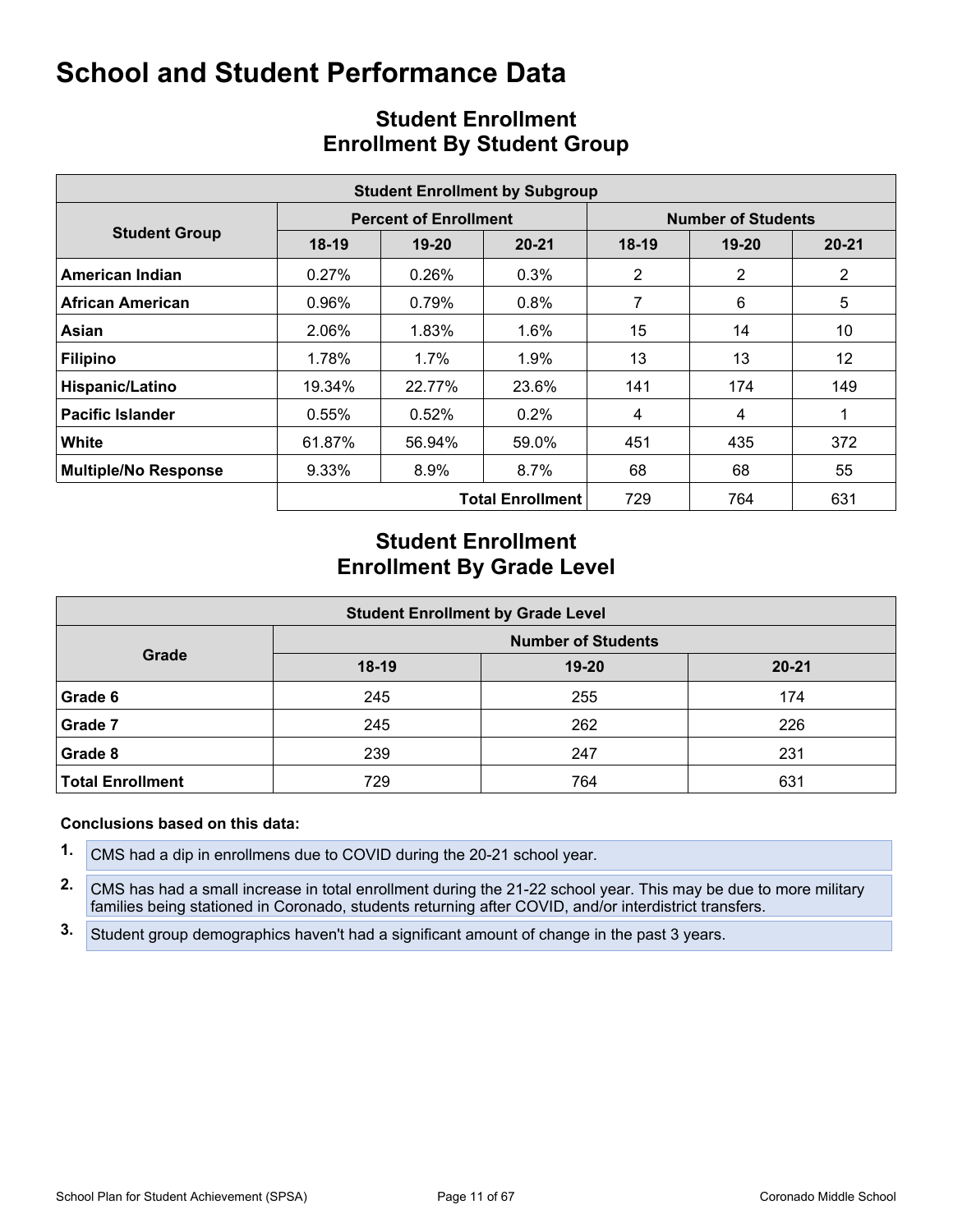## **Student Enrollment English Learner (EL) Enrollment**

| <b>English Learner (EL) Enrollment</b>               |         |                           |           |                            |           |           |  |  |  |  |  |
|------------------------------------------------------|---------|---------------------------|-----------|----------------------------|-----------|-----------|--|--|--|--|--|
|                                                      |         | <b>Number of Students</b> |           | <b>Percent of Students</b> |           |           |  |  |  |  |  |
| <b>Student Group</b>                                 | $18-19$ | $19 - 20$                 | $20 - 21$ | $18-19$                    | $19 - 20$ | $20 - 21$ |  |  |  |  |  |
| <b>English Learners</b>                              | 24      | 21                        | 17        | $3.3\%$                    | 2.7%      | 2.7%      |  |  |  |  |  |
| <b>Fluent English Proficient (FEP)</b>               | 86      | 98                        | 76        | 11.8%                      | 12.8%     | 12.0%     |  |  |  |  |  |
| <b>Reclassified Fluent English Proficient (RFEP)</b> | 6       | 10                        | 9         | 24.0%                      | 41.7%     | 42.9%     |  |  |  |  |  |

### **Conclusions based on this data:**

**1.** The percentage of CMS students who are English Learners has been below 4% for the past 3 years.This can be attributed to adoption of new ELA curriculum and increased scaffolds provided in classes

**2.** The percentage of CMS students who are Fluent English Proficient (FEP) has held steady, hovering around 12.0%

**3.** The number of CMS students who are Reclassified Fluent English Proficient (RFEP)has been a total of 10 or below for the past 3 years.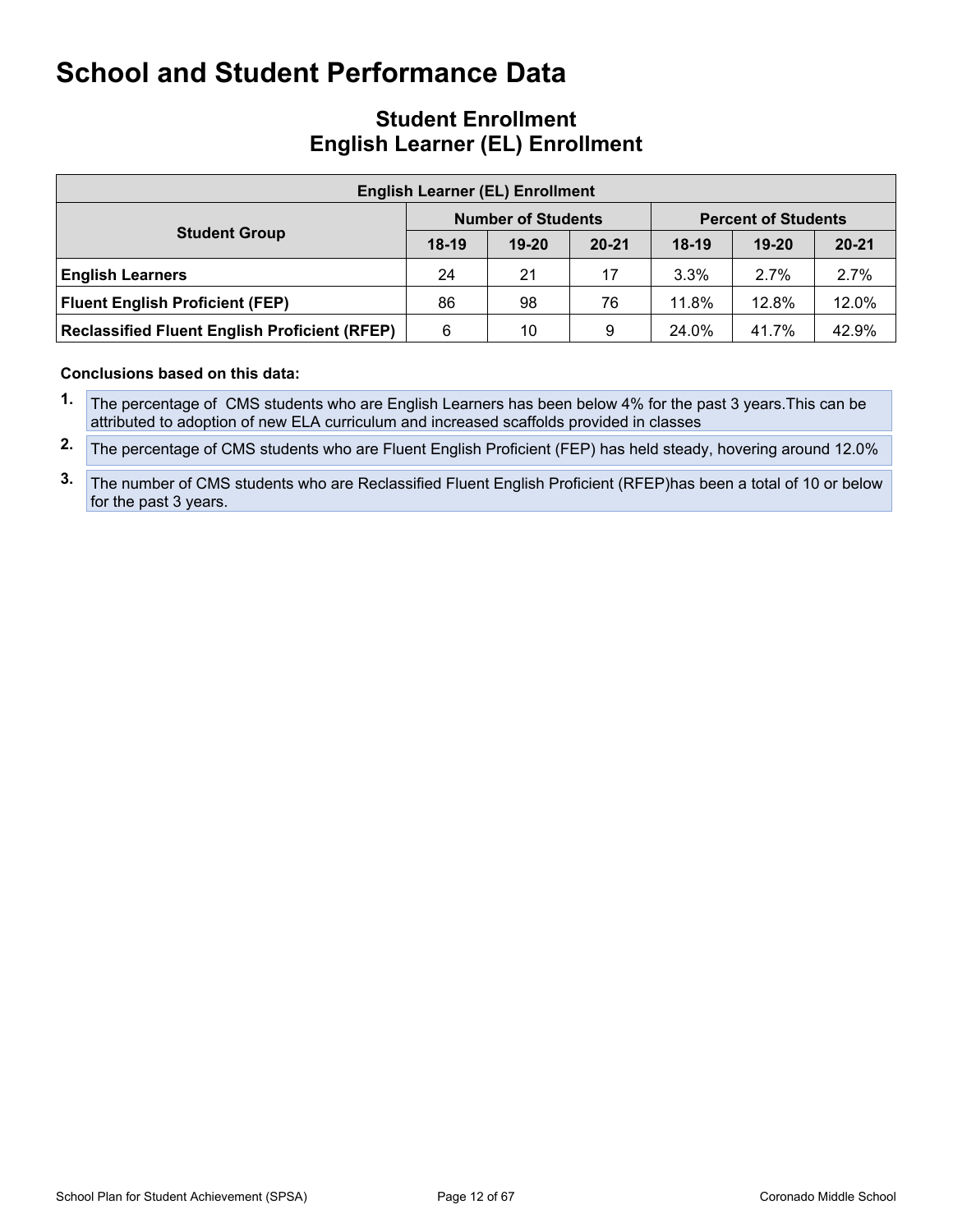## <span id="page-12-0"></span>**CAASPP Results English Language Arts/Literacy (All Students)**

|                                 | <b>Overall Participation for All Students</b> |         |           |                      |         |           |                    |         |           |           |                        |           |  |
|---------------------------------|-----------------------------------------------|---------|-----------|----------------------|---------|-----------|--------------------|---------|-----------|-----------|------------------------|-----------|--|
| # of Students Enrolled<br>Grade |                                               |         |           | # of Students Tested |         |           | # of Students with |         |           |           | % of Enrolled Students |           |  |
| Level                           | $17 - 18$                                     | $18-19$ | $20 - 21$ | $17 - 18$            | $18-19$ | $20 - 21$ | $17 - 18$          | $18-19$ | $20 - 21$ | $17 - 18$ | $18-19$                | $20 - 21$ |  |
| Grade 6                         | 222                                           | 240     | 183       | 212                  | 234     | 164       | 212                | 233     | 163       | 95.5      | 97.5                   | 89.6      |  |
| Grade 7                         | 241                                           | 245     | 222       | 235                  | 239     | 191       | 235                | 239     | 190       | 97.5      | 97.6                   | 86.0      |  |
| Grade 8                         | 253                                           | 247     | 220       | 239                  | 237     | 196       | 239                | 236     | 196       | 94.5      | 96                     | 89.1      |  |
| All Grades                      | 716                                           | 732     | 625       | 686                  | 710     | 551       | 686                | 708     | 549       | 95.8      | 97                     | 88.2      |  |

The "% of Enrolled Students Tested" showing in this table is not the same as "Participation Rate" for federal accountability purposes.

### 2019-20 Data:

Executive Order N-30-20 was issued which waived the assessment, accountability, and reporting requirements for the 2019-2020 school year, thus no data is available to report for this year.

|                   | <b>Overall Achievement for All Students</b> |         |             |            |  |  |                                       |  |                                                                                                       |                   |       |                       |                |      |       |
|-------------------|---------------------------------------------|---------|-------------|------------|--|--|---------------------------------------|--|-------------------------------------------------------------------------------------------------------|-------------------|-------|-----------------------|----------------|------|-------|
| Grade             | <b>Mean Scale Score</b>                     |         |             | % Standard |  |  | % Standard Met                        |  |                                                                                                       | % Standard Nearly |       |                       | % Standard Not |      |       |
| Level             |                                             |         |             |            |  |  |                                       |  | 17-18 18-19 20-21 17-18 18-19 20-21 17-18 18-19 20-21 17-18 20-21 17-18 18-19 20-21 17-18 18-19 20-21 |                   |       |                       |                |      |       |
| Grade 6           | 2608.                                       | 2588. l | 2575.       |            |  |  |                                       |  | 52.36   40.77   32.52   32.08   33.48   40.49                                                         |                   |       | 10.85   20.60   17.79 | 4.72           | 5.15 | 9.20  |
| Grade 7           | 2619.                                       |         | 2624. 2598. |            |  |  |                                       |  | 40.43 39.75 25.26 44.68 42.26 51.05                                                                   | 8.94              |       | 13.81   17.37         | 5.96           | 4.18 | 6.32  |
| Grade 8           | 2629.                                       | 2635.1  |             |            |  |  |                                       |  | 2621.   32.22   41.53   32.14   51.46   38.98   42.86                                                 | 10.04             |       | 12.71   13.78         | 6.28           | 6.78 | 11.22 |
| <b>All Grades</b> | N/A                                         | N/A     | N/A         |            |  |  | 41.25   40.68   29.87   43.15   38.28 |  | 44.99                                                                                                 | 9.91              | 15.68 | 16.21                 | 5.69           | 5.37 | 8.93  |

### 2019-20 Data:

Executive Order N-30-20 was issued which waived the assessment, accountability, and reporting requirements for the 2019-2020 school year, thus no data is available to report for this year.

| Reading<br>Demonstrating understanding of literary and non-fictional texts |                  |         |           |                       |         |           |                  |         |           |  |
|----------------------------------------------------------------------------|------------------|---------|-----------|-----------------------|---------|-----------|------------------|---------|-----------|--|
|                                                                            | % Above Standard |         |           | % At or Near Standard |         |           | % Below Standard |         |           |  |
| <b>Grade Level</b>                                                         | $17 - 18$        | $18-19$ | $20 - 21$ | $17 - 18$             | $18-19$ | $20 - 21$ | $17 - 18$        | $18-19$ | $20 - 21$ |  |
| Grade 6                                                                    | 44.81            | 40.52   | 33.13     | 45.28                 | 45.26   | 58.28     | 9.91             | 14.22   | 8.59      |  |
| Grade 7                                                                    | 52.56            | 45.19   | 30.00     | 38.46                 | 46.44   | 63.68     | 8.97             | 8.37    | 6.32      |  |
| Grade 8                                                                    | 47.28            | 52.12   | 40.31     | 43.51                 | 39.41   | 48.47     | 9.21             | 8.47    | 11.22     |  |
| <b>All Grades</b>                                                          | 48.32            | 45.97   | 34.61     | 42.34                 | 43.71   | 56.65     | 9.34             | 10.33   | 8.74      |  |

#### 2019-20 Data:

Executive Order N-30-20 was issued which waived the assessment, accountability, and reporting requirements for the 2019-2020 school year, thus no data is available to report for this year.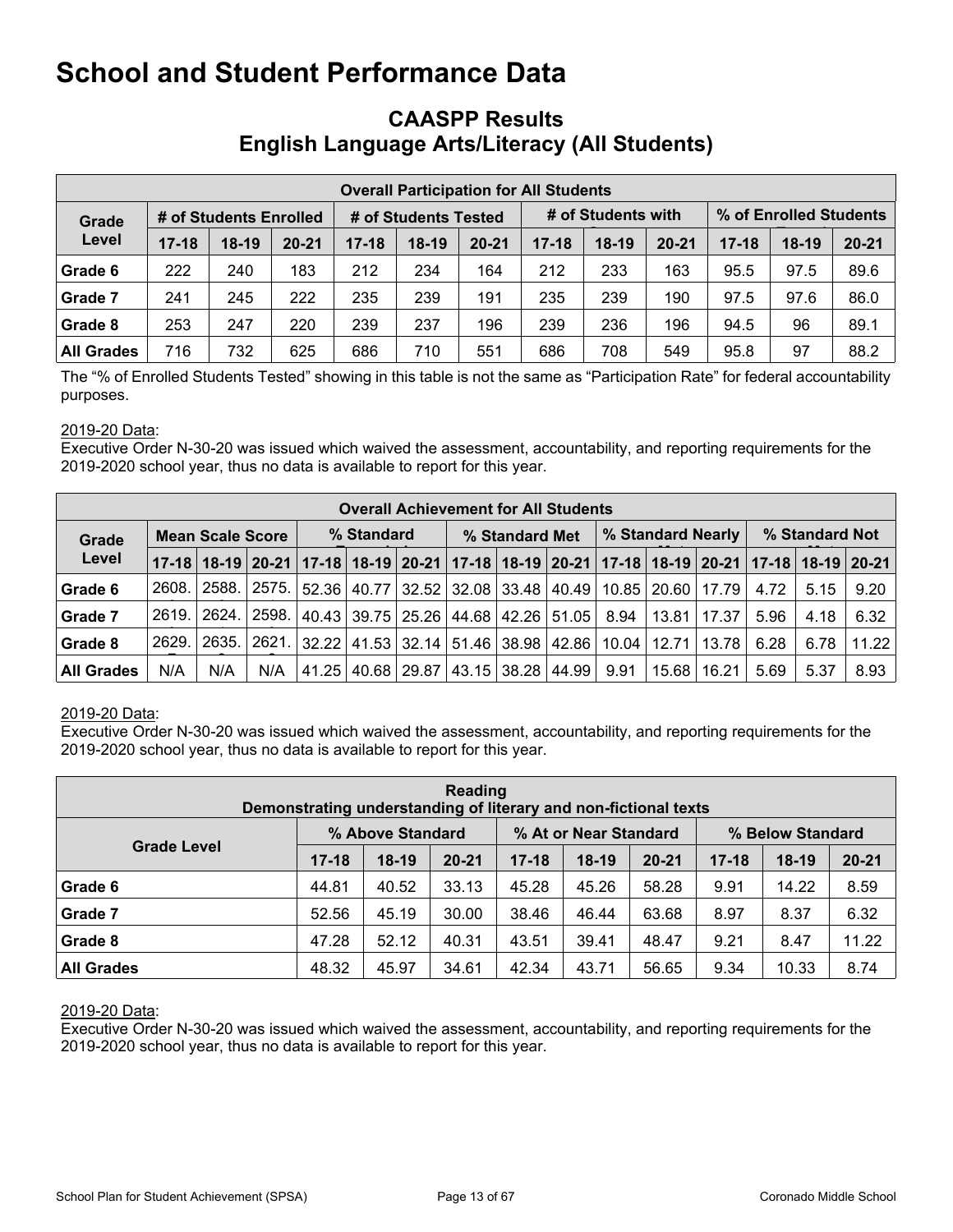| <b>Writing</b><br>Producing clear and purposeful writing |                  |         |           |                       |         |           |                  |         |           |  |  |
|----------------------------------------------------------|------------------|---------|-----------|-----------------------|---------|-----------|------------------|---------|-----------|--|--|
|                                                          | % Above Standard |         |           | % At or Near Standard |         |           | % Below Standard |         |           |  |  |
| <b>Grade Level</b>                                       | $17 - 18$        | $18-19$ | $20 - 21$ | $17 - 18$             | $18-19$ | $20 - 21$ | $17 - 18$        | $18-19$ | $20 - 21$ |  |  |
| Grade 6                                                  | 60.19            | 46.98   | 30.67     | 33.65                 | 46.98   | 57.06     | 6.16             | 6.03    | 12.27     |  |  |
| Grade 7                                                  | 55.36            | 48.54   | 31.22     | 36.48                 | 45.19   | 59.79     | 8.15             | 6.28    | 8.99      |  |  |
| Grade 8                                                  | 47.48            | 47.03   | 34.87     | 46.22                 | 45.34   | 53.33     | 6.30             | 7.63    | 11.79     |  |  |
| <b>All Grades</b>                                        | 54.11            | 47.52   | 32.36     | 39.00                 | 45.83   | 56.67     | 6.89             | 6.65    | 10.97     |  |  |

### 2019-20 Data:

Executive Order N-30-20 was issued which waived the assessment, accountability, and reporting requirements for the 2019-2020 school year, thus no data is available to report for this year.

| Listening<br>Demonstrating effective communication skills |                  |         |           |                       |         |           |                  |         |           |  |  |
|-----------------------------------------------------------|------------------|---------|-----------|-----------------------|---------|-----------|------------------|---------|-----------|--|--|
|                                                           | % Above Standard |         |           | % At or Near Standard |         |           | % Below Standard |         |           |  |  |
| <b>Grade Level</b>                                        | $17 - 18$        | $18-19$ | $20 - 21$ | $17 - 18$             | $18-19$ | $20 - 21$ | $17 - 18$        | $18-19$ | $20 - 21$ |  |  |
| Grade 6                                                   | 35.07            | 34.48   | 23.31     | 61.61                 | 61.64   | 72.39     | 3.32             | 3.88    | 4.29      |  |  |
| Grade 7                                                   | 25.75            | 28.03   | 18.42     | 68.24                 | 67.36   | 76.32     | 6.01             | 4.60    | 5.26      |  |  |
| Grade 8                                                   | 30.54            | 39.41   | 23.47     | 63.18                 | 54.24   | 68.88     | 6.28             | 6.36    | 7.65      |  |  |
| <b>All Grades</b>                                         | 30.31            | 33.95   | 21.68     | 64.42                 | 61.10   | 72.50     | 5.27             | 4.95    | 5.83      |  |  |

#### 2019-20 Data:

Executive Order N-30-20 was issued which waived the assessment, accountability, and reporting requirements for the 2019-2020 school year, thus no data is available to report for this year.

| <b>Research/Inquiry</b><br>Investigating, analyzing, and presenting information |           |                  |           |                       |         |           |                  |         |           |  |  |
|---------------------------------------------------------------------------------|-----------|------------------|-----------|-----------------------|---------|-----------|------------------|---------|-----------|--|--|
|                                                                                 |           | % Above Standard |           | % At or Near Standard |         |           | % Below Standard |         |           |  |  |
| <b>Grade Level</b>                                                              | $17 - 18$ | $18-19$          | $20 - 21$ | $17 - 18$             | $18-19$ | $20 - 21$ | $17 - 18$        | $18-19$ | $20 - 21$ |  |  |
| Grade 6                                                                         | 65.88     | 46.98            | 30.06     | 31.75                 | 45.69   | 65.64     | 2.37             | 7.33    | 4.29      |  |  |
| Grade 7                                                                         | 58.80     | 52.72            | 35.26     | 36.05                 | 42.68   | 61.05     | 5.15             | 4.60    | 3.68      |  |  |
| Grade 8                                                                         | 53.36     | 51.27            | 40.82     | 41.18                 | 39.41   | 52.55     | 5.46             | 9.32    | 6.63      |  |  |
| <b>All Grades</b>                                                               | 59.09     | 50.35            | 35.70     | 36.51                 | 42.57   | 59.38     | 4.40             | 7.07    | 4.92      |  |  |

#### 2019-20 Data:

Executive Order N-30-20 was issued which waived the assessment, accountability, and reporting requirements for the 2019-2020 school year, thus no data is available to report for this year.

#### **Conclusions based on this data:**

- **1.** In the domain ELA: In 20-21 school year, a total of 75% of CMS students met or exceeded standards in ELA. This decreased by 4% since the 18-19 school year. This could be partially due to zoom learning because of COVID.
- **2.** In the domain of Writing: Producing Clear and Purposeful Writing, the number of students who scored below standard increased by 4% since the 18-19 school year. 88% of students scored above or at/near standard in overall writing.
- **3.** In the domain Reading: There was a 2% decrease in students below standard, going from 7.07% in 18-19 to 4.92% in 20-21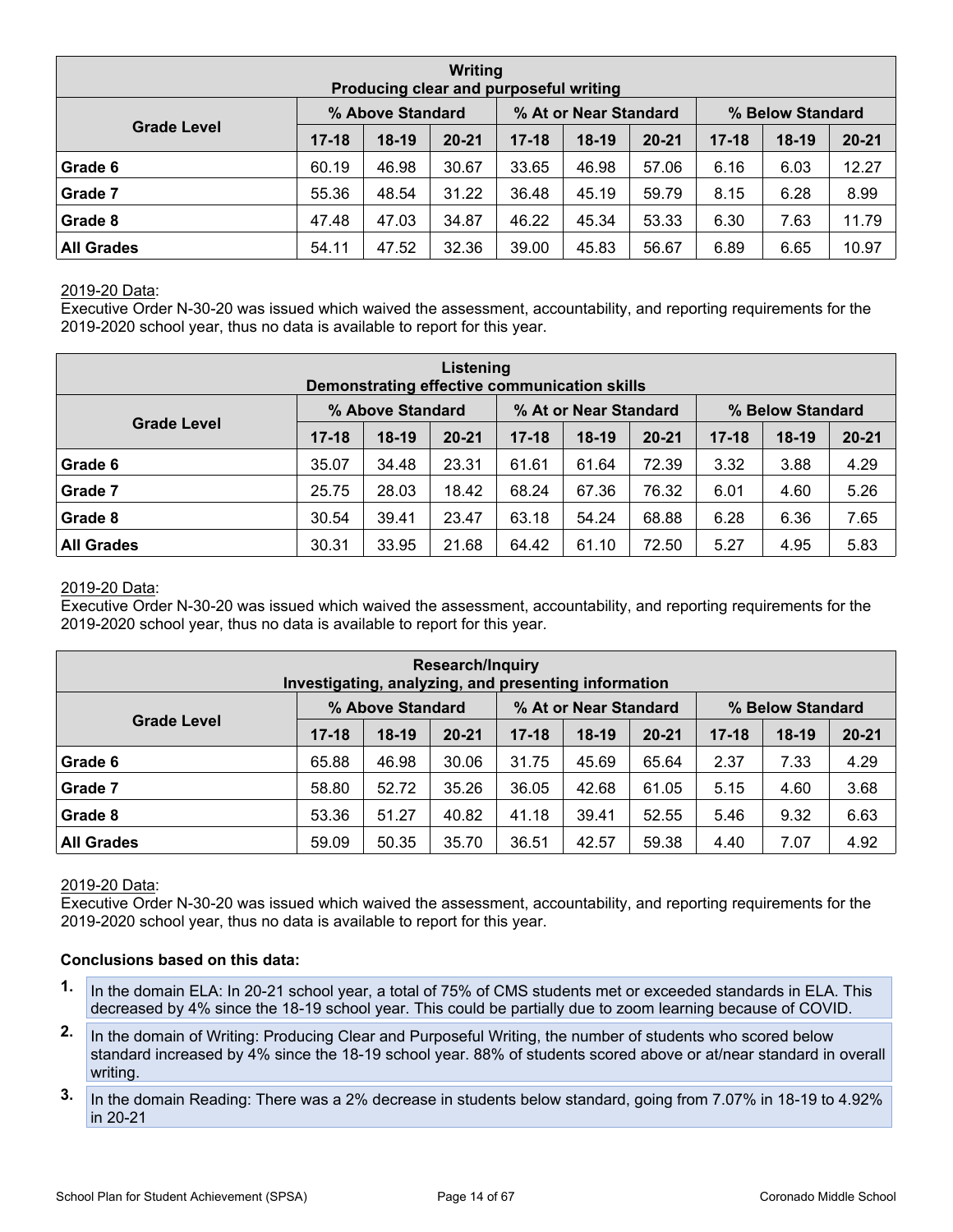## **CAASPP Results Mathematics (All Students)**

|                   |           |                        |           |           |                      | <b>Overall Participation for All Students</b> |           |                    |           |           |                        |           |
|-------------------|-----------|------------------------|-----------|-----------|----------------------|-----------------------------------------------|-----------|--------------------|-----------|-----------|------------------------|-----------|
| Grade             |           | # of Students Enrolled |           |           | # of Students Tested |                                               |           | # of Students with |           |           | % of Enrolled Students |           |
| Level             | $17 - 18$ | $18-19$                | $20 - 21$ | $17 - 18$ | $18-19$              | $20 - 21$                                     | $17 - 18$ | $18-19$            | $20 - 21$ | $17 - 18$ | $18-19$                | $20 - 21$ |
| Grade 6           | 222       | 240                    | 183       | 216       | 235                  | 164                                           | 215       | 234                | 164       | 97.3      | 97.9                   | 89.6      |
| Grade 7           | 240       | 245                    | 222       | 236       | 241                  | 189                                           | 236       | 241                | 189       | 98.3      | 98.4                   | 85.1      |
| Grade 8           | 253       | 247                    | 220       | 238       | 238                  | 197                                           | 237       | 237                | 197       | 94.1      | 96.4                   | 89.5      |
| <b>All Grades</b> | 715       | 732                    | 625       | 690       | 714                  | 550                                           | 688       | 712                | 550       | 96.5      | 97.5                   | 88.0      |

\* The "% of Enrolled Students Tested" showing in this table is not the same as "Participation Rate" for federal accountability purposes.

### 2019-20 Data:

Executive Order N-30-20 was issued which waived the assessment, accountability, and reporting requirements for the 2019-2020 school year, thus no data is available to report for this year.

|                   |        |                         |       |       |            |  |                | <b>Overall Achievement for All Students</b>                                                     |       |                   |                               |                |       |
|-------------------|--------|-------------------------|-------|-------|------------|--|----------------|-------------------------------------------------------------------------------------------------|-------|-------------------|-------------------------------|----------------|-------|
| Grade             |        | <b>Mean Scale Score</b> |       |       | % Standard |  | % Standard Met |                                                                                                 |       | % Standard Nearly |                               | % Standard Not |       |
| Level             |        |                         |       |       |            |  |                | 17-18 18-19 20-21 17-18 20-21 18-19 20-21 17-18 18-19 20-21 17-18 18-19 20-21 17-18 18-19 20-21 |       |                   |                               |                |       |
| Grade 6           | 2586.  | 2576. l                 | 2554. |       |            |  |                | 39.07 35.90 26.83 26.51 26.92 20.12 26.05 26.50 35.37                                           |       |                   | 8.37                          | 10.68          | 17.68 |
| Grade 7           | 2605.1 |                         |       |       |            |  |                | 2614.   2574.   40.25   40.66   22.75   30.51   30.29   33.86   19.07   22.82   30.16           |       |                   | $10.17$                       | 6.22           | 13.23 |
| <b>Grade 8</b>    | 2634.  | 2635. 2597.             |       |       |            |  |                | 46.41 48.95 30.46 26.58 20.25 27.92                                                             | 15.61 |                   | 18.99   22.34   11.39   11.81 |                | 19.29 |
| <b>All Grades</b> | N/A    | N/A                     | N/A   | 42.01 |            |  |                | 41.85   26.73   27.91   25.84   27.64   20.06   22.75   28.91                                   |       |                   | 10.03                         | 9.55           | 16.73 |

### 2019-20 Data:

Executive Order N-30-20 was issued which waived the assessment, accountability, and reporting requirements for the 2019-2020 school year, thus no data is available to report for this year.

|                                                                                     | Applying mathematical concepts and procedures |         | <b>Concepts &amp; Procedures</b> |           |         |           |           |         |           |  |  |  |  |  |
|-------------------------------------------------------------------------------------|-----------------------------------------------|---------|----------------------------------|-----------|---------|-----------|-----------|---------|-----------|--|--|--|--|--|
| % At or Near Standard<br>% Above Standard<br>% Below Standard<br><b>Grade Level</b> |                                               |         |                                  |           |         |           |           |         |           |  |  |  |  |  |
|                                                                                     | $17 - 18$                                     | $18-19$ | $20 - 21$                        | $17 - 18$ | $18-19$ | $20 - 21$ | $17 - 18$ | $18-19$ | $20 - 21$ |  |  |  |  |  |
| Grade 6                                                                             | 45.79                                         | 43.35   | 23.78                            | 40.19     | 41.20   | 54.27     | 14.02     | 15.45   | 21.95     |  |  |  |  |  |
| Grade 7                                                                             | 53.85                                         | 54.36   | 23.81                            | 30.34     | 33.61   | 65.08     | 15.81     | 12.03   | 11.11     |  |  |  |  |  |
| Grade 8                                                                             | 55.70                                         | 52.74   | 26.67                            | 28.69     | 29.96   | 56.92     | 15.61     | 17.30   | 16.41     |  |  |  |  |  |
| <b>All Grades</b>                                                                   | 51.97                                         | 50.21   | 24.82                            | 32.85     | 34.88   | 58.94     | 15.18     | 14.91   | 16.24     |  |  |  |  |  |

### 2019-20 Data:

Executive Order N-30-20 was issued which waived the assessment, accountability, and reporting requirements for the 2019-2020 school year, thus no data is available to report for this year.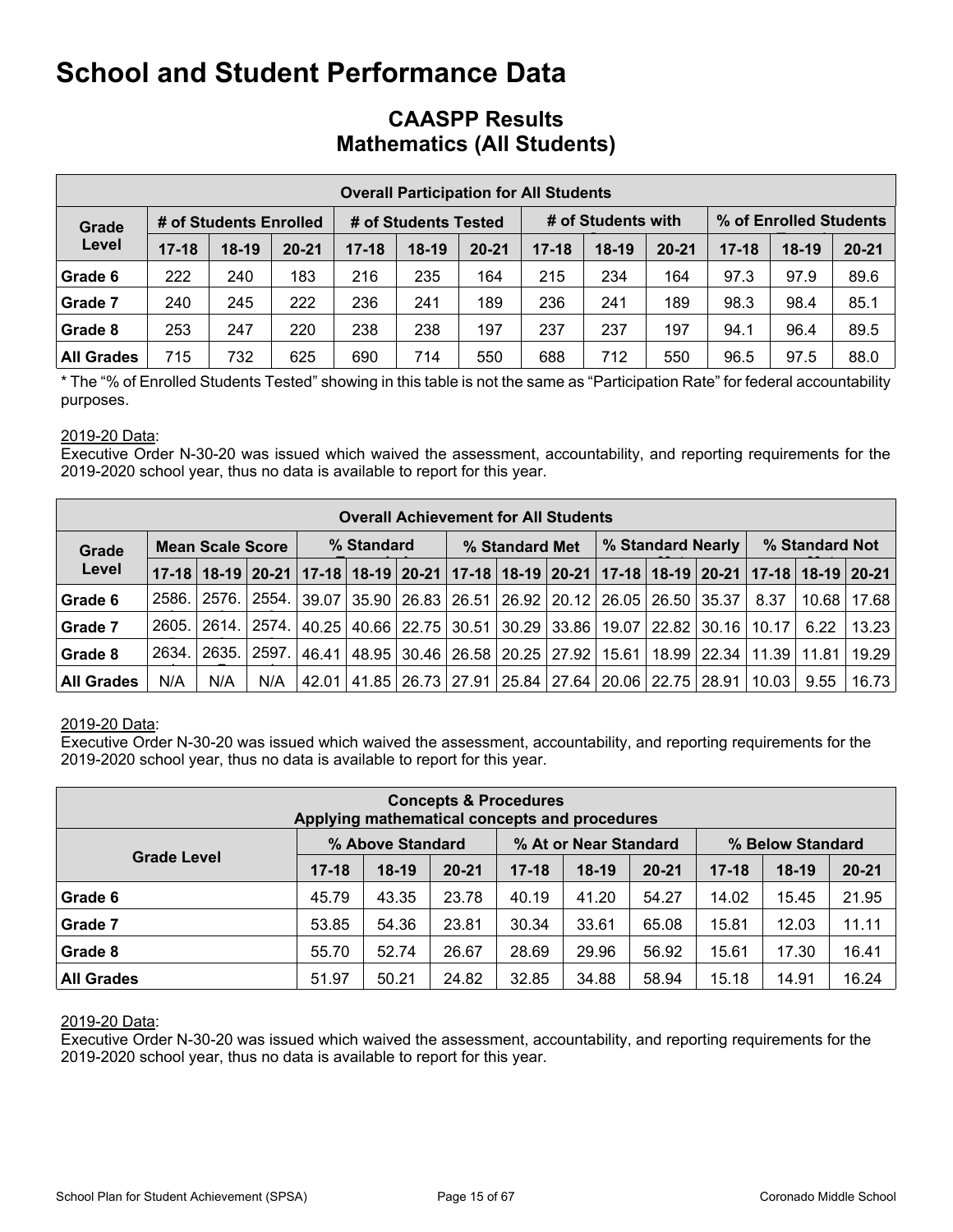| Using appropriate tools and strategies to solve real world and mathematical problems |           |                  | Problem Solving & Modeling/Data Analysis |           |                       |           |           |                  |           |
|--------------------------------------------------------------------------------------|-----------|------------------|------------------------------------------|-----------|-----------------------|-----------|-----------|------------------|-----------|
|                                                                                      |           | % Above Standard |                                          |           | % At or Near Standard |           |           | % Below Standard |           |
| <b>Grade Level</b>                                                                   | $17 - 18$ | $18-19$          | $20 - 21$                                | $17 - 18$ | $18-19$               | $20 - 21$ | $17 - 18$ | $18-19$          | $20 - 21$ |
| Grade 6                                                                              | 38.60     | 34.62            | 18.90                                    | 46.51     | 51.71                 | 64.02     | 14.88     | 13.68            | 17.07     |
| Grade 7                                                                              | 41.10     | 44.81            | 23.28                                    | 45.76     | 46.89                 | 62.96     | 13.14     | 8.30             | 13.76     |
| <b>Grade 8</b>                                                                       | 45.99     | 51.90            | 30.10                                    | 42.62     | 34.18                 | 52.04     | 11.39     | 13.92            | 17.86     |
| <b>All Grades</b>                                                                    | 42.01     | 43.82            | 24.41                                    | 44.91     | 44.24                 | 59.38     | 13.08     | 11.94            | 16.21     |

### 2019-20 Data:

Executive Order N-30-20 was issued which waived the assessment, accountability, and reporting requirements for the 2019-2020 school year, thus no data is available to report for this year.

|                                                                                     |           |         |           | <b>Communicating Reasoning</b><br>Demonstrating ability to support mathematical conclusions |         |           |           |         |           |  |  |  |  |  |
|-------------------------------------------------------------------------------------|-----------|---------|-----------|---------------------------------------------------------------------------------------------|---------|-----------|-----------|---------|-----------|--|--|--|--|--|
| % Above Standard<br>% At or Near Standard<br>% Below Standard<br><b>Grade Level</b> |           |         |           |                                                                                             |         |           |           |         |           |  |  |  |  |  |
|                                                                                     | $17 - 18$ | $18-19$ | $20 - 21$ | $17 - 18$                                                                                   | $18-19$ | $20 - 21$ | $17 - 18$ | $18-19$ | $20 - 21$ |  |  |  |  |  |
| Grade 6                                                                             | 42.33     | 36.05   | 26.22     | 41.86                                                                                       | 48.50   | 61.59     | 15.81     | 15.45   | 12.20     |  |  |  |  |  |
| Grade 7                                                                             | 43.16     | 37.34   | 24.87     | 47.86                                                                                       | 54.36   | 62.43     | 8.97      | 8.30    | 12.70     |  |  |  |  |  |
| Grade 8                                                                             | 47.26     | 47.68   | 26.40     | 42.62                                                                                       | 43.04   | 65.48     | 10.13     | 9.28    | 8.12      |  |  |  |  |  |
| <b>All Grades</b>                                                                   | 44.31     | 40.37   | 25.82     | 44.17                                                                                       | 48.66   | 63.27     | 11.52     | 10.97   | 10.91     |  |  |  |  |  |

#### 2019-20 Data:

Executive Order N-30-20 was issued which waived the assessment, accountability, and reporting requirements for the 2019-2020 school year, thus no data is available to report for this year.

#### **Conclusions based on this data:**

- **1.** In 2020-21, the overall achievement in Math for students who did not meet standard increased by 7%. A total of 54% of CMS students met or exceeded standards in this area. Important to take into account that most of the year was conducted via zoom and not in person.
- **2.** In the domain: Communicating Reasoning, 89% of students were at above or at/near standard. This is almost identical to the18-19 school year, although the amount of above standard decreased and at/near standard increased. Again, teaching at home was not optimal and had a significant impact on all student scores.
- **3.** There was a dramatic increase in students who were at/near standard, moving form 44% to 59%, while the above standard decreased from 43% to 24%.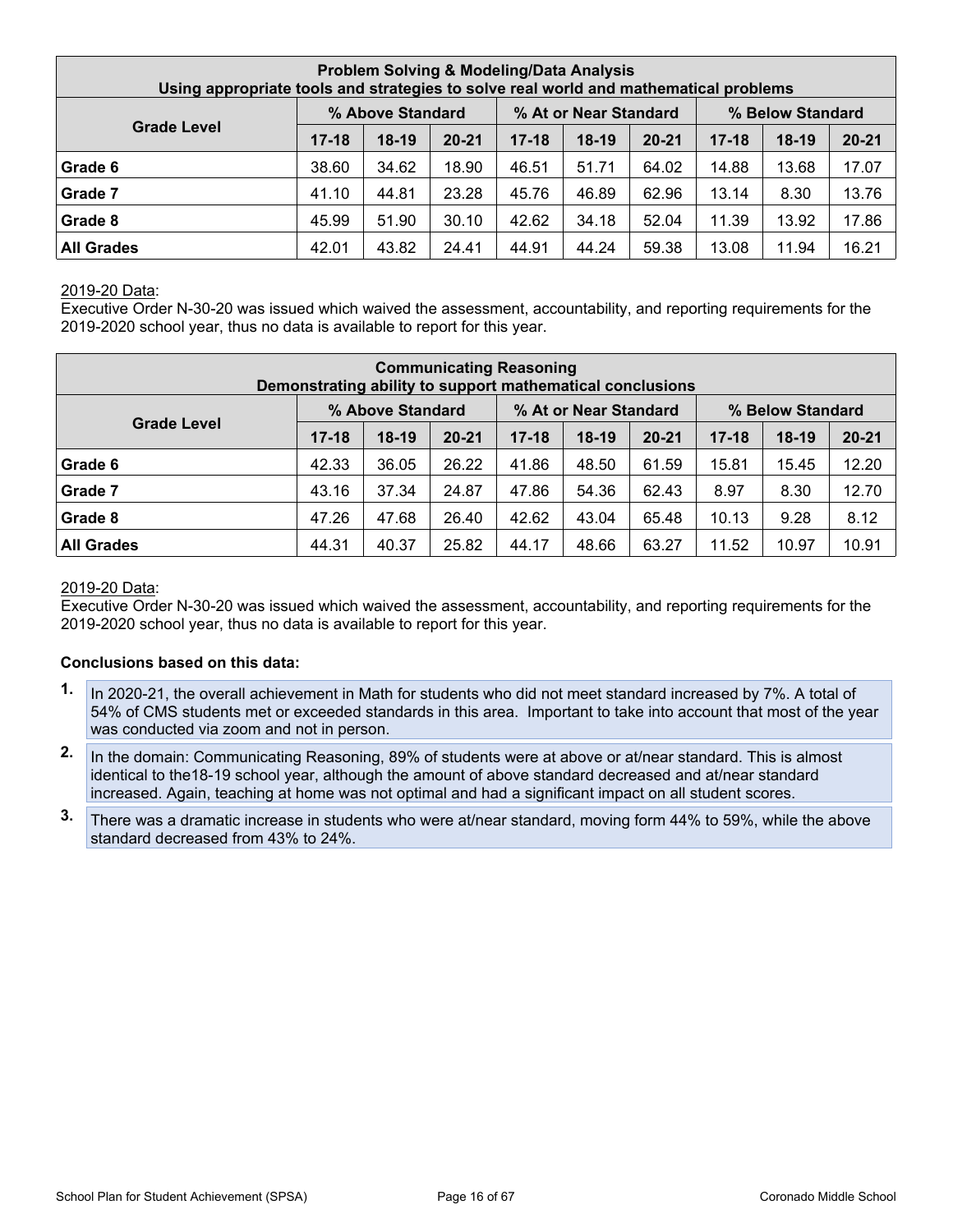## <span id="page-16-0"></span>**ELPAC Results**

|                   |           |                | <b>Number of Students and Mean Scale Scores for All Students</b> |           |                      | <b>ELPAC Summative Assessment Data</b> |           |                         |           |           |                                            |           |
|-------------------|-----------|----------------|------------------------------------------------------------------|-----------|----------------------|----------------------------------------|-----------|-------------------------|-----------|-----------|--------------------------------------------|-----------|
| Grade             |           | <b>Overall</b> |                                                                  |           | <b>Oral Language</b> |                                        |           | <b>Written Language</b> |           |           | <b>Number of</b><br><b>Students Tested</b> |           |
| Level             | $17 - 18$ | $18-19$        | $20 - 21$                                                        | $17 - 18$ | 18-19                | $20 - 21$                              | $17 - 18$ | $18-19$                 | $20 - 21$ | $17 - 18$ | $18-19$                                    | $20 - 21$ |
| 6                 | $\star$   | $\star$        | $\star$                                                          | $\star$   | $\star$              | $\star$                                | $\star$   | $\star$                 | $\star$   | $\star$   | 6                                          | $\star$   |
| 7                 | $\star$   | $\star$        | 1592.4                                                           | $\star$   | $\star$              | 1604.4                                 | $\star$   | $\star$                 | 1580.2    | $\star$   | 7                                          | 11        |
| 8                 | $\star$   | $\star$        | $\star$                                                          | $\star$   | $\star$              | $\star$                                | $\star$   | $\star$                 | $\star$   | $\star$   | 5                                          | 5         |
| <b>All Grades</b> |           |                |                                                                  |           |                      |                                        |           |                         |           | 18        | 18                                         | 19        |

### 2019-20 Data:

Executive Order N-30-20 was issued which waived the assessment, accountability, and reporting requirements for the 2019-2020 school year, thus no data is available to report for this year.

|                   |           |         |         | Percentage of Students at Each Performance Level for All Students                   |         |         | <b>Overall Language</b> |         |         |         |         |         |                                    |         |
|-------------------|-----------|---------|---------|-------------------------------------------------------------------------------------|---------|---------|-------------------------|---------|---------|---------|---------|---------|------------------------------------|---------|
| Grade             |           | Level 4 |         |                                                                                     | Level 3 |         |                         | Level 2 |         | Level 1 |         |         | <b>Total Number</b><br>of Students |         |
| Level             | $17 - 18$ |         |         | 18-19 20-21 17-18 18-19 20-21 17-18 18-19 20-21 17-18 18-19 20-21 17-18 18-19 20-21 |         |         |                         |         |         |         |         |         |                                    |         |
| 6                 | $\star$   | $\star$ | $\star$ | $\star$                                                                             | $\star$ | $\star$ |                         | $\star$ | $\star$ | $\star$ | $\star$ | $\star$ | $\star$                            | $\star$ |
|                   | $\star$   | $\ast$  | 63.64   | $\star$                                                                             | $\star$ | 27.27   | $\star$                 | $\star$ | 9.09    | $\ast$  | 0.00    | $\star$ | $\star$                            | 11      |
| 8                 | $\star$   | $\star$ | $\star$ |                                                                                     | $\star$ | $\star$ |                         | $\star$ | $\star$ | $\star$ | $\star$ | $\star$ | $\star$                            | $\star$ |
| <b>All Grades</b> | 66.67     | 44.44   | 63.16   | $\star$                                                                             | 38.89   | 26.32   | $\star$                 | 5.56    | 5.26    | 11.11   | 5.26    | 18      | 18                                 | 19      |

### 2019-20 Data:

Executive Order N-30-20 was issued which waived the assessment, accountability, and reporting requirements for the 2019-2020 school year, thus no data is available to report for this year.

|                          |                                                                                                                                                                                                               |         |         | Percentage of Students at Each Performance Level for All Students |         |         | <b>Oral Language</b> |         |         |  |         |         |         |         |         |
|--------------------------|---------------------------------------------------------------------------------------------------------------------------------------------------------------------------------------------------------------|---------|---------|-------------------------------------------------------------------|---------|---------|----------------------|---------|---------|--|---------|---------|---------|---------|---------|
| Grade                    | <b>Total Number</b><br>Level 4<br>Level 3<br>Level 2<br>Level 1<br>of Students<br>18-19 20-21   17-18   18-19   20-21   17-18   18-19   20-21   17-18   18-19   20-21   17-18  <br>$18-19$ 20-21<br>$17 - 18$ |         |         |                                                                   |         |         |                      |         |         |  |         |         |         |         |         |
| Level                    |                                                                                                                                                                                                               |         |         |                                                                   |         |         |                      |         |         |  |         |         |         |         |         |
| 6                        | $\star$                                                                                                                                                                                                       | $\star$ | $\star$ | $\star$                                                           | $\star$ | $\star$ |                      | $\star$ | $\star$ |  | $\star$ | $\star$ | $\star$ | $\star$ | $\star$ |
| $\overline{\phantom{a}}$ | $\star$                                                                                                                                                                                                       | $\star$ | 72.73   | $\star$                                                           | $\star$ | 27.27   |                      | $\star$ | 0.00    |  | $\star$ | 0.00    | $\star$ | $\star$ | 11      |
| 8                        | $\star$                                                                                                                                                                                                       | $\star$ | $\star$ |                                                                   | $\star$ | $\ast$  |                      | $\star$ | $\star$ |  | $\star$ | $\star$ | $\star$ | $\star$ | $\star$ |
| <b>All Grades</b>        | 77.78                                                                                                                                                                                                         | 50.00   | 78.95   | $\star$                                                           | 33.33   | 15.79   |                      | 5.56    | 0.00    |  | 11.11   | 5.26    | 18      | 18      | 19      |

#### 2019-20 Data:

Executive Order N-30-20 was issued which waived the assessment, accountability, and reporting requirements for the 2019-2020 school year, thus no data is available to report for this year.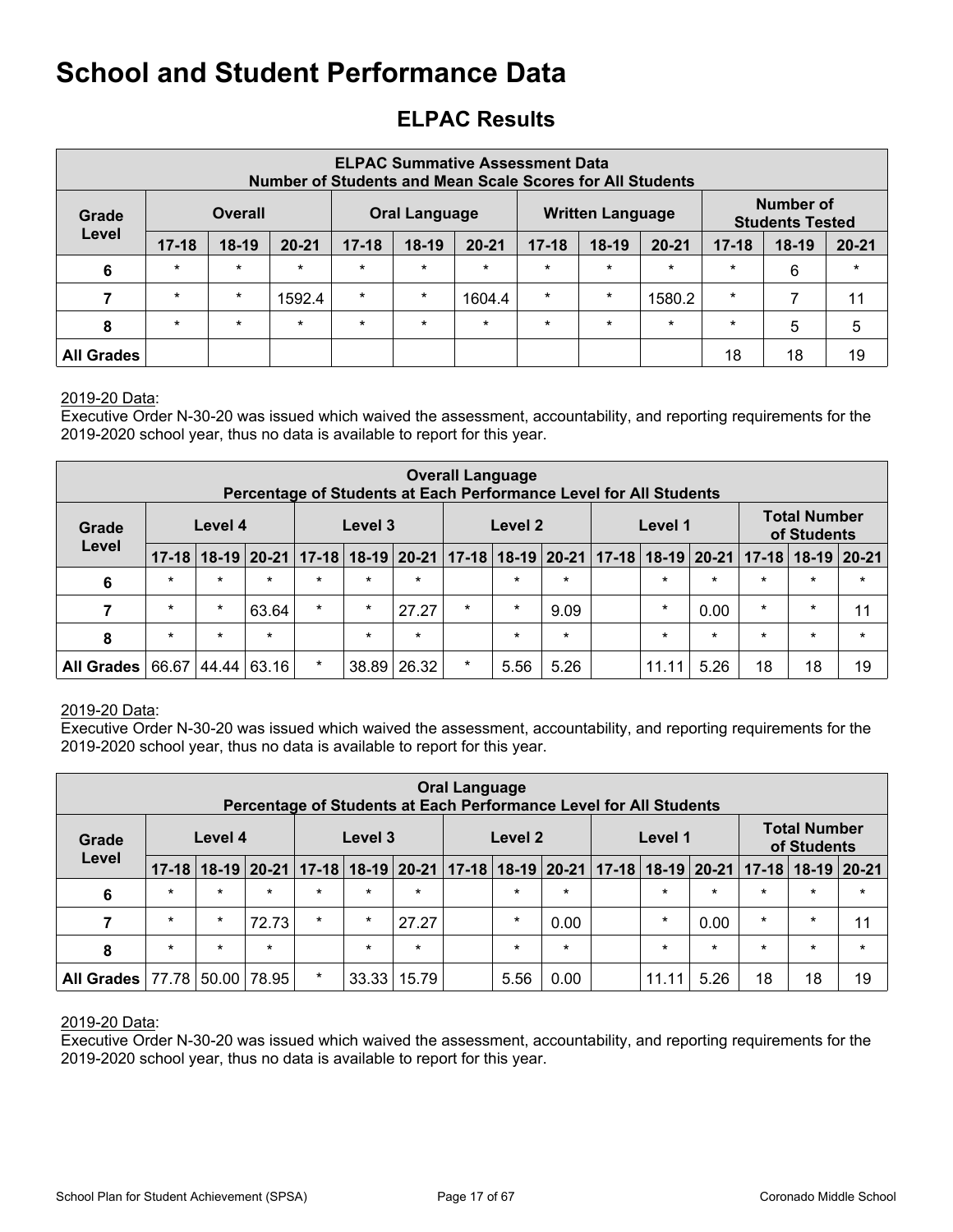|                   |           |           |         |               | Percentage of Students at Each Performance Level for All Students |         |         | <b>Written Language</b>                 |         |                                        |         |         |         |                                    |         |
|-------------------|-----------|-----------|---------|---------------|-------------------------------------------------------------------|---------|---------|-----------------------------------------|---------|----------------------------------------|---------|---------|---------|------------------------------------|---------|
| Grade             |           | Level 4   |         |               | Level 3                                                           |         |         | Level 2                                 |         |                                        | Level 1 |         |         | <b>Total Number</b><br>of Students |         |
| Level             | $17 - 18$ | $18 - 19$ |         | 20-21   17-18 |                                                                   |         |         | $18-19$   20-21   17-18   18-19   20-21 |         | $ 17-18 18-19 20-21 17-18 18-19 20-21$ |         |         |         |                                    |         |
| 6                 | $\star$   | $\star$   | $\star$ | $\star$       | $\star$                                                           | $\star$ | $\star$ | $\star$                                 | $\star$ |                                        | $\star$ | $\star$ | $\star$ | $\star$                            | $\star$ |
|                   | $\star$   | $\star$   | 36.36   | $\star$       | $\star$                                                           | 27.27   | $\star$ | $\star$                                 | 36.36   | $\star$                                | $\star$ | 0.00    | $\star$ | $\star$                            | 11      |
| 8                 | $\star$   | $\star$   | $\star$ |               | $\star$                                                           | $\star$ |         | $\star$                                 | $\star$ |                                        | $\star$ | $\star$ | $\star$ | $\star$                            | $\star$ |
| <b>All Grades</b> | $\star$   | 33.33     | 31.58   | $\star$       | 33.33                                                             | 21.05   | $\star$ | 16.67                                   | 42.11   | $\ast$                                 | 16.67   | 5.26    | 18      | 18                                 | 19      |

#### 2019-20 Data:

Executive Order N-30-20 was issued which waived the assessment, accountability, and reporting requirements for the 2019-2020 school year, thus no data is available to report for this year.

|                   |           |                       | Percentage of Students by Domain Performance Level for All Students |           |                     | <b>Listening Domain</b> |           |                  |           |           |                                    |           |
|-------------------|-----------|-----------------------|---------------------------------------------------------------------|-----------|---------------------|-------------------------|-----------|------------------|-----------|-----------|------------------------------------|-----------|
| Grade             |           | <b>Well Developed</b> |                                                                     |           | Somewhat/Moderately |                         |           | <b>Beginning</b> |           |           | <b>Total Number</b><br>of Students |           |
| Level             | $17 - 18$ | $18-19$               | $20 - 21$                                                           | $17 - 18$ | $18-19$             | $20 - 21$               | $17 - 18$ | $18-19$          | $20 - 21$ | $17 - 18$ | $18-19$                            | $20 - 21$ |
| 6                 | $\star$   | $\star$               | $\star$                                                             | $\star$   | $\star$             | $\star$                 |           | $\star$          | $\star$   | $\star$   | $\star$                            | $\star$   |
|                   | $\star$   | $\star$               | 27.27                                                               | $\star$   | $\star$             | 72.73                   |           | $\ast$           | 0.00      | $\star$   | $\star$                            | 11        |
| 8                 | $\star$   | $\star$               | $\star$                                                             |           | $\star$             | $\ast$                  |           | $\star$          | $\star$   | $\star$   | $\star$                            | $\star$   |
| <b>All Grades</b> | 61.11     | 33.33                 | 36.84                                                               | $\star$   | 50.00               | 57.89                   |           | 16.67            | 5.26      | 18        | 18                                 | 19        |

#### 2019-20 Data:

Executive Order N-30-20 was issued which waived the assessment, accountability, and reporting requirements for the 2019-2020 school year, thus no data is available to report for this year.

|                   |           |                       | Percentage of Students by Domain Performance Level for All Students |           |                     | <b>Speaking Domain</b> |           |                  |           |           |                                    |           |
|-------------------|-----------|-----------------------|---------------------------------------------------------------------|-----------|---------------------|------------------------|-----------|------------------|-----------|-----------|------------------------------------|-----------|
| Grade             |           | <b>Well Developed</b> |                                                                     |           | Somewhat/Moderately |                        |           | <b>Beginning</b> |           |           | <b>Total Number</b><br>of Students |           |
| Level             | $17 - 18$ | $18-19$               | $20 - 21$                                                           | $17 - 18$ | 18-19               | $20 - 21$              | $17 - 18$ | $18-19$          | $20 - 21$ | $17 - 18$ | $18-19$                            | $20 - 21$ |
| 6                 | $\star$   | $\star$               | $\star$                                                             | $\star$   | $\star$             | $\star$                |           | $\star$          | $\star$   | $\star$   | $\star$                            | $\star$   |
|                   | $\star$   | $\star$               | 90.91                                                               | $\star$   | $\star$             | 9.09                   |           | $\star$          | 0.00      | $\star$   | $\star$                            | 11        |
| 8                 | $\star$   | $\star$               | $\star$                                                             |           | $\star$             | $\star$                |           | $\star$          | $\star$   | $\star$   | $\star$                            | $\star$   |
| <b>All Grades</b> | 83.33     | 88.89                 | 89.47                                                               | $\star$   | 11.11               | 5.26                   |           | 0.00             | 5.26      | 18        | 18                                 | 19        |

2019-20 Data:

Executive Order N-30-20 was issued which waived the assessment, accountability, and reporting requirements for the 2019-2020 school year, thus no data is available to report for this year.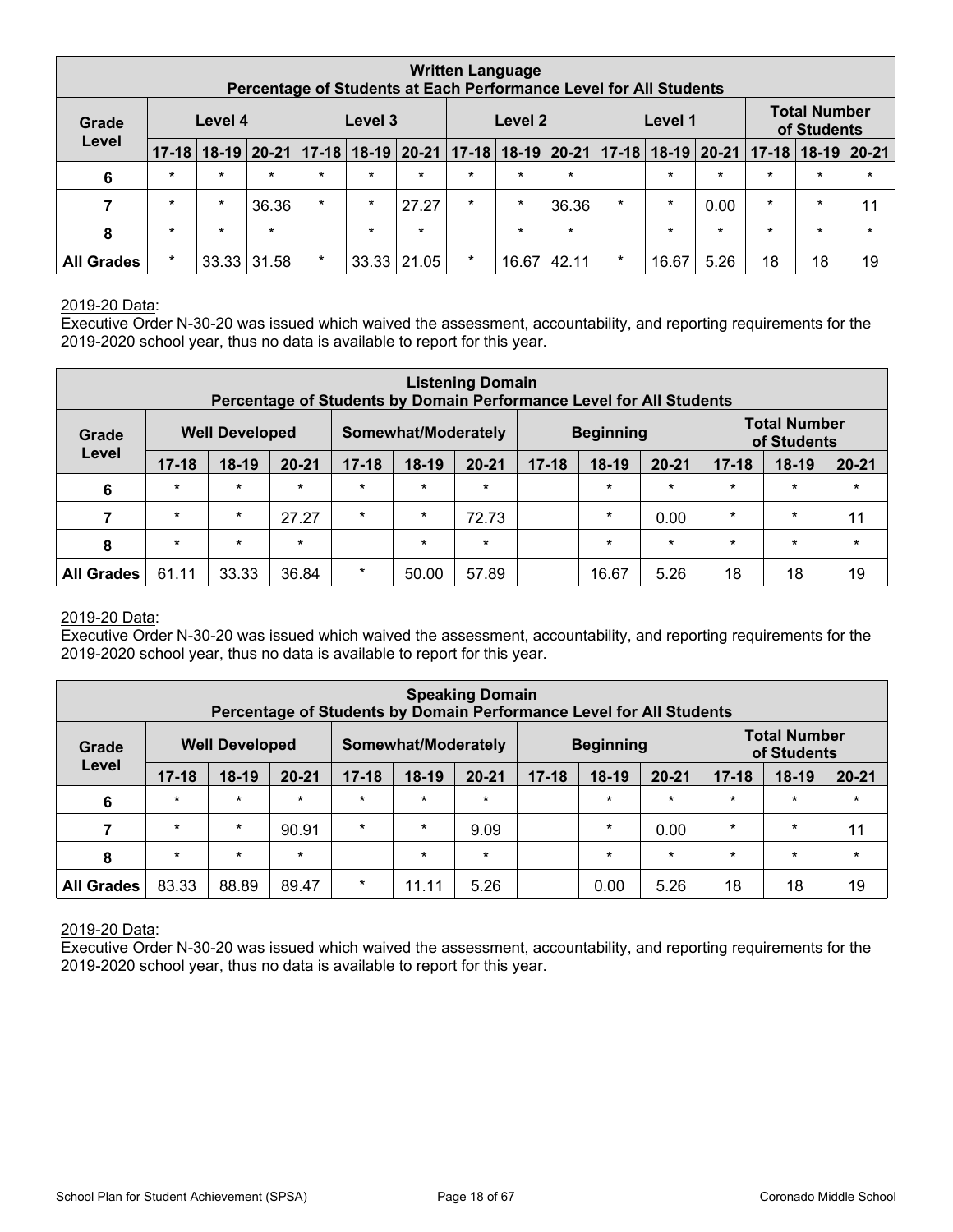|                   |           |                       | Percentage of Students by Domain Performance Level for All Students |           |                     | <b>Reading Domain</b> |           |                  |           |           |                                    |           |
|-------------------|-----------|-----------------------|---------------------------------------------------------------------|-----------|---------------------|-----------------------|-----------|------------------|-----------|-----------|------------------------------------|-----------|
| Grade             |           | <b>Well Developed</b> |                                                                     |           | Somewhat/Moderately |                       |           | <b>Beginning</b> |           |           | <b>Total Number</b><br>of Students |           |
| Level             | $17 - 18$ | $18-19$               | $20 - 21$                                                           | $17 - 18$ | $18-19$             | $20 - 21$             | $17 - 18$ | $18-19$          | $20 - 21$ | $17 - 18$ | $18-19$                            | $20 - 21$ |
| 6                 | $\star$   | $\star$               | $\star$                                                             | $\star$   | $\star$             | $\star$               |           | $\star$          | $\star$   | $\star$   | $\star$                            | $\star$   |
|                   | $\star$   | $\star$               | 45.45                                                               | $\star$   | $\star$             | 45.45                 | $\star$   | $\star$          | 9.09      | $\star$   | $\star$                            | 11        |
| 8                 | $\star$   | $\star$               | $\star$                                                             |           | $\star$             | $\star$               |           | $\star$          | $\star$   | $\star$   | $\star$                            | $\star$   |
| <b>All Grades</b> | $\star$   | 38.89                 | 47.37                                                               | $\star$   | 38.89               | 36.84                 | $\star$   | 22.22            | 15.79     | 18        | 18                                 | 19        |

#### 2019-20 Data:

Executive Order N-30-20 was issued which waived the assessment, accountability, and reporting requirements for the 2019-2020 school year, thus no data is available to report for this year.

| <b>Writing Domain</b><br>Percentage of Students by Domain Performance Level for All Students |           |         |           |           |         |                                    |           |         |           |           |         |           |
|----------------------------------------------------------------------------------------------|-----------|---------|-----------|-----------|---------|------------------------------------|-----------|---------|-----------|-----------|---------|-----------|
| <b>Well Developed</b><br><b>Beginning</b><br>Somewhat/Moderately<br>Grade                    |           |         |           |           |         | <b>Total Number</b><br>of Students |           |         |           |           |         |           |
| Level                                                                                        | $17 - 18$ | $18-19$ | $20 - 21$ | $17 - 18$ | $18-19$ | $20 - 21$                          | $17 - 18$ | $18-19$ | $20 - 21$ | $17 - 18$ | $18-19$ | $20 - 21$ |
| 6                                                                                            | $\star$   | $\star$ | $\star$   | $\star$   | $\star$ | $\ast$                             |           | $\star$ | $\star$   | $\star$   | $\star$ | $\star$   |
| 7                                                                                            | $\star$   | $\star$ | 18.18     | $\star$   | $\star$ | 81.82                              |           | $\star$ | 0.00      | $\star$   | $\star$ | 11        |
| 8                                                                                            | $\star$   | $\star$ | $\star$   |           | $\star$ | $\ast$                             |           | $\ast$  | $\star$   | $\star$   | $\star$ | $\star$   |
| <b>All Grades</b>                                                                            | $\star$   | 16.67   | 15.79     | 72.22     | 83.33   | 73.68                              |           | 0.00    | 10.53     | 18        | 18      | 19        |

#### 2019-20 Data:

Executive Order N-30-20 was issued which waived the assessment, accountability, and reporting requirements for the 2019-2020 school year, thus no data is available to report for this year.

#### **Conclusions based on this data:**

**1.** There is not enough data to determine valid conclusions, however, the new ELPAC assessment provides a much more reliable evaluation of student proficiency levels than the previous assessment. Overall, EL students continue to need scaffolding and appropriate interventions via ELD class and general education classes.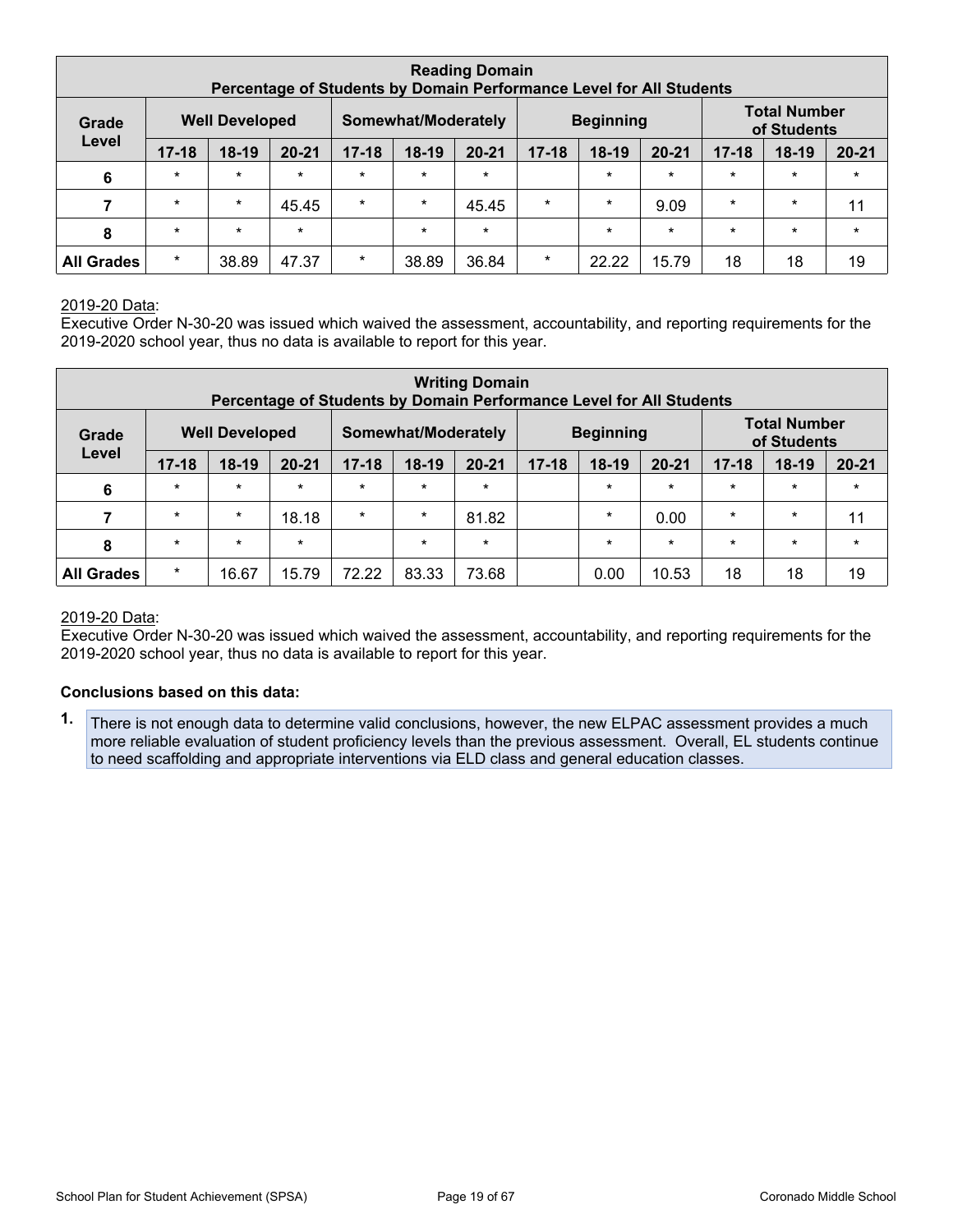## <span id="page-19-0"></span>**Student Population**

Although both Senate Bill 98 and Assembly Bill 130 suspended the publication of state indicators on the 2020 and 2021 California School Dashboards, these bills also required the reporting of valid and reliable data that would have been included in these Dashboards.

To meet this requirement, CDE has made available the Enrollment, Graduation Rate Additional Report and the College/Career Measures Report data available. All other reports are not available for 2020 and 2021.

This section provides information about the school's student population.

| 2020-21 Student Population                        |                                                                                                                                                                     |                                                                                                                                                                                                    |                                                                                          |  |  |
|---------------------------------------------------|---------------------------------------------------------------------------------------------------------------------------------------------------------------------|----------------------------------------------------------------------------------------------------------------------------------------------------------------------------------------------------|------------------------------------------------------------------------------------------|--|--|
| <b>Total</b><br><b>Enrollment</b>                 | Socioeconomically<br><b>Disadvantaged</b>                                                                                                                           | <b>English</b><br><b>Learners</b>                                                                                                                                                                  | <b>Foster</b><br>Youth                                                                   |  |  |
| 631                                               | 12.7                                                                                                                                                                | 2.7                                                                                                                                                                                                | This is the percent of students<br>whose well-being is the<br>responsibility of a court. |  |  |
| This is the total number of<br>students enrolled. | This is the percent of students<br>who are eligible for free or<br>reduced priced meals; or have<br>parents/quardians who did not<br>receive a high school diploma. | This is the percent of students<br>who are learning to communicate<br>effectively in English, typically<br>requiring instruction in both the<br>English Language and in their<br>academic courses. |                                                                                          |  |  |

| 2019-20 Enrollment for All Students/Student Group |              |            |  |  |  |
|---------------------------------------------------|--------------|------------|--|--|--|
| <b>Student Group</b>                              | <b>Total</b> | Percentage |  |  |  |
| <b>English Learners</b>                           | 17           | 2.7        |  |  |  |
| <b>Foster Youth</b>                               |              |            |  |  |  |
| <b>Homeless</b>                                   |              |            |  |  |  |
| <b>Socioeconomically Disadvantaged</b>            | 80           | 12.7       |  |  |  |
| <b>Students with Disabilities</b>                 | 75           | 11.9       |  |  |  |

| <b>Enrollment by Race/Ethnicity</b> |              |            |  |  |  |
|-------------------------------------|--------------|------------|--|--|--|
| <b>Student Group</b>                | <b>Total</b> | Percentage |  |  |  |
| <b>African American</b>             | 5            | 0.8        |  |  |  |
| American Indian or Alaska Native    | 2            | 0.3        |  |  |  |
| Asian                               | 10           | 1.6        |  |  |  |
| <b>Filipino</b>                     | 12           | 1.9        |  |  |  |
| Hispanic                            | 149          | 23.6       |  |  |  |
| <b>Two or More Races</b>            | 55           | 8.7        |  |  |  |
| Native Hawaiian or Pacific Islander |              | 0.2        |  |  |  |
| White                               | 372          | 59.0       |  |  |  |

### **Conclusions based on this data:**

**1.** 59% of CMS students are White, 23.6% are Hispanic, and 8.7% are two or more races, about 9% is all other race/ethnicity groups.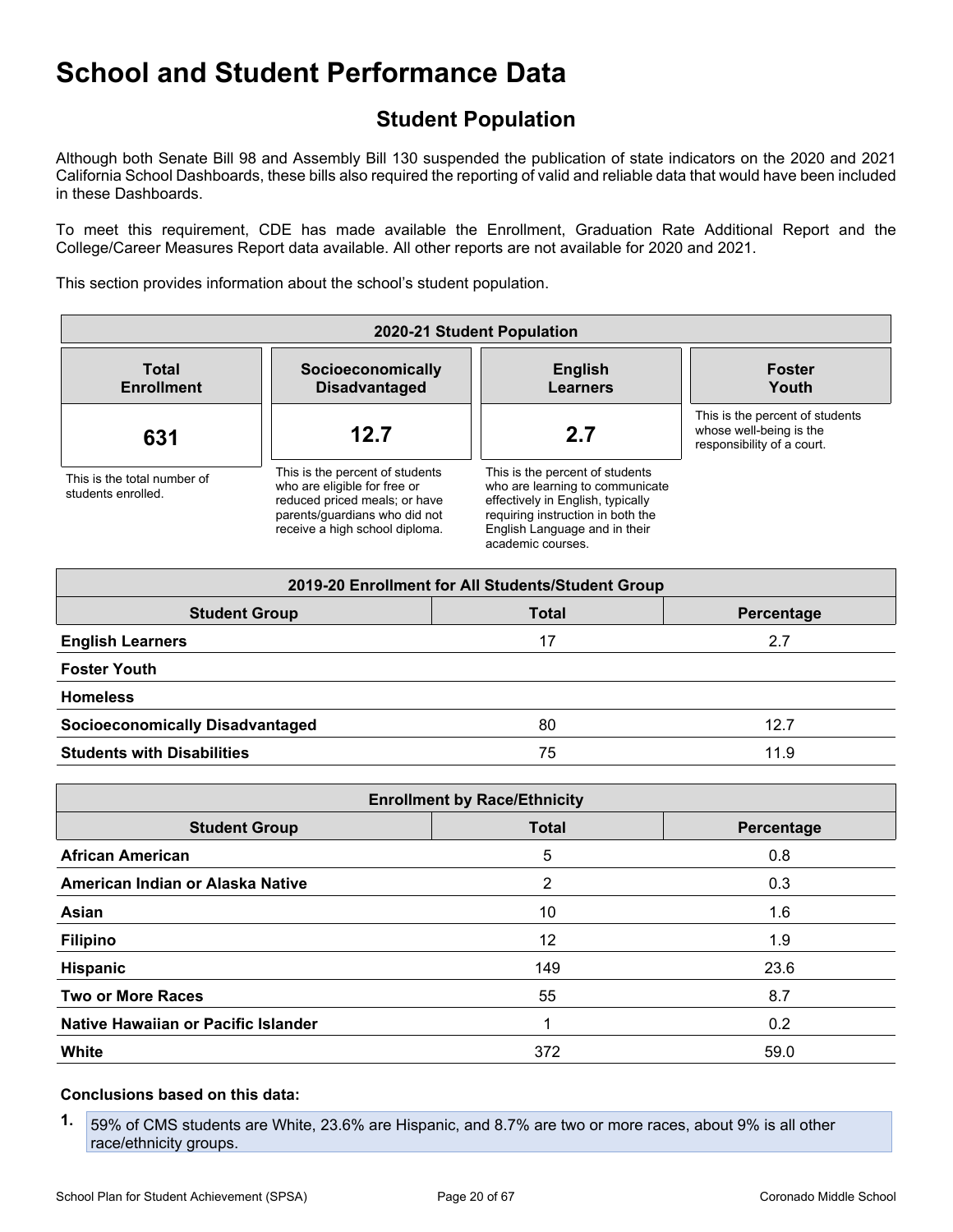- **2.** Almost 12% of all CMS students have an IEP/ student with disabilities.
- **3.** Almost 13% of CMS students are socioeconomically disadvantaged.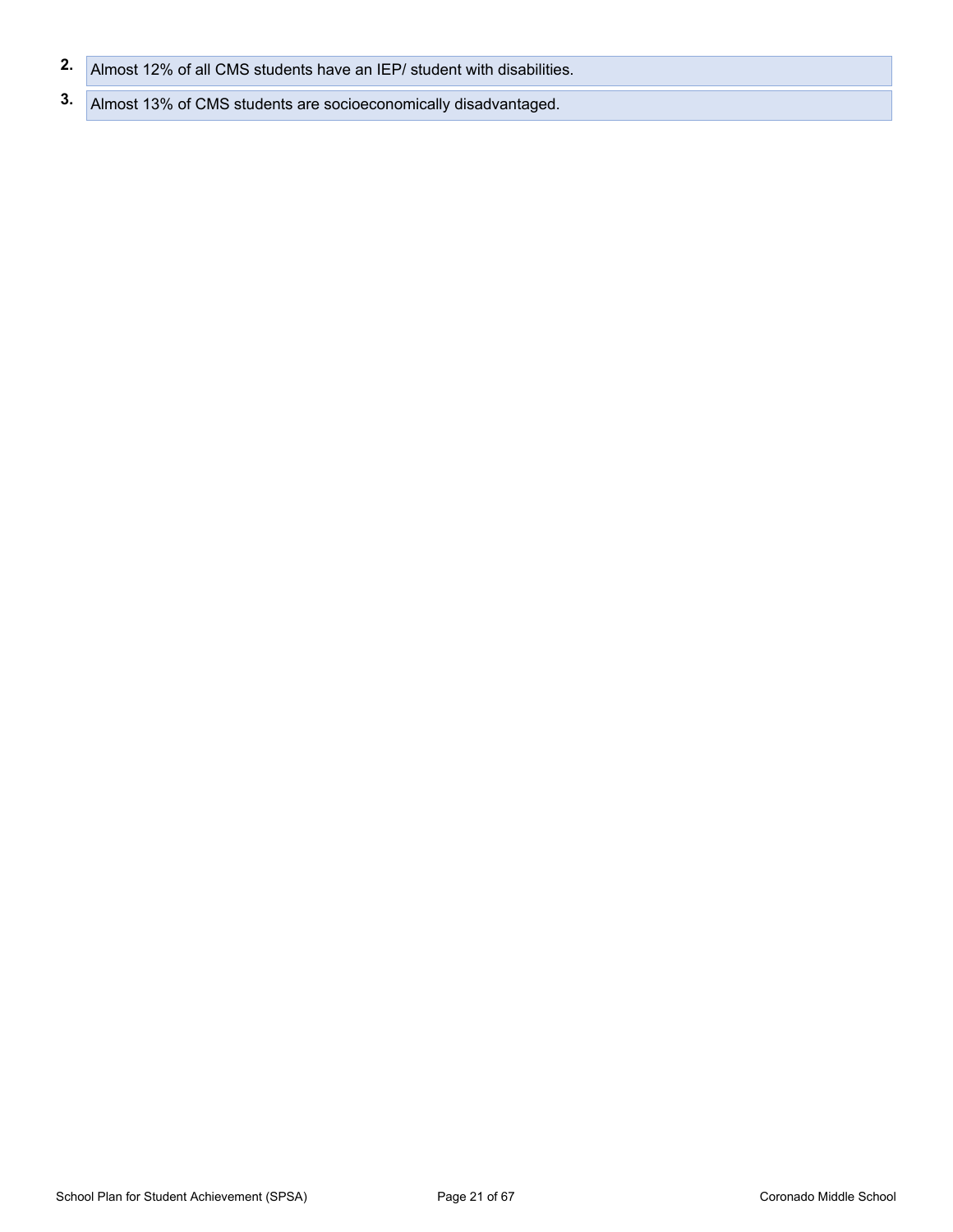## <span id="page-21-0"></span>**Overall Performance**

Although both Senate Bill 98 and Assembly Bill 130 suspended the publication of state indicators on the 2020 and 2021 California School Dashboards, these bills also required the reporting of valid and reliable data that would have been included in these Dashboards.

To meet this requirement, CDE has made available the Enrollment, Graduation Rate Additional Report and the College/Career Measures Report data available. All other reports are not available for 2020 and 2021, thus the most recent data (2019 Fall) is provided here.



#### **Conclusions based on this data:**

- **1.** Overall Mathematics for CMS scored a very high (blue) on the performance indicator, and in ELA a high (green) on the overall performance indicator. Multiple years of CPM mathematics and extensive teacher training has a direct impact on increases
- **2.** CMS earned orange on overall Chronic Absenteeism indicating a need to increase student attendance through Saturday School and school wide incentives..
- **3.** CMS earned orange on overall Suspension rate indicating a need to decrease numbers of suspensions through implementing MTSS and strengthening student culture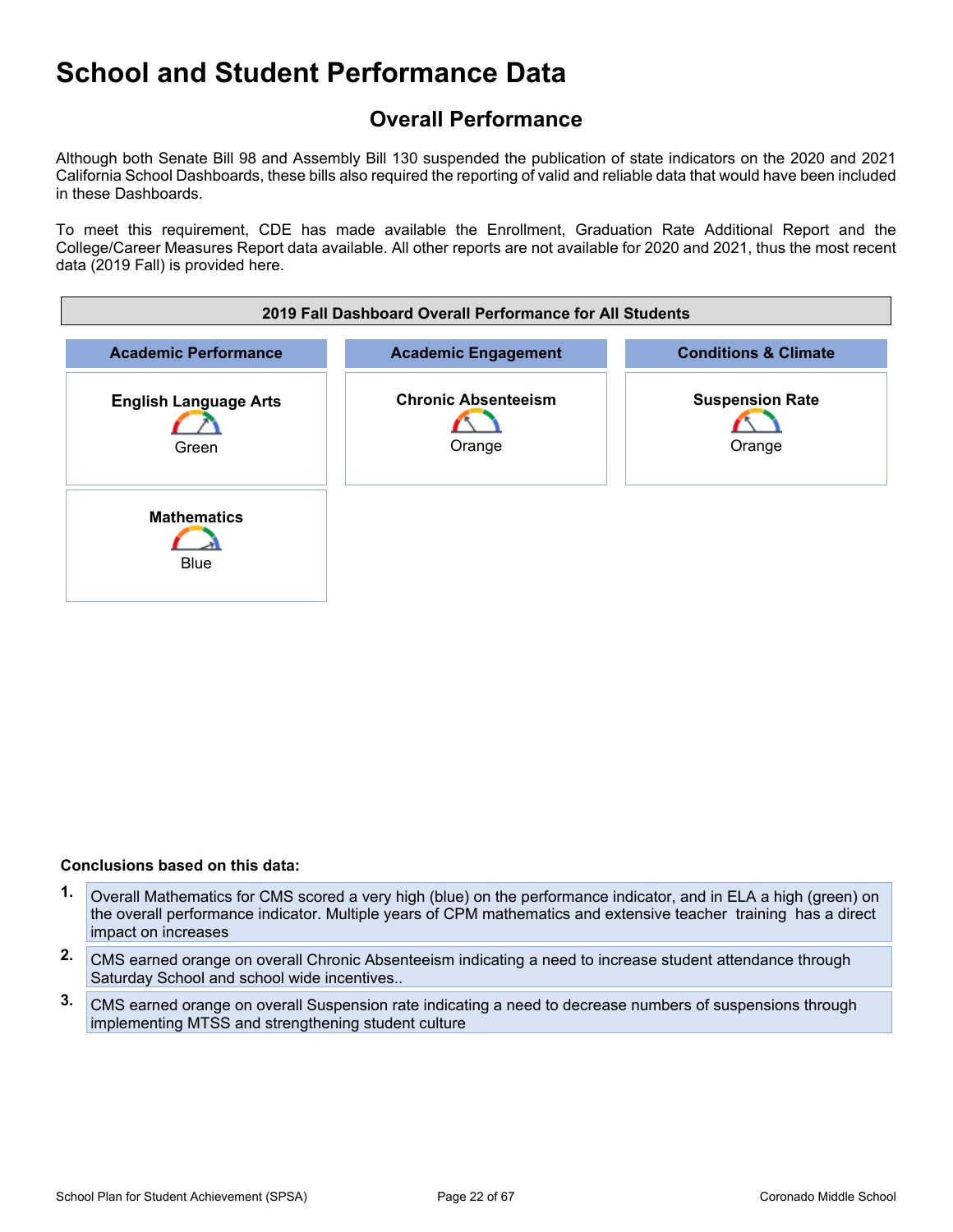## <span id="page-22-0"></span>**Academic Performance English Language Arts**

Although both Senate Bill 98 and Assembly Bill 130 suspended the publication of state indicators on the 2020 and 2021 California School Dashboards, these bills also required the reporting of valid and reliable data that would have been included in these Dashboards.

To meet this requirement, CDE has made available the Enrollment, Graduation Rate Additional Report and the College/Career Measures Report data available. All other reports are not available for 2020 and 2021, thus the most recent data (2019 Fall) is provided here.

The performance levels are color-coded and range from lowest-to-highest performance in the following order:



This section provides number of student groups in each color.

| 2019 Fall Dashboard English Language Arts Equity Report |               |               |       |             |
|---------------------------------------------------------|---------------|---------------|-------|-------------|
|                                                         | <b>Orange</b> | <b>Yellow</b> | Green | <b>Blue</b> |
|                                                         |               |               |       |             |

This section provides a view of Student Assessment Results and other aspects of this school's performance, specifically how well students are meeting grade-level standards on the English Language Arts assessment. This measure is based on student performance on the Smarter Balanced Summative Assessment, which is taken annually by students in grades 3–8 and grade 11.

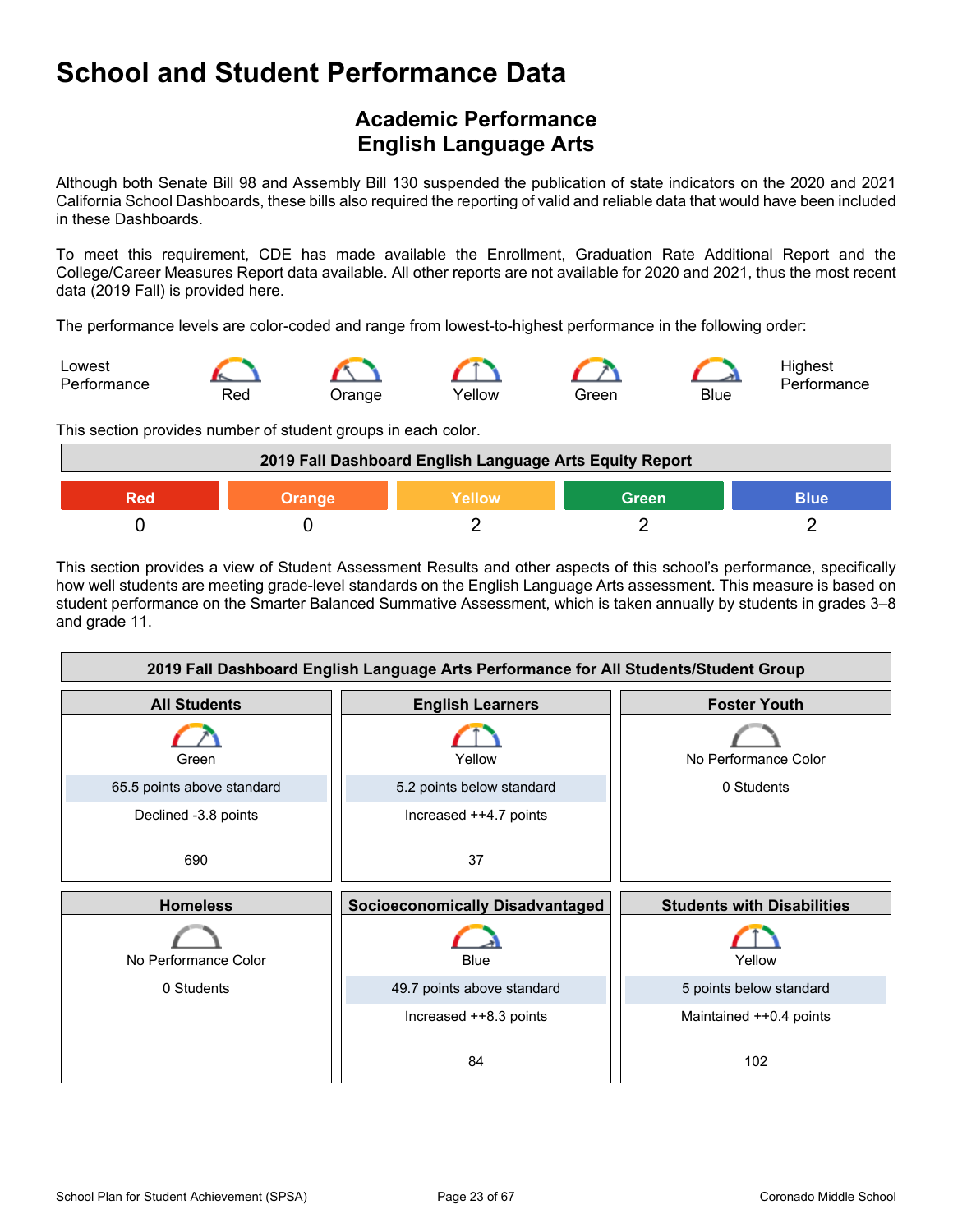

This section provides a view of Student Assessment Results and other aspects of this school's performance, specifically how well students are meeting grade-level standards on the English Language Arts assessment. This measure is based on student performance on the Smarter Balanced Summative Assessment, which is taken annually by students in grades 3–8 and grade 11.

| 2019 Fall Dashboard English Language Arts Data Comparisons for English Learners |                                      |                            |  |  |  |
|---------------------------------------------------------------------------------|--------------------------------------|----------------------------|--|--|--|
| <b>Current English Learner</b>                                                  | <b>Reclassified English Learners</b> | <b>English Only</b>        |  |  |  |
| Less than 11 Students - Data Not<br>Displayed for Privacy<br>10                 | 30.3 points above standard           | 70.7 points above standard |  |  |  |
|                                                                                 | Increased ++4.1 points               | Declined -3 points         |  |  |  |
|                                                                                 | 27                                   | 593                        |  |  |  |

### **Conclusions based on this data:**

- **1.** In English Language Arts, all CMS students decreased by 3.8 points, however, scoring 65.5 points above standard in ELA.
- **2.** In English Language Arts, CMS English Learners increased by 4.7 points, however, scoring 4.7 points below standard and students with disabilities grew by 8.3 points, scoring 49.7 points above standard in ELA.
- **3.** In English Language Arts, CMS Hispanic population declined by 21.4 points however, scoring 33.2 points above standard, students of two or more races declined by 8.6 points however, scoring 77.1 points above standard. White student population maintained at 0.6 points scoring 74.4 points above standard. Closer look at data may indicate more student need for Literacy Lab (intervention)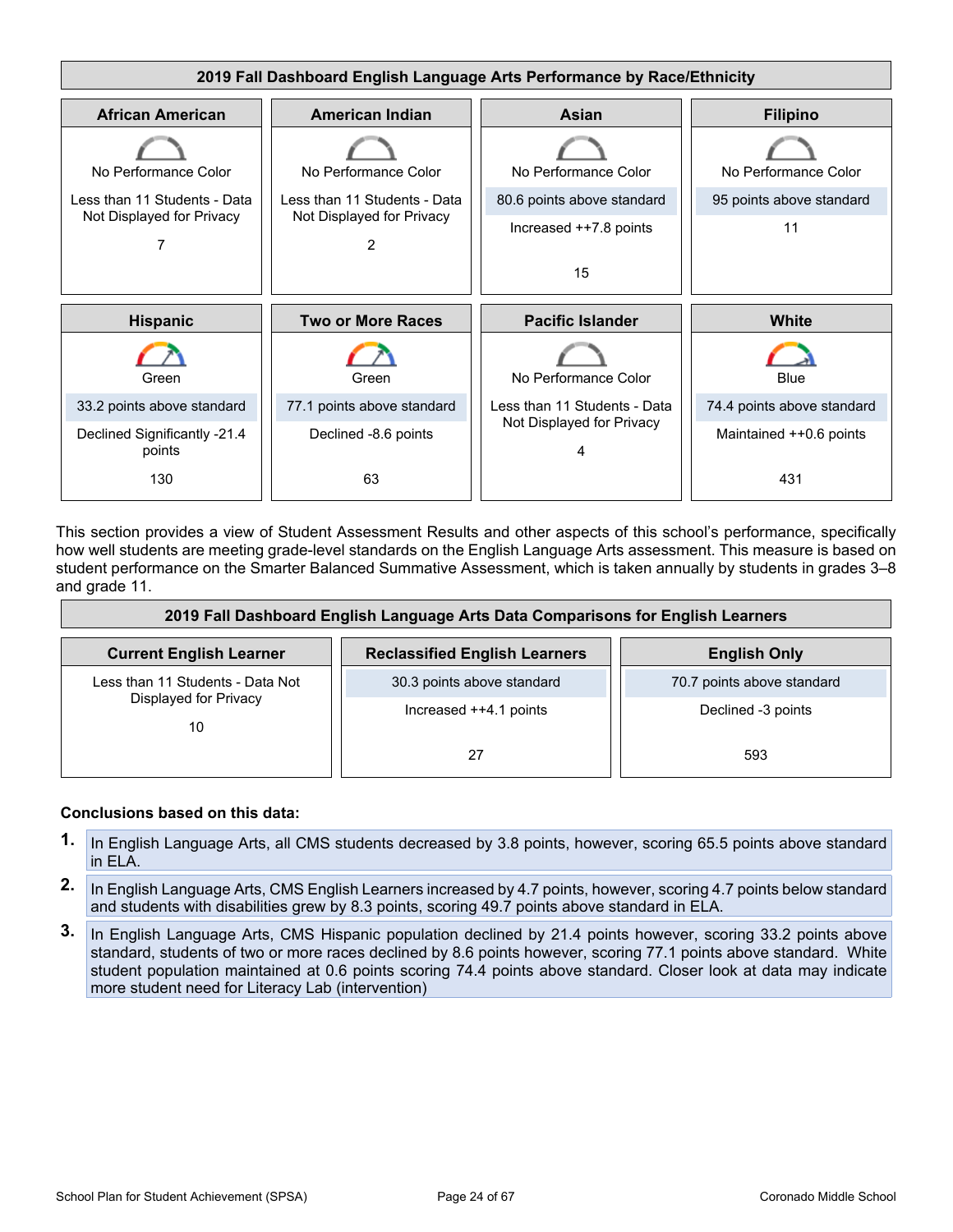## **Academic Performance Mathematics**

Although both Senate Bill 98 and Assembly Bill 130 suspended the publication of state indicators on the 2020 and 2021 California School Dashboards, these bills also required the reporting of valid and reliable data that would have been included in these Dashboards.

To meet this requirement, CDE has made available the Enrollment, Graduation Rate Additional Report and the College/Career Measures Report data available. All other reports are not available for 2020 and 2021, thus the most recent data (2019 Fall) is provided here.

The performance levels are color-coded and range from lowest-to-highest performance in the following order:



This section provides number of student groups in each color.

| 2019 Fall Dashboard Mathematics Equity Report |               |        |              |             |
|-----------------------------------------------|---------------|--------|--------------|-------------|
| Red                                           | <b>Orange</b> | Yellow | <b>Green</b> | <b>Blue</b> |
|                                               |               |        |              |             |

This section provides a view of Student Assessment Results and other aspects of this school's performance, specifically how well students are meeting grade-level standards on the Mathematics assessment. This measure is based on student performance on the Smarter Balanced Summative Assessment, which is taken annually by students in grades 3–8 and grade 11.

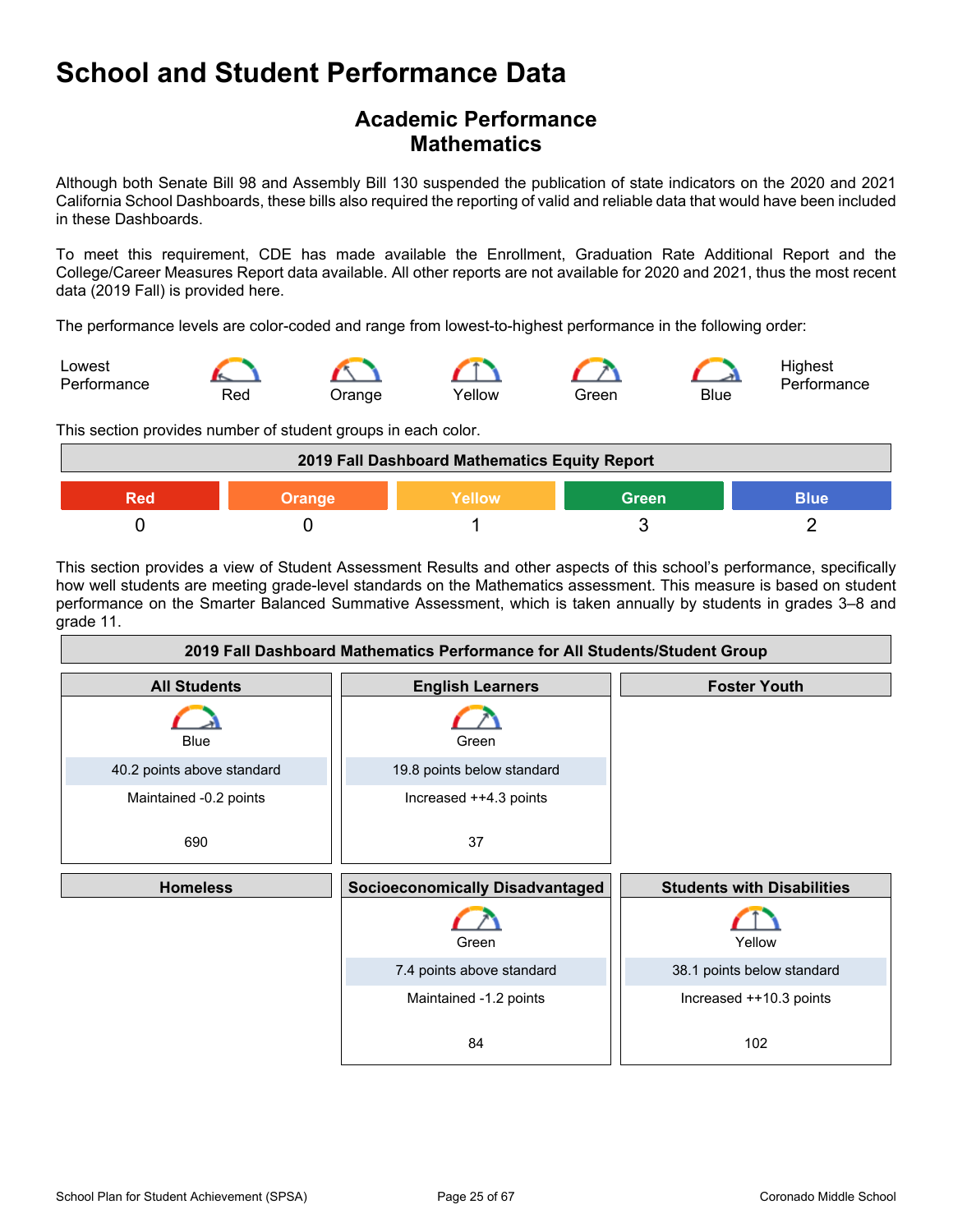

This section provides a view of Student Assessment Results and other aspects of this school's performance, specifically how well students are meeting grade-level standards on the Mathematics assessment. This measure is based on student performance on the Smarter Balanced Summative Assessment, which is taken annually by students in grades 3–8 and grade 11.

| 2019 Fall Dashboard Mathematics Data Comparisons for English Learners |                                      |                            |  |  |  |
|-----------------------------------------------------------------------|--------------------------------------|----------------------------|--|--|--|
| <b>Current English Learner</b>                                        | <b>Reclassified English Learners</b> | <b>English Only</b>        |  |  |  |
| Less than 11 Students - Data Not<br>Displayed for Privacy<br>10       | 11.5 points above standard           | 45.6 points above standard |  |  |  |
|                                                                       | Maintained ++2.6 points              | Maintained ++2.9 points    |  |  |  |
|                                                                       | 27                                   | 593                        |  |  |  |

### **Conclusions based on this data:**

- **1.** All CMS students maintained with 0.2 points in math, scoring 40.2 points above standard. This can be attributed to the completed year 3 implementation of CPM curriculum
- **2.** CMS Hispanic population declined by 14.6 points in math, scoring 7.8 points above standard., Students with two or more races increased by 4.6 points scoring 49.9 points above standard, and our white population maintained with 2,2 points scoring 49.2 points above standard.
- **3.** CMS English Learners increased by 4.3 points in math, scoring 19.8 points below standard and students with disabilities increased 10.3 points, scoring 38.1 points below standard. Socioeconomically disadvantaged students maintained with 1.2 points, 7.4 points above average.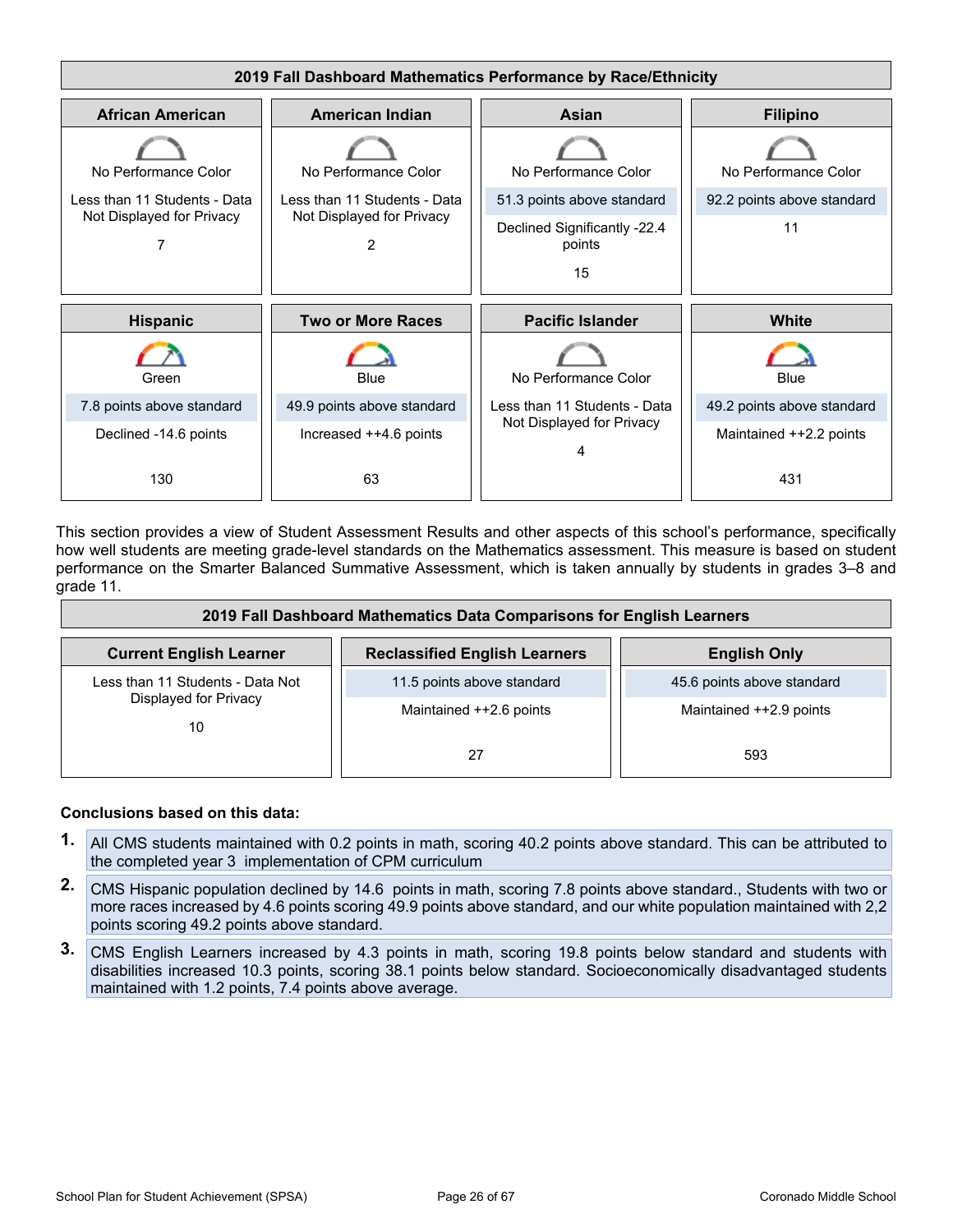## **Academic Performance English Learner Progress**

Although both Senate Bill 98 and Assembly Bill 130 suspended the publication of state indicators on the 2020 and 2021 California School Dashboards, these bills also required the reporting of valid and reliable data that would have been included in these Dashboards.

To meet this requirement, CDE has made available the Enrollment, Graduation Rate Additional Report and the College/Career Measures Report data available. All other reports are not available for 2020 and 2021, thus the most recent data (2019 Fall) is provided here.

This section provides a view of the percentage of current EL students making progress towards English language proficiency or maintaining the highest level.



This section provides a view of the percentage of current EL students who progressed at least one ELPI level, maintained ELPI level 4, maintained lower ELPI levels (i.e, levels 1, 2L, 2H, 3L, or 3H), or decreased at least one ELPI Level.

| 2019 Fall Dashboard Student English Language Acquisition Results |                                                      |                                          |                                                     |  |  |
|------------------------------------------------------------------|------------------------------------------------------|------------------------------------------|-----------------------------------------------------|--|--|
| <b>Decreased</b><br><b>One ELPI Level</b>                        | <b>Maintained ELPI Level 1,</b><br>2L, 2H, 3L, or 3H | <b>Maintained</b><br><b>ELPI Level 4</b> | <b>Progressed At Least</b><br><b>One ELPI Level</b> |  |  |
| 15.3                                                             | 30.7                                                 | 7.6                                      | 46.1                                                |  |  |

### **Conclusions based on this data:**

- **1.** 53.8% of our 13 EL students are making progress towards English language proficiency. This "Low" Performance level indicates a need for closer student data tracking and providing more scaffolding/interventions.
- **2.** 6 of 13 CMS students progressed at least one ELPI level indicating overall growth.
- **3.** The adoption and implementation of Amplify ELA curriculum provides accommodations and scaffolds for EL students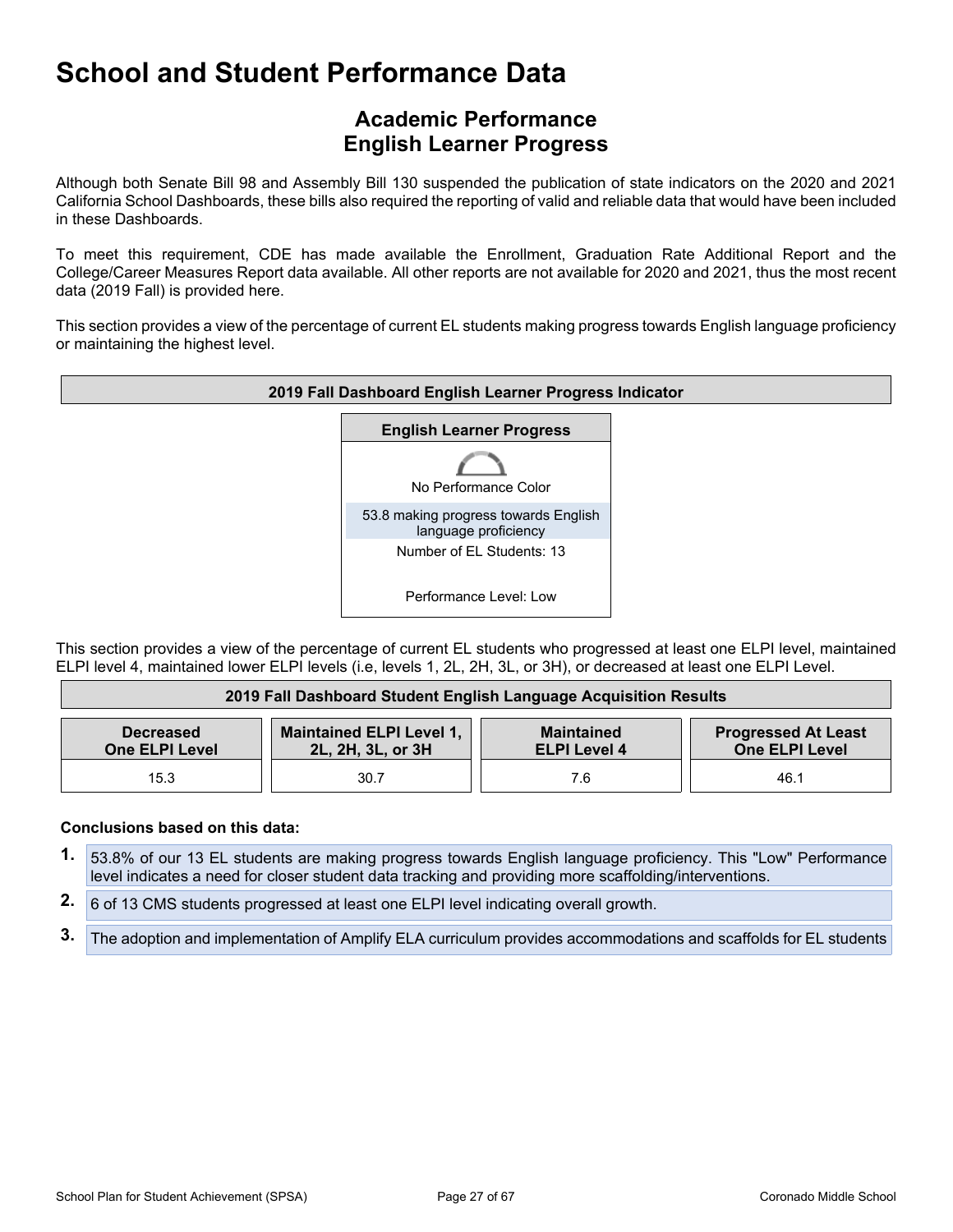## <span id="page-27-0"></span>**Academic Engagement Chronic Absenteeism**

Although both Senate Bill 98 and Assembly Bill 130 suspended the publication of state indicators on the 2020 and 2021 California School Dashboards, these bills also required the reporting of valid and reliable data that would have been included in these Dashboards.

To meet this requirement, CDE has made available the Enrollment, Graduation Rate Additional Report and the College/Career Measures Report data available. All other reports are not available for 2020 and 2021, thus the most recent data (2019 Fall) is provided here.

The performance levels are color-coded and range from lowest-to-highest performance in the following order:



This section provides number of student groups in each color.



This section provides information about the percentage of students in kindergarten through grade 8 who are absent 10 percent or more of the instructional days they were enrolled.

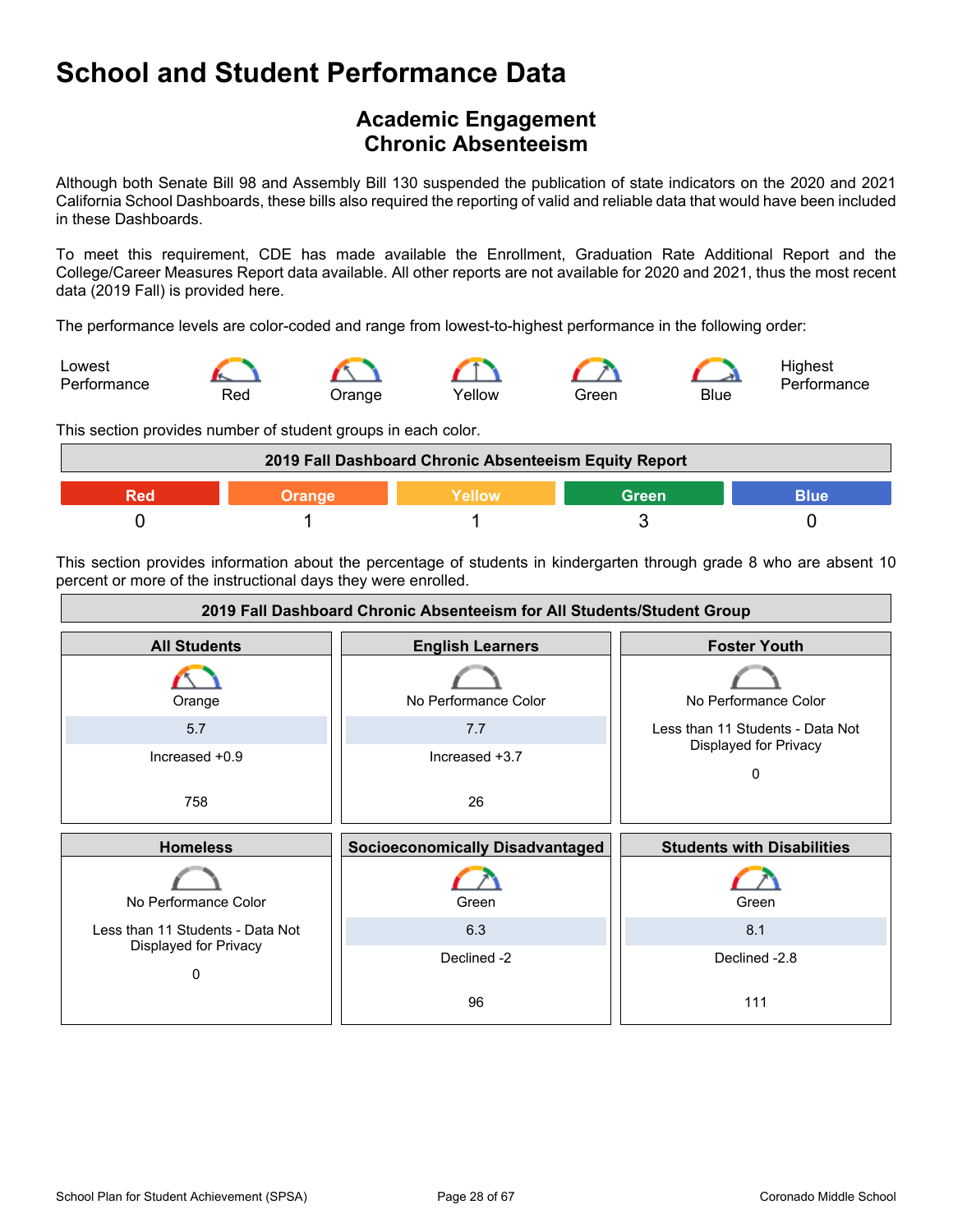

### **Conclusions based on this data:**

- **1.** CMS will analyze and determine action steps to support Hispanic and White students increase attendance. Provide additional Saturday School opportunities and incentivize attendance
- **2.** CMS needs to provide more parent education on student attendance rates, district policies, Education Code laws, truancy implications, and the educational and emotional impact on students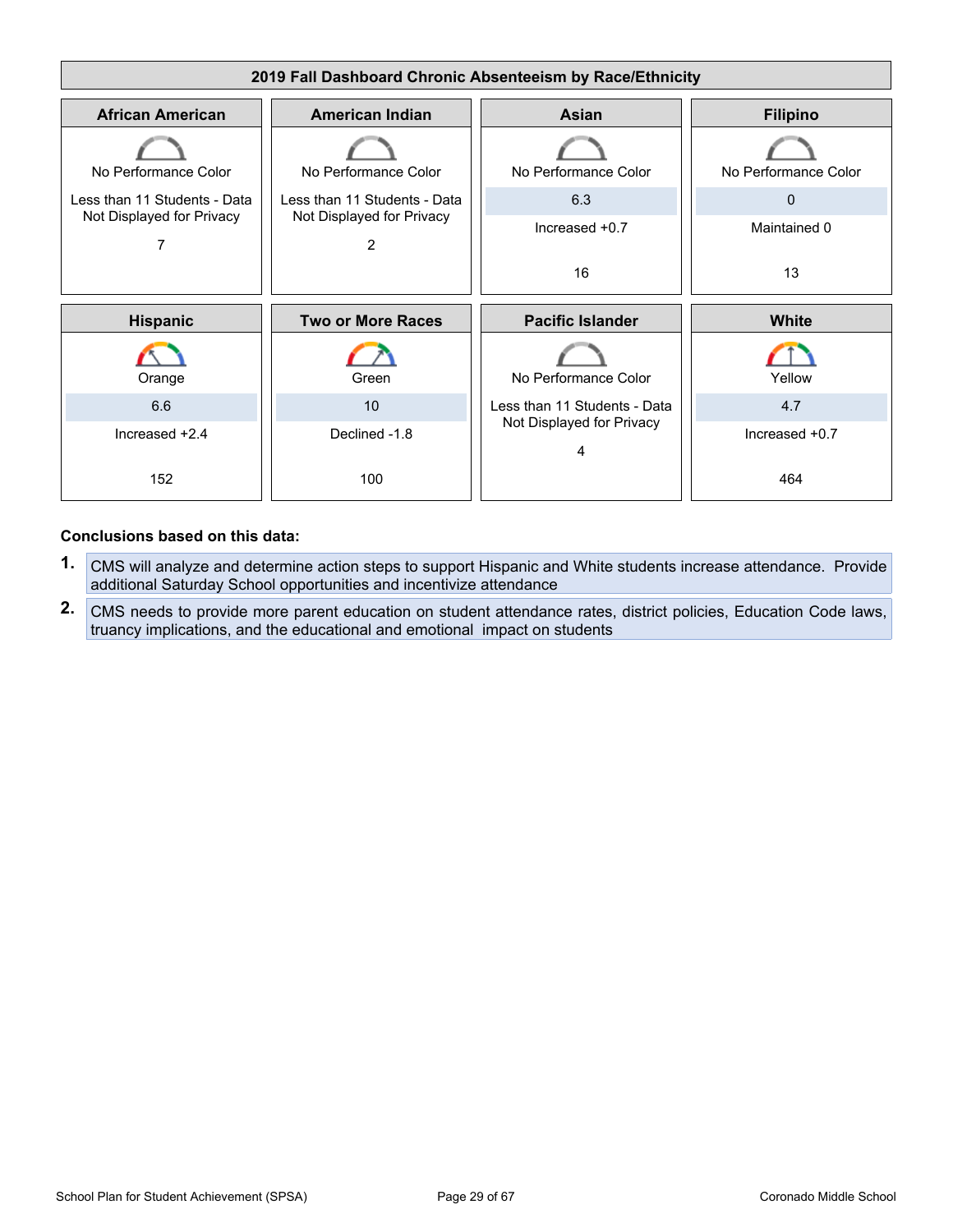## <span id="page-29-0"></span>**Conditions & Climate Suspension Rate**

Although both Senate Bill 98 and Assembly Bill 130 suspended the publication of state indicators on the 2020 and 2021 California School Dashboards, these bills also required the reporting of valid and reliable data that would have been included in these Dashboards.

To meet this requirement, CDE has made available the Enrollment, Graduation Rate Additional Report and the College/Career Measures Report data available. All other reports are not available for 2020 and 2021, thus the most recent data (2019 Fall) is provided here.

The performance levels are color-coded and range from lowest-to-highest performance in the following order:



This section provides number of student groups in each color.



This section provides information about the percentage of students in kindergarten through grade 12 who have been suspended at least once in a given school year. Students who are suspended multiple times are only counted once.

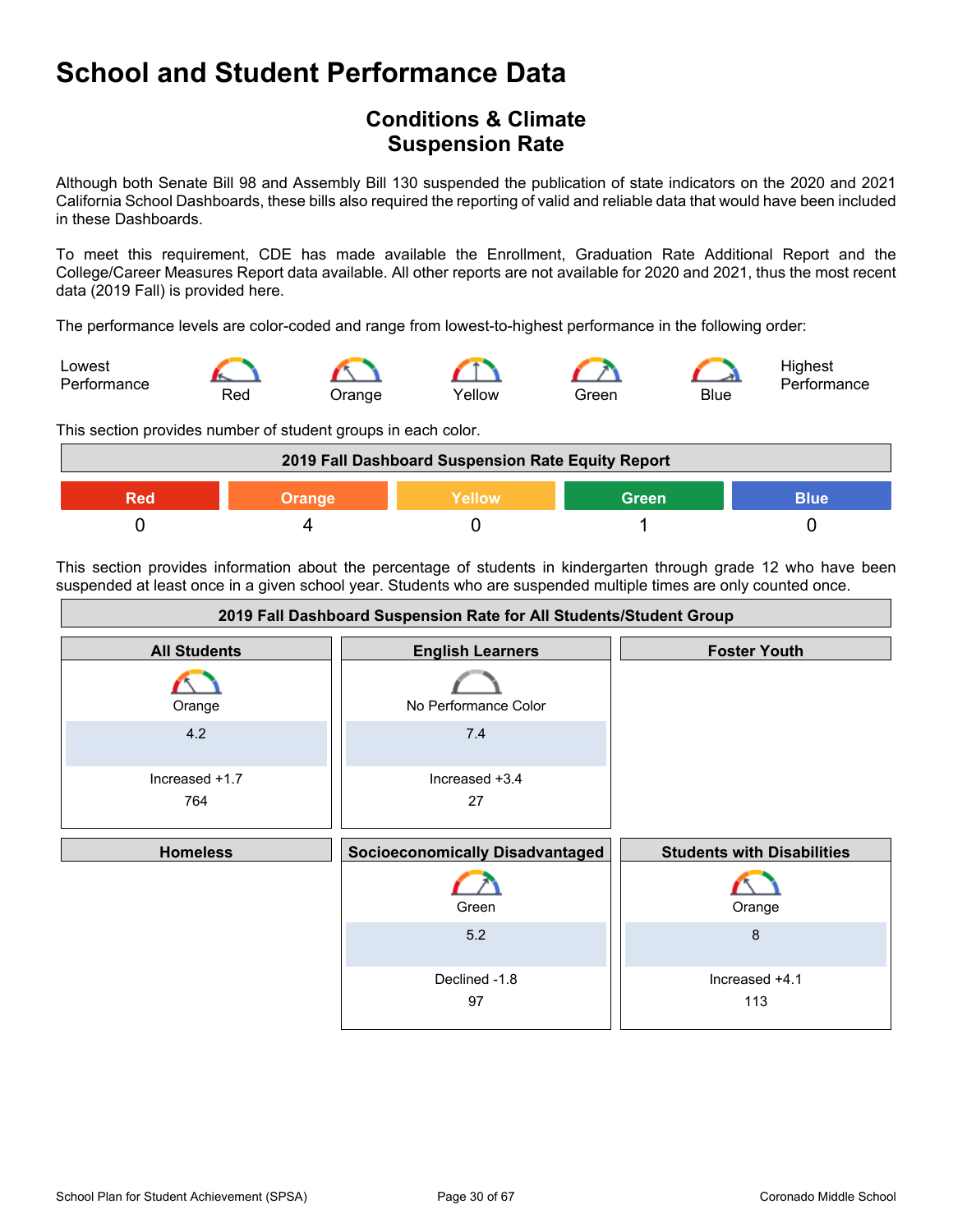

This section provides a view of the percentage of students who were suspended.

| 2019 Fall Dashboard Suspension Rate by Year |  |  |  |  |  |  |
|---------------------------------------------|--|--|--|--|--|--|
| 2017<br>2018<br>2019                        |  |  |  |  |  |  |
|                                             |  |  |  |  |  |  |

#### **Conclusions based on this data:**

- **1.** CMS will analyze exact suspensions numbers of Hispanic, two or more races, and white populations as well as students with disabilities and determine a level of support to decrease suspensions.
- **2.** CMS students have a 30 minute advisory period 4 days a week and will discuss school agreements, policies, The Triton Three, and the implementation of MTSS (multi-tiered systems of support).
- **3.** CMS will investigate better systems for student discipline and restorative practice approaches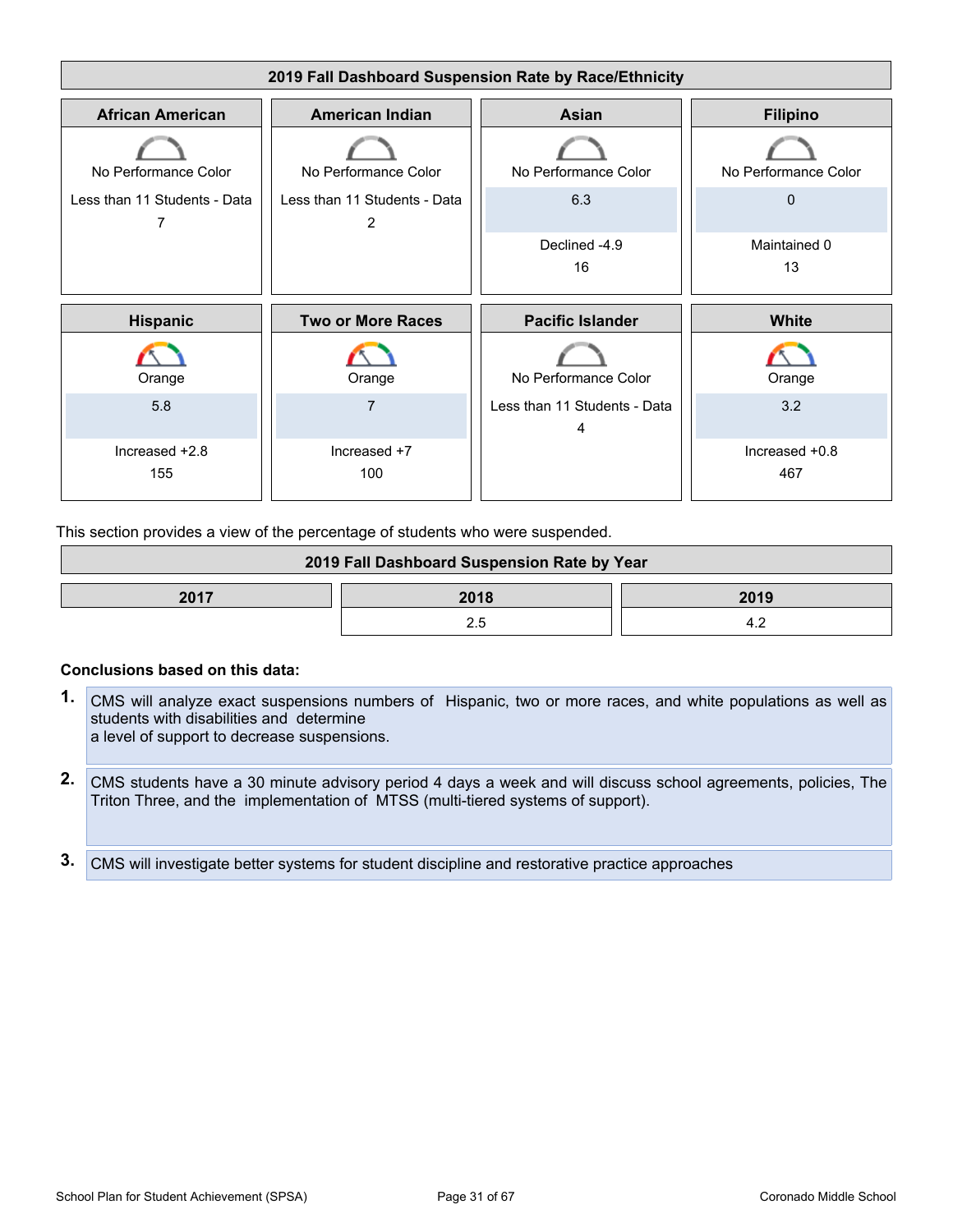# <span id="page-31-0"></span>**Goals, Strategies, & Proposed Expenditures**

Complete a copy of the following table for each of the school's goals. Duplicate the table as needed.

## **Goal Subject**

Learning: Key Actions and Services

## **LEA/LCAP Goal**

Integrate personalized learning with assessment methods that will prepare all students for academic and vocational success.

# <span id="page-31-1"></span>**Goal 1**

CMS will provide programs and structures that ensure every student experiences personalized learning opportunities that support academic strengths, needs, goals, interests, and curiosity.

### **Identified Need**

Increase student percentage of ELA CAASPP scores for all student groups. Provide time for staff to collaborate and plan together.

## **Annual Measurable Outcomes**

| Metric/Indicator                                                                                                                                                                                                                                                                                                        | <b>Baseline/Actual Outcome</b>                                                                                                             | <b>Expected Outcome</b>                                                                                                                                                                                                                                                                                                                                                                       |
|-------------------------------------------------------------------------------------------------------------------------------------------------------------------------------------------------------------------------------------------------------------------------------------------------------------------------|--------------------------------------------------------------------------------------------------------------------------------------------|-----------------------------------------------------------------------------------------------------------------------------------------------------------------------------------------------------------------------------------------------------------------------------------------------------------------------------------------------------------------------------------------------|
| 100% of students will use<br>Thrively to document goals,<br>strengths, and reflections.<br>100% of students will add<br>content to their PowerSchool e-<br>portfolio.                                                                                                                                                   | 21-22 100% of students used<br>Thrively to explore interested<br>and strengths and document<br>goals and reflections in their T3<br>class. | 22-23 100% of students will<br>use Thrively to explore<br>interests and strengths and<br>document goals and reflections<br>100% of students will add<br>content to their PowerSchool e-<br>portfolio                                                                                                                                                                                          |
| Teachers will use annual<br>CAASPP SBAC data, at least<br>once a year, to inform<br>instruction and support student<br>needs.<br><b>ELA and Math teachers will</b><br>administer and use interim<br>assessment data two times a<br>year.<br>All teachers will use Illuminate<br>to analyze student<br>achievement data. | CUSD is currently adopting<br>Illuminate software as a data<br>collection tool.                                                            | 100% of teachers will assess<br>the 2021 annual CAASPP<br><b>SBAC</b> data<br>to inform instruction and<br>support student needs.<br>Math and ELA teachers will<br>administer and use SBAC<br>interim data twice a year.<br><b>SBAC Interim Assessment</b><br>data will be used to determine<br>new baselines.<br>All teachers will use Illuminate<br>to analyze student<br>achievement data. |
| CMS staff will focus on site-<br>wide goal of student discourse,                                                                                                                                                                                                                                                        | CAASPP ELA data 2021 will<br>be the baseline.                                                                                              | Growth in student<br>communication from ELA                                                                                                                                                                                                                                                                                                                                                   |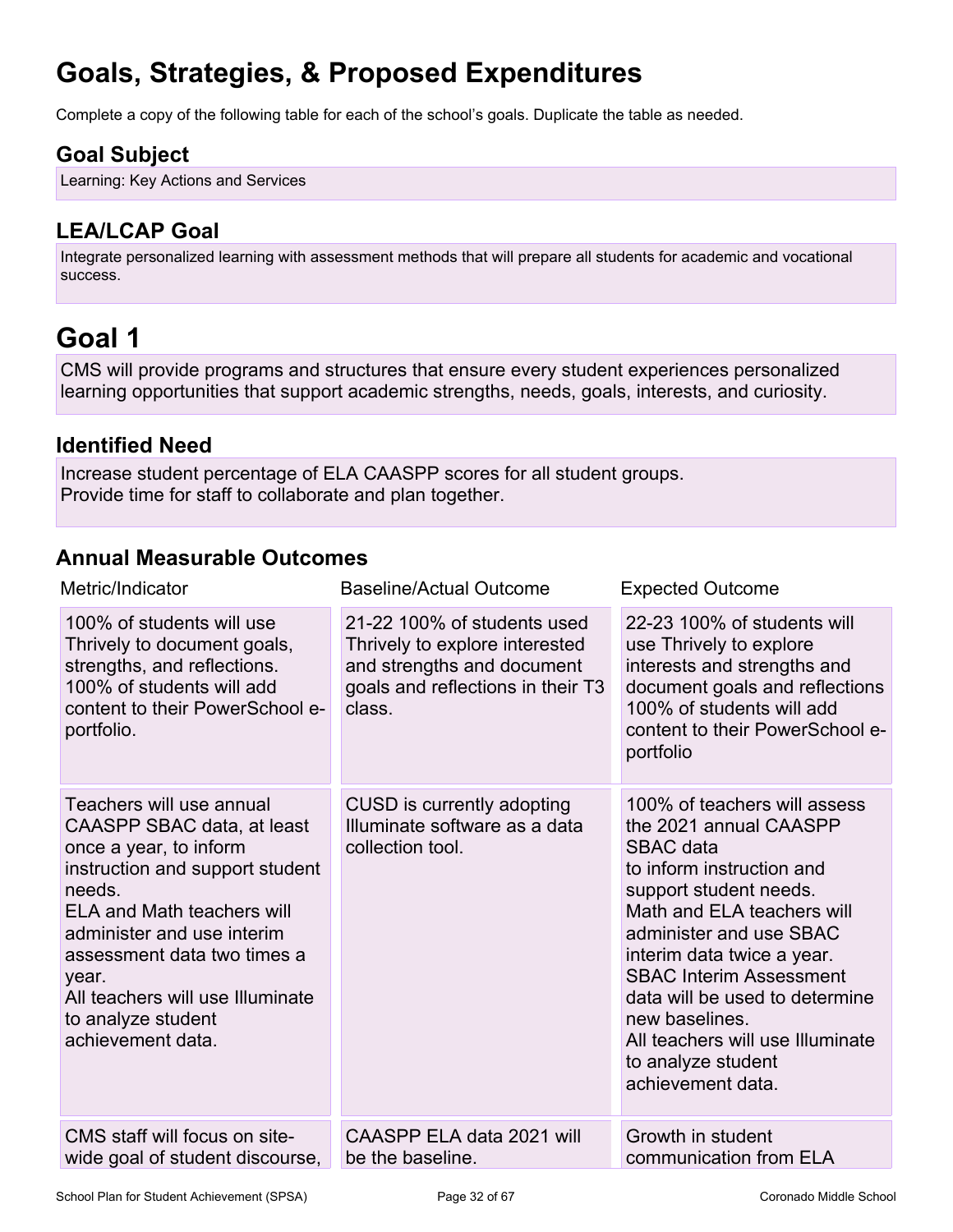| Metric/Indicator                                                                                                                                                                                                                                                                                                                                                                                                           | <b>Baseline/Actual Outcome</b>                                                                                                                                                                                                                                                                                                                                                                                                                                                                             | <b>Expected Outcome</b>                                                                                                                                                                                                                                                                                                                                                                                                                                                                                                                                                                                                                                                                                |
|----------------------------------------------------------------------------------------------------------------------------------------------------------------------------------------------------------------------------------------------------------------------------------------------------------------------------------------------------------------------------------------------------------------------------|------------------------------------------------------------------------------------------------------------------------------------------------------------------------------------------------------------------------------------------------------------------------------------------------------------------------------------------------------------------------------------------------------------------------------------------------------------------------------------------------------------|--------------------------------------------------------------------------------------------------------------------------------------------------------------------------------------------------------------------------------------------------------------------------------------------------------------------------------------------------------------------------------------------------------------------------------------------------------------------------------------------------------------------------------------------------------------------------------------------------------------------------------------------------------------------------------------------------------|
| focusing on speaking and<br>listening standards across all<br>content areas.<br>Develop shared resource folder<br>and best practices.                                                                                                                                                                                                                                                                                      |                                                                                                                                                                                                                                                                                                                                                                                                                                                                                                            | (listening) CAASPP 21 scores<br>to ELA (listening) CAASPP 22.<br>PL provided to staff on student<br>discourse strategies.<br>Shared resource folder and<br>best practices.                                                                                                                                                                                                                                                                                                                                                                                                                                                                                                                             |
| Increase percentage of<br>students with disabilities in<br>meeting and or exceeding<br>standards in ELA and Math<br><b>CAASPP SBAC.</b>                                                                                                                                                                                                                                                                                    | Math subgroup -students with<br>disabilities - yellow<br>ELA subgroup -students with<br>disabilities - yellow                                                                                                                                                                                                                                                                                                                                                                                              | Increased or maintained Math<br>and ELA subgroup data for<br>students.                                                                                                                                                                                                                                                                                                                                                                                                                                                                                                                                                                                                                                 |
| All grade level increase % of<br>students above standard on<br><b>ELA SBAC Cluster</b><br>Listening/Demonstrating<br>effective communication skills.<br>ELA team to document vertical<br>alignment of 6-8 literacy skills.<br>Use Read 180 data for Literacy<br>Lab and English 8 Foundations<br>to trach growth.<br>Develop department list of<br>opportunities for building<br>student speaking and listening<br>skills. | June 2021:<br>23% of 6th grade students<br>above standard on ELA SBAC<br>Cluster<br>Listening/Demonstrating<br>effective communication skills.<br>18 % of 7th grade students<br>above standards on ELA<br><b>SBAC Cluster</b><br>Listening/Demonstrating<br>effective communication skills.<br>23% of 8th grade students<br>above standards on ELA<br><b>SBAC Cluster</b><br>Listening/Demonstrating<br>effective communication skills<br>Department collaboration and<br>articulation of literacy skills. | By June 2023:<br>Increase % of 6th grade<br>students above standard on<br><b>ELA SBAC Cluster</b><br>Listening/Demonstrating<br>effective communication skills.<br>increase % of 7th grade<br>students above standard on<br><b>ELA SBAC Cluster</b><br>Listening/Demonstrating<br>effective communication skills.<br>Increase % of 8th grade<br>students above standard on<br><b>ELA SBAC Cluster</b><br>Listening/Demonstrating<br>effective communication skills<br>Documented vertical alignment<br>of 6-8 literacy skills.<br>Read 180 growth data for<br>Literacy Lab and English 8<br>Foundations.<br>Department list of opportunities<br>for building student speaking<br>and listening skills. |
| Implement year 3 NGSS<br>Savvas curriculum.<br>Curriculum work to align<br>learning plan.<br>Assess 2021 CAST<br>assessment data.                                                                                                                                                                                                                                                                                          | Year 2 implementation of<br>Savvas NGSS curriculum<br>Documented individual teacher<br>planning.                                                                                                                                                                                                                                                                                                                                                                                                           | Align individual teacher<br>planning to grade level scope<br>and sequence. Evidence of<br>growth in achievement on<br><b>CAST</b> assessment<br>percentage                                                                                                                                                                                                                                                                                                                                                                                                                                                                                                                                             |
| Administer SBAC Interim<br>Assessment twice a year and<br>analyze data to set student                                                                                                                                                                                                                                                                                                                                      | 21-22 100% of math teachers<br>used summative, annual SBAC<br>data to assess growth, needs<br>and achievement. 100% of                                                                                                                                                                                                                                                                                                                                                                                     | Use summative, annual SBAC<br>data to track growth and<br>needs.                                                                                                                                                                                                                                                                                                                                                                                                                                                                                                                                                                                                                                       |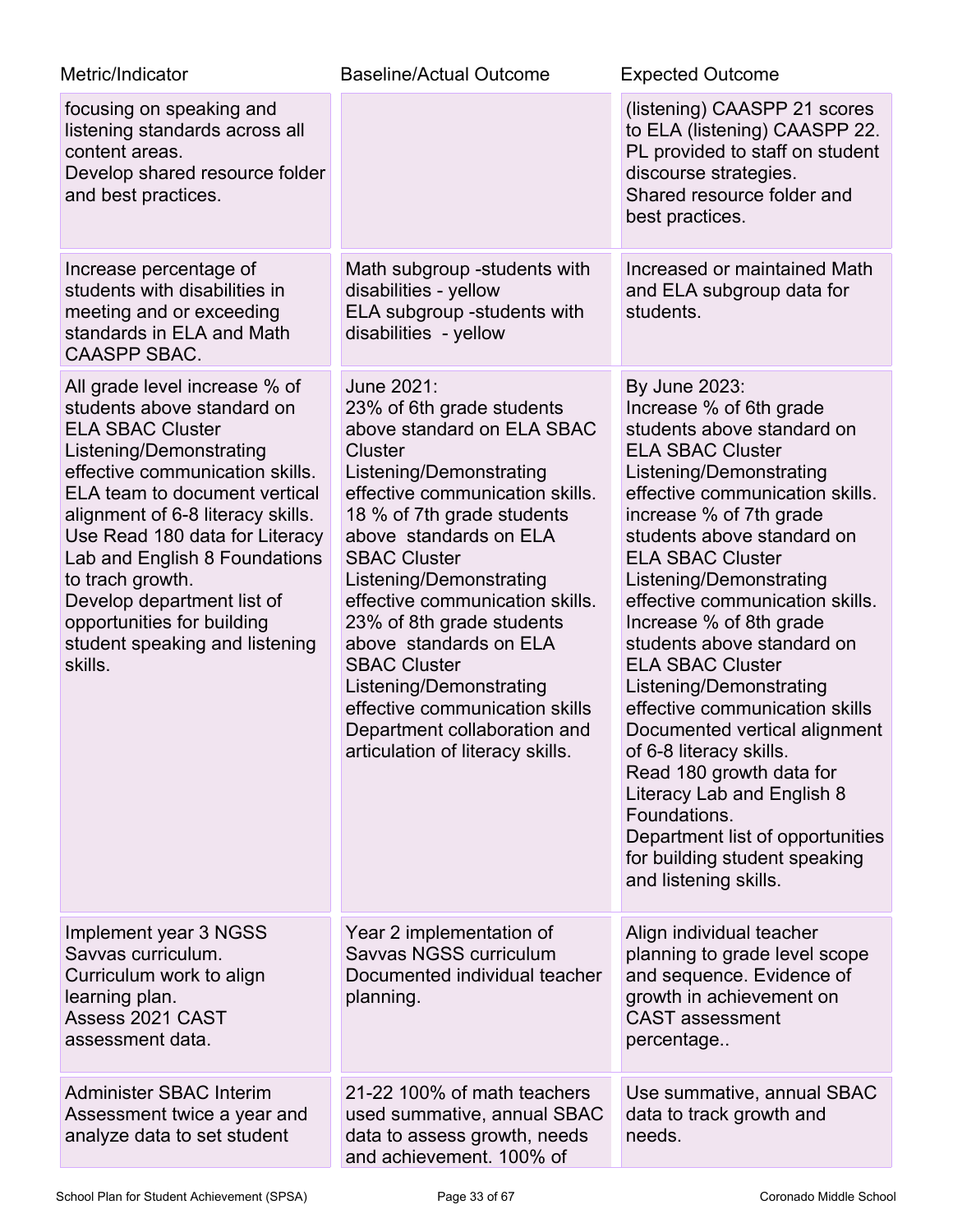| Metric/Indicator                                                                                                                                                                          | <b>Baseline/Actual Outcome</b>                                                                                                                                                                                                                   | <b>Expected Outcome</b>                                                                                                                                                        |
|-------------------------------------------------------------------------------------------------------------------------------------------------------------------------------------------|--------------------------------------------------------------------------------------------------------------------------------------------------------------------------------------------------------------------------------------------------|--------------------------------------------------------------------------------------------------------------------------------------------------------------------------------|
| growth goals and track<br>achievement.<br>Provide student intervention<br>access via Math Lab class.<br>Continued team collaboration.                                                     | math teachers administered<br>the SBAC Interim assessments<br>throughout the year and<br>analyzed data to guide<br>instruction. Data from SBAC<br>Interim was used to help<br>populate and guide instruction<br>for Math Lab intervention class. | Use SBAC Interim data<br>throughout year and analyze<br>data to guide instruction.                                                                                             |
| Document literacy (SOS<br>strategies) and historical<br>inquiry skills activities to<br>determine<br>effectiveness/alignment of<br>listening and speaking<br>strategies within each unit. | 21-22 100% of history teachers<br>collaborated on and evaluated<br>unit literacy and historical<br>thinking activities.                                                                                                                          | Will continue to evaluate the<br>Units of study and work on the<br>process of revising curriculum<br>in each Unit to include effective<br>listening ad speaking<br>strategies. |
| Use various instructional<br>materials to increase students'<br>use of written language,<br>specifically conventions.                                                                     | Develop writing, vocabulary,<br>and grammar benchmarks<br>using available tools like No<br>Red Ink, Amplify, Scope, and<br>BrainPop.                                                                                                             | Will continue to use formal and<br>informal assessment data to<br>target areas of student need in<br>written language and<br>conventions.                                      |

Complete a copy of the Strategy/Activity table for each of the school's strategies/activities. Duplicate the table, including Proposed Expenditures, as needed.

## **Strategy/Activity 1**

### **Students to be Served by this Strategy/Activity**

(Identify either All Students or one or more specific student groups) All Students

### Strategy/Activity

1.1 CMS will continue to use Thrively (online platform) to discover, develop, and reflect on student strengths, interests, and goals.

Action Steps:

- -Continued Professional Development for staff around the use of Thrively
- -Students will use Thrively weekly during T3.
- -Via Thrively, students will document and track their goals, reflections and growth over time
- -Implement a career day during College and Career readiness month work in collaboration with k-12 workforce counselor
- -Access CHS and/or college students.
- -Provide interest survey
- -Student reflection on goals two times a year

### **Proposed Expenditures for this Strategy/Activity**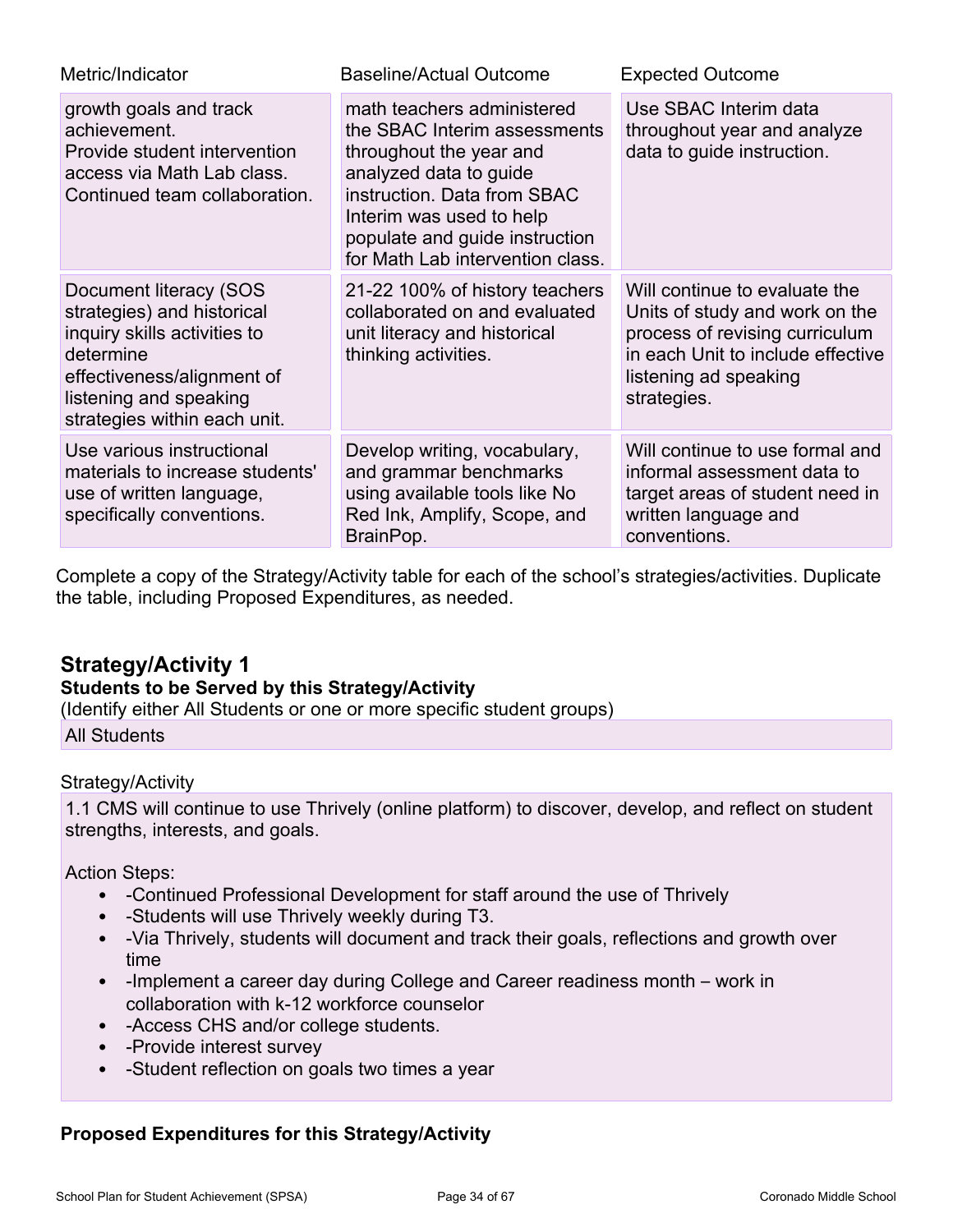List the amount(s) and funding source(s) for the proposed expenditures. Specify the funding source(s) using one or more of the following: LCFF, Federal (if Federal identify the Title and Part, as applicable), Other State, and/or Local.

| Amount(s) | Source(s)                     |
|-----------|-------------------------------|
|           | <b>CMS Funds for Thrively</b> |

### **Strategy/Activity 2**

### **Students to be Served by this Strategy/Activity**

(Identify either All Students or one or more specific student groups)

All Students

Strategy/Activity

1.2 Staff will use multiple measures of data to inform instruction and support all learners.

### Action Steps:

Train and use Illuminate (assessment database) with staff Implement a CUSD local assessment and assessment calendar - SBAC interim assessment in ELA and Math

Staff will use the following data:

- -SBAC data from Spring 2022
- -SBAC Interim Assessment data
- -Grade level department common assessments and collaboration
- - Math MDTP data
- -Lexile data
- -PE Fitnessgram data
- -Read 180 data and intervention classes (math and literacy) and EL classes
- -Use and track data: SBAC, Lexile, SBAC interim assessments, PE data

### **Proposed Expenditures for this Strategy/Activity**

List the amount(s) and funding source(s) for the proposed expenditures. Specify the funding source(s) using one or more of the following: LCFF, Federal (if Federal identify the Title and Part, as applicable), Other State, and/or Local.

| Amount(s) | Source(s)                                                              |
|-----------|------------------------------------------------------------------------|
|           | <b>District and Site Funds</b><br><b>District Funds for Illuminate</b> |

## **Strategy/Activity 3 Students to be Served by this Strategy/Activity**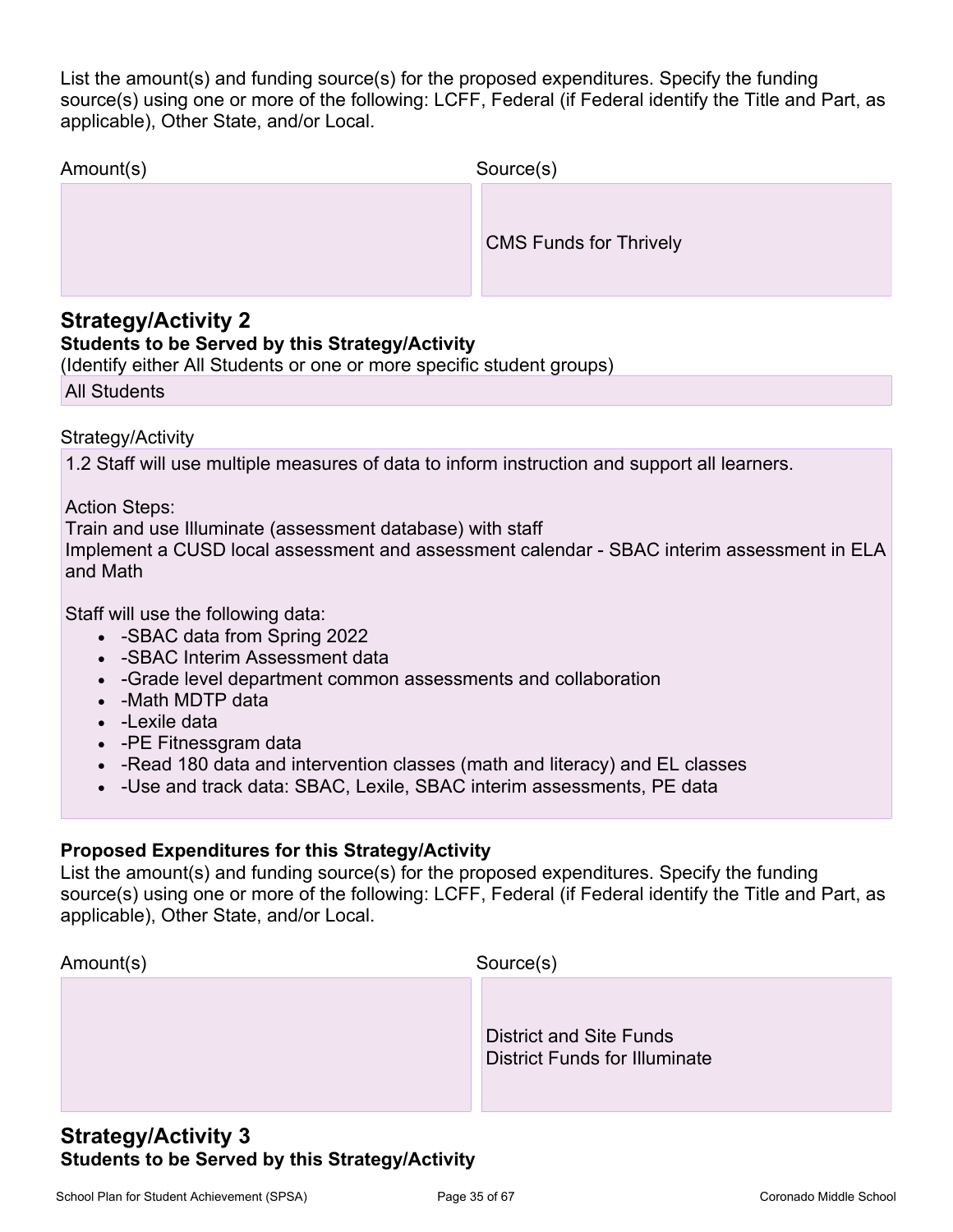(Identify either All Students or one or more specific student groups) All Students

### Strategy/Activity

1.3 Site-wide focus on building student communication skills by focusing on speaking and listening standards across all contents.

Action Steps:

- Review SBAC data from June 2022
- Staff PL and ongoing discussions on speaking and listening strategies
- Shared best practices
- Use of Innovation lab (iLab) to support STEM integrated learning in all discipline areas
- Students access choice activities in all classes
- Continue to provide robust elective opportunities
- T3 Advisory period lessons and reflections
- Student reflection activities in all subject areas
- Develop a shared resource folder

### **Proposed Expenditures for this Strategy/Activity**

List the amount(s) and funding source(s) for the proposed expenditures. Specify the funding source(s) using one or more of the following: LCFF, Federal (if Federal identify the Title and Part, as applicable), Other State, and/or Local.

| Amount(s) | Source(s)                                                              |
|-----------|------------------------------------------------------------------------|
|           | District and Site Funds<br><b>CMS Funds for PL</b><br>DoDEA STEM grant |

### **Strategy/Activity 4**

### **Students to be Served by this Strategy/Activity**

(Identify either All Students or one or more specific student groups)

Student sub groups

### Strategy/Activity

1.4 Increase/maintain sub group SBAC CAASPP scores. Increase percentage of students with disabilities meeting or exceeding standards in ELA and maintain or increase in Math.

Action Steps:

- Continue co-teaching with SPED support at each grade level
- Provide Literacy Lab 6-7 intervention class for struggling students
- Provide English 8 Foundations class for struggling students
- Maintain co-taught section sizes at 30 or fewer students and 30% or fewer IEP/504/SST students
- Maintain special education caseloads around 25 students to allow for intensive supports and frequent family collaboration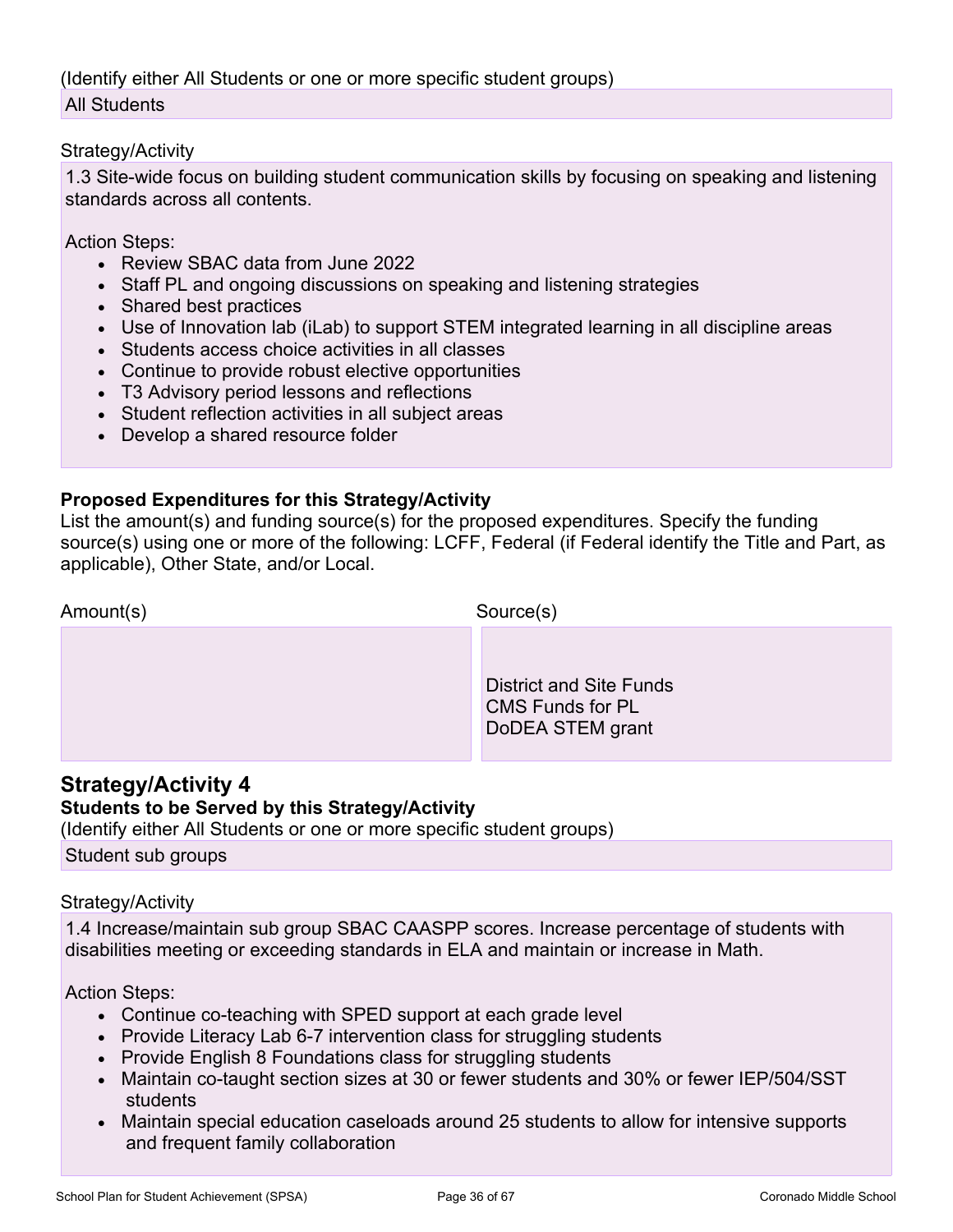### **Proposed Expenditures for this Strategy/Activity**

List the amount(s) and funding source(s) for the proposed expenditures. Specify the funding source(s) using one or more of the following: LCFF, Federal (if Federal identify the Title and Part, as applicable), Other State, and/or Local.

| Amount(s) | Source(s)                                                        |
|-----------|------------------------------------------------------------------|
|           | <b>District Funds</b><br><b>TIIG Funds</b><br><b>DoDEA Funds</b> |

### **Strategy/Activity 5 Students to be Served by this Strategy/Activity**

(Identify either All Students or one or more specific student groups)

All Students

### Strategy/Activity

1.5 All departments will continue to support student literacy to increase the number of students above standard on ELA SBAC Cluster Listening/Demonstrating effective communication skills

Action Steps:

Align literacy skills 6th through 8th grade across subject areas Focus on student talk:

- -Provide more opportunities for students to build speaking and listening skills through Socratic seminars, debates, Amplify Quests, accountable talk, Flipgrids, and other programs
- - Quality of questioning to deepen understanding
- -DOK levels
- -Student connections to content
- -Setting expectations and opportunities for student talk
- Literacy Lab intervention class for grades 6-7 to increase foundational literacy skills through use of READ 180 curriculum
- English 8 Foundations class to increase foundational literacy skills through use of READ 180 curriculum
- Professional learning opportunities for ELA Dept. with other Departments
- Utilize opportunities for students to build close reading and annotation skills across departments

### **Proposed Expenditures for this Strategy/Activity**

List the amount(s) and funding source(s) for the proposed expenditures. Specify the funding source(s) using one or more of the following: LCFF, Federal (if Federal identify the Title and Part, as applicable), Other State, and/or Local.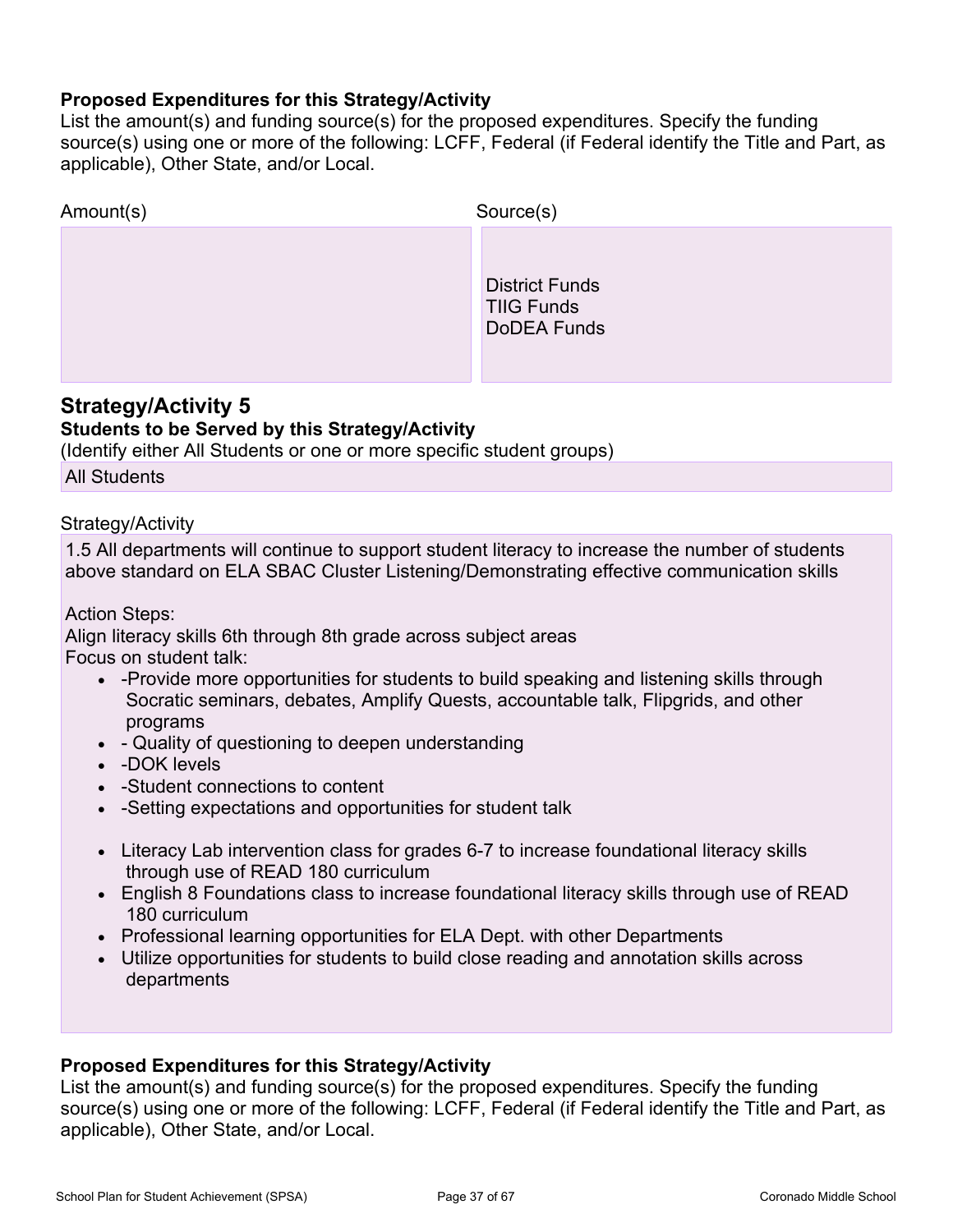District and Site Funds DoDEA Funds

### **Strategy/Activity 6**

### **Students to be Served by this Strategy/Activity**

(Identify either All Students or one or more specific student groups)

All students

### Strategy/Activity

1.6 Science: Implementation of curriculum and support materials aligned with Next Generation Science Standards.

Action Steps:

- Implementation of Savvas NGSS aligned curriculum
- Attend Pearson Savvas PL training for year 3 of implementation
- Continue department PL for aligned planning and implementation
- Develop adopted curriculum supported assessments and materials
- Analyze assessments data
- Examine 2022 CAST test results for areas of focus for instruction

### **Proposed Expenditures for this Strategy/Activity**

List the amount(s) and funding source(s) for the proposed expenditures. Specify the funding source(s) using one or more of the following: LCFF, Federal (if Federal identify the Title and Part, as applicable), Other State, and/or Local.

Amount(s) Source(s)

District and Site Funds

### **Strategy/Activity 7**

### **Students to be Served by this Strategy/Activity**

(Identify either All Students or one or more specific student groups)

All students

### Strategy/Activity

1.7 Mathematics: Use summative, annual SBAC data to track growth and needs. Use SBAC Interim data throughout the year and analyze data to guide instruction.

Action Steps:

- Use summative, annual SBAC baseline data to target student areas of need
- Administer at least 2 SBAC Interim Assessment at least two times a year and analyze data to set student growth goals and track achievement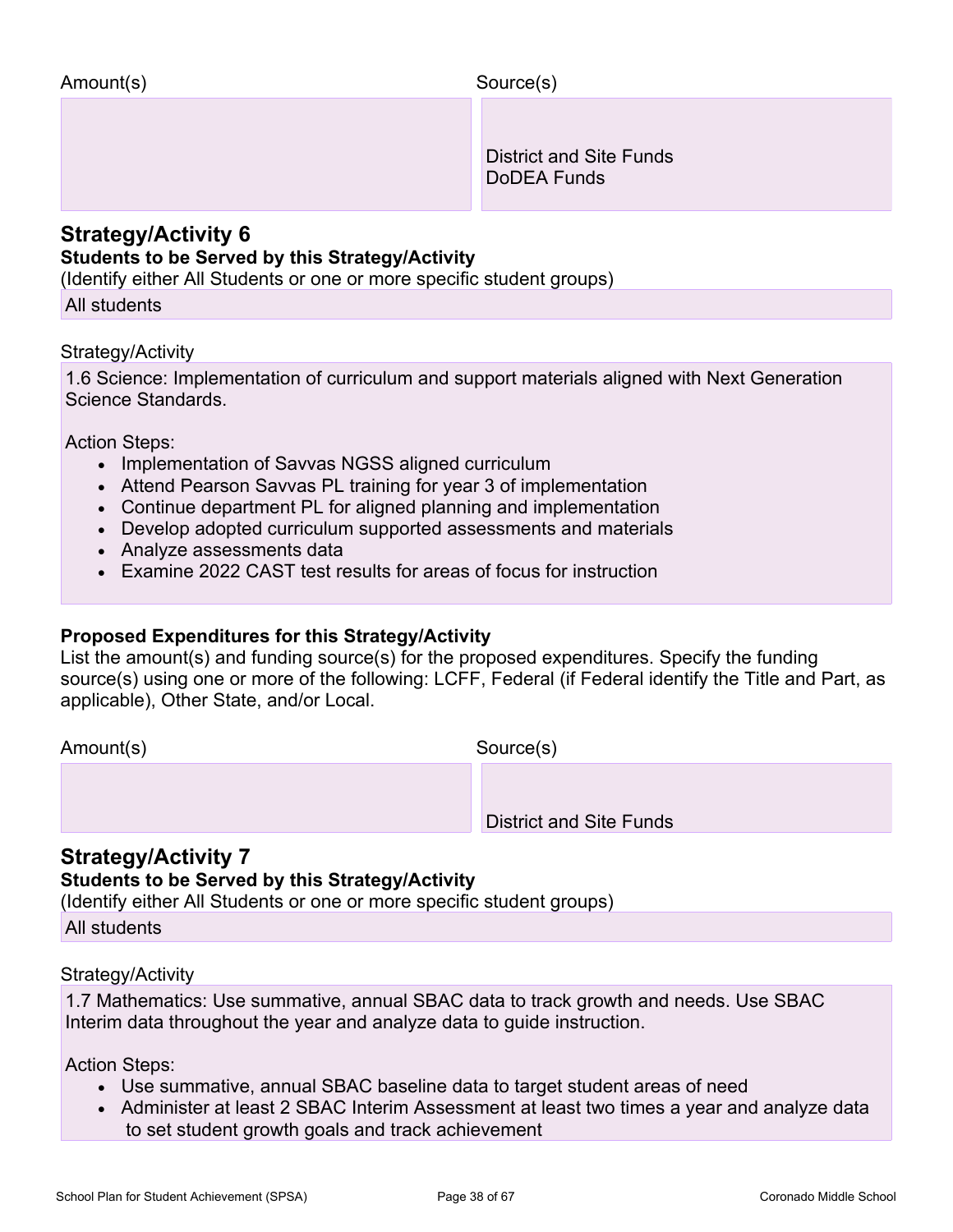- Continue to meet and collaborate with math team during department and PL meetings as well as release days to plan instruction, discuss higher level thinking questioning strategies, student data.
- Continue to provide student intervention access via Math Lab class
- Use MDTP assessment for additional data measures and as placement all students.

### **Proposed Expenditures for this Strategy/Activity**

List the amount(s) and funding source(s) for the proposed expenditures. Specify the funding source(s) using one or more of the following: LCFF, Federal (if Federal identify the Title and Part, as applicable), Other State, and/or Local.

Amount(s) Source(s)

District and Site Funds

### **Strategy/Activity 8**

### **Students to be Served by this Strategy/Activity**

(Identify either All Students or one or more specific student groups)

### Strategy/Activity

### **Proposed Expenditures for this Strategy/Activity**

List the amount(s) and funding source(s) for the proposed expenditures. Specify the funding source(s) using one or more of the following: LCFF, Federal (if Federal identify the Title and Part, as applicable), Other State, and/or Local.

Amount(s) Source(s)

### **Strategy/Activity 9**

### **Students to be Served by this Strategy/Activity**

(Identify either All Students or one or more specific student groups)

All

### Strategy/Activity

1.8 History Evaluate our literacy (SOS strategies) and historical thinking skills activities to determine effectiveness/alignment of listening and speaking strategies within each unit.

Action Steps:

- Continue to meet and collaborate with History team during department and PL meetings to analyze and revise instruction as needed to incorporate effective listening and speaking strategies
- Professional Learning
- Release days to focus on listening and speaking strategies and how to include them into our units.
- Compile a list of tried and true listening and speaking strategies that work well within the history content.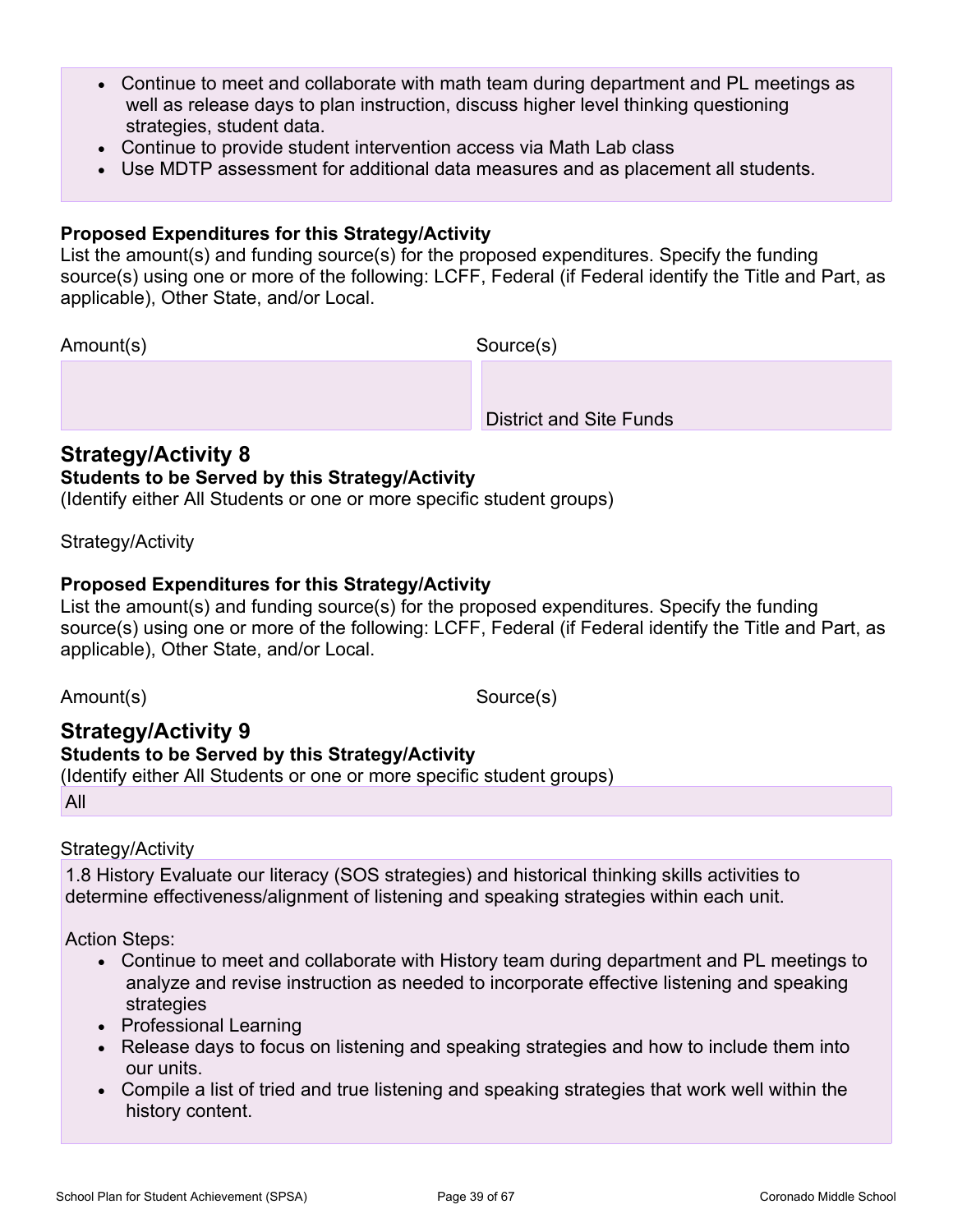### **Proposed Expenditures for this Strategy/Activity**

List the amount(s) and funding source(s) for the proposed expenditures. Specify the funding source(s) using one or more of the following: LCFF, Federal (if Federal identify the Title and Part, as applicable), Other State, and/or Local.

| Amount(s) | Source(s)                      |
|-----------|--------------------------------|
|           |                                |
|           | <b>District and Site Funds</b> |

### **Strategy/Activity 10**

### **Students to be Served by this Strategy/Activity**

(Identify either All Students or one or more specific student groups)

All

Strategy/Activity

### **Proposed Expenditures for this Strategy/Activity**

List the amount(s) and funding source(s) for the proposed expenditures. Specify the funding source(s) using one or more of the following: LCFF, Federal (if Federal identify the Title and Part, as applicable), Other State, and/or Local.

# **Annual Review**

### **SPSA Year Reviewed: 2020-21**

Respond to the following prompts relative to this goal. If the school is in the first year of implementing the goal, an analysis is not required and this section may be deleted.

# **ANALYSIS**

Describe the overall implementation of the strategies/activities and the overall effectiveness of the strategies/activities to achieve the articulated goal.

Staff collaborated weekly via staff meetings, department, grade level, and leadership meetings to articulate goals and work toward successful implementation. Overall implementation of the strategies/activities are as described above.

Briefly describe any major differences between the intended implementation and/or the budgeted expenditures to implement the strategies/activities to meet the articulated goal.

Overall implementation of the strategies/activities are as described above.

Describe any changes that will be made to this goal, the annual outcomes, metrics, or strategies/activities to achieve this goal as a result of this analysis. Identify where those changes can be found in the SPSA.

No changes were added to this goal. Additions are found in the activities.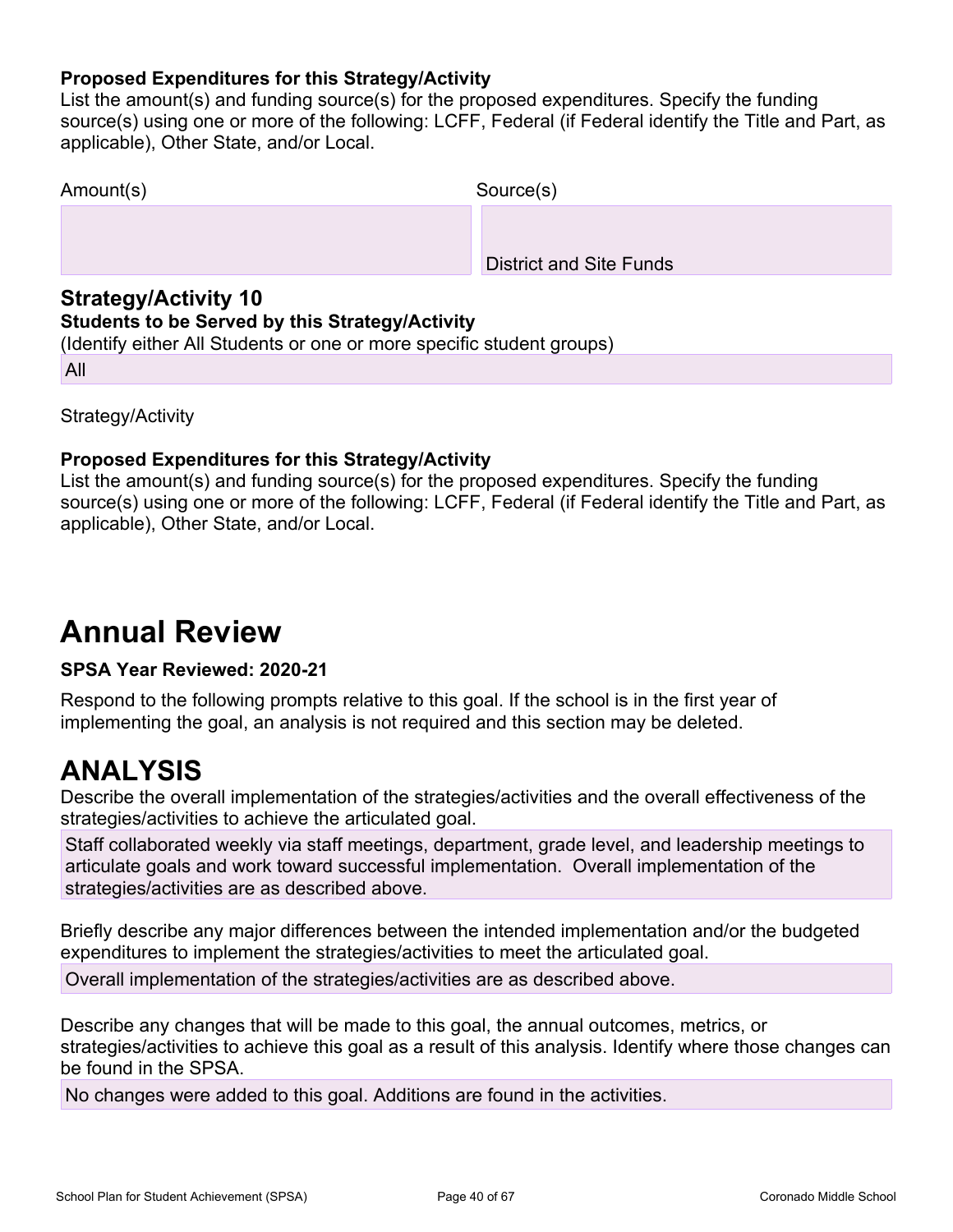# **Goals, Strategies, & Proposed Expenditures**

Complete a copy of the following table for each of the school's goals. Duplicate the table as needed.

## **Goal Subject**

Communication

## **LEA/LCAP Goal**

Communicate openly, freely, and accurately to engage and involve all shareholders.

# <span id="page-40-0"></span>**Goal 2**

CMS seeks to ensure that communication systems among and between all shareholders are effective and valuable.

### **Identified Need**

Centralize, standardize, and provide communication consistency of progress, resources, events, emergencies, and relevant information

## **Annual Measurable Outcomes**

| Metric/Indicator                                                                                                                                                                                                                          | <b>Baseline/Actual Outcome</b>                                                                                                                                                                                                                                               | <b>Expected Outcome</b>                                                                                                                                                                                                                                                                                     |
|-------------------------------------------------------------------------------------------------------------------------------------------------------------------------------------------------------------------------------------------|------------------------------------------------------------------------------------------------------------------------------------------------------------------------------------------------------------------------------------------------------------------------------|-------------------------------------------------------------------------------------------------------------------------------------------------------------------------------------------------------------------------------------------------------------------------------------------------------------|
| Weekly Trident Newsletter on<br>Sundays<br>Update Website with<br>streamlined guides to<br>programs, resources, and<br>events<br>Weekly Facebook updates<br>KCMS broadcast available on<br><b>CUSD</b> website<br>Updated staff LMS pages | Weekly Trident Newsletter on<br>Sunday<br>CMS website with streamlined<br>guides to programs, resources,<br>and events<br>Facebook updates<br>KCMS broadcast posted on<br><b>CUSD</b> website<br><b>Staff PowerSchool pages</b><br><b>Updated staff PowerSchool</b><br>pages | Increased PTO attendance and<br>family engagement<br>Weekly Trident Newsletter on<br>Sunday<br><b>Updated Website with</b><br>streamlined guides to<br>programs, resources, and<br>events<br><b>Updated Weekly Facebook</b><br>posts<br><b>KCMS broadcast on CUSD</b><br>website<br>Updated staff LMS pages |
| Leadership team agendas and<br>notes<br>Evidence of Pacific Post and<br>weekly PL agendas and notes<br>Implement surveys to gather<br>data<br>Continue use of shared Google<br>folder                                                     | <b>Weekly Pacific Post Bulletin</b><br>Leadership team agendas and<br>notes<br>Weekly PL agendas and notes<br>Survey data<br>Shared Google folder                                                                                                                            | <b>Weekly Pacific Post via Smore</b><br>Leadership team agendas and<br>notes<br>Weekly PL agendas and notes<br>Increase use of shared Google<br>folder<br>Use of survey data to drive<br>needs                                                                                                              |
| Implement at least two parent<br>education events to target                                                                                                                                                                               | Previous parent education<br>event agendas and feedback                                                                                                                                                                                                                      | At least two parent education<br>events implemented                                                                                                                                                                                                                                                         |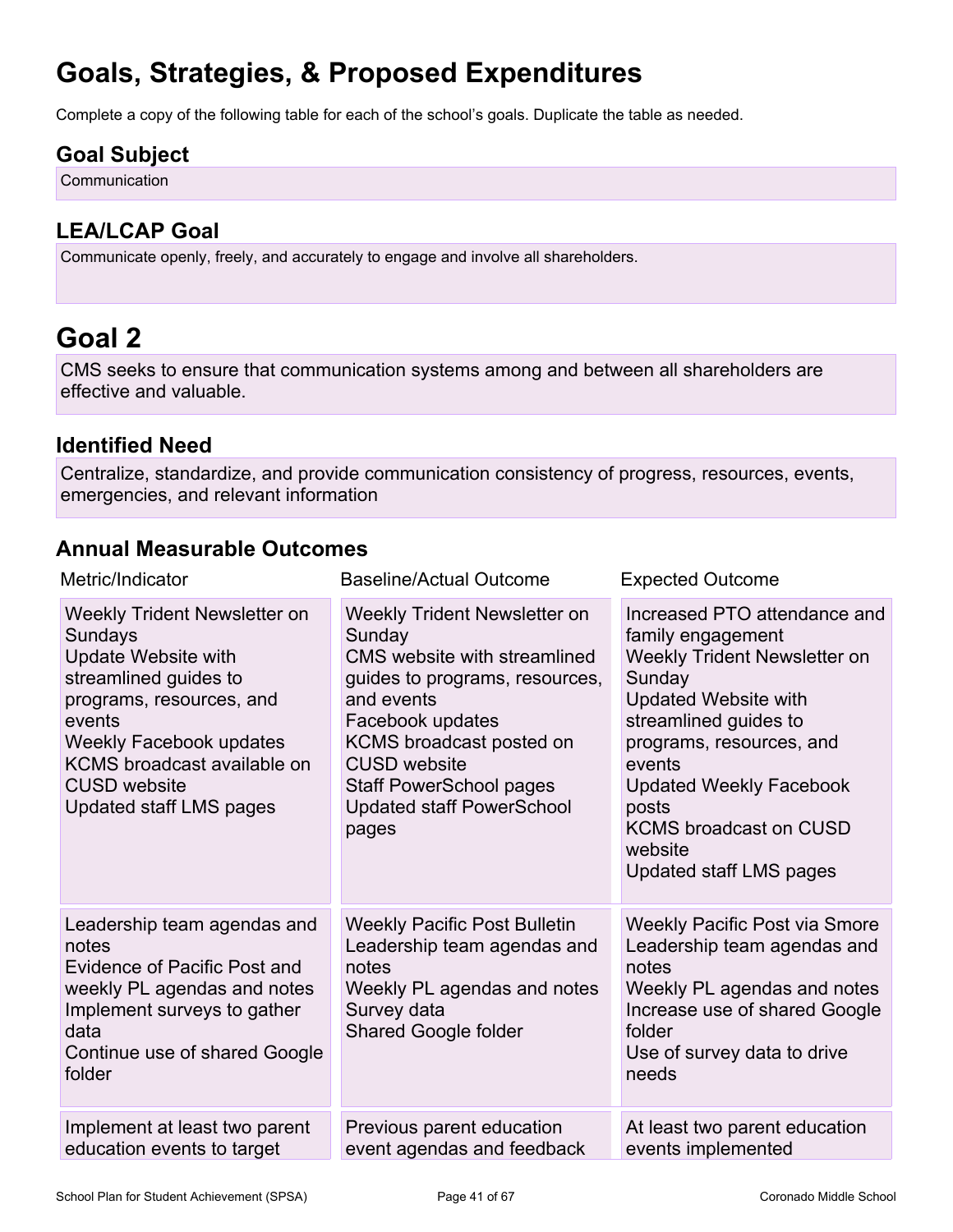| Metric/Indicator                                                                                                                                                                    | Baseline/Actual Outcome | <b>Expected Outcome</b>                                                                                                                    |
|-------------------------------------------------------------------------------------------------------------------------------------------------------------------------------------|-------------------------|--------------------------------------------------------------------------------------------------------------------------------------------|
| academics and social<br>emotional supports<br>Develop agendas and<br>resources and gather and<br>feedback<br>Increase parent use of online<br>resources posted from CMS<br>and CUSD |                         | Agendas and resources<br>provided<br>Use of feedback for future<br>Increased parent use of online<br>resources posted from CMS<br>and CUSD |

Complete a copy of the Strategy/Activity table for each of the school's strategies/activities. Duplicate the table, including Proposed Expenditures, as needed.

### **Strategy/Activity 1**

### **Students to be Served by this Strategy/Activity**

(Identify either All Students or one or more specific student groups)

All

### Strategy/Activity

2.1 Continued communication between CMS staff to community will include:

Action Steps:

Weekly principals' Pacific Post ( through Smore) to parents via weekly email messages via Catapult and posted to CMS website Updated website and social media page. When needed - local news outlets (Coronado Times, Eagle Journal) Principal and department leaders provide academic and program updates at monthly PTO meetings KCMS news broadcast T3 advisory period provides communication to students Required parent participation at SSC Classroom resources can be found on LMS Announcements will be given when needed, over the intercom Parent information events Continued use of Catapult system for emergency communication

### **Proposed Expenditures for this Strategy/Activity**

List the amount(s) and funding source(s) for the proposed expenditures. Specify the funding source(s) using one or more of the following: LCFF, Federal (if Federal identify the Title and Part, as applicable), Other State, and/or Local.

| Amount(s) | Source(s)                         |
|-----------|-----------------------------------|
|           |                                   |
|           | District and Site Funds/CSF funds |

## **Strategy/Activity 2**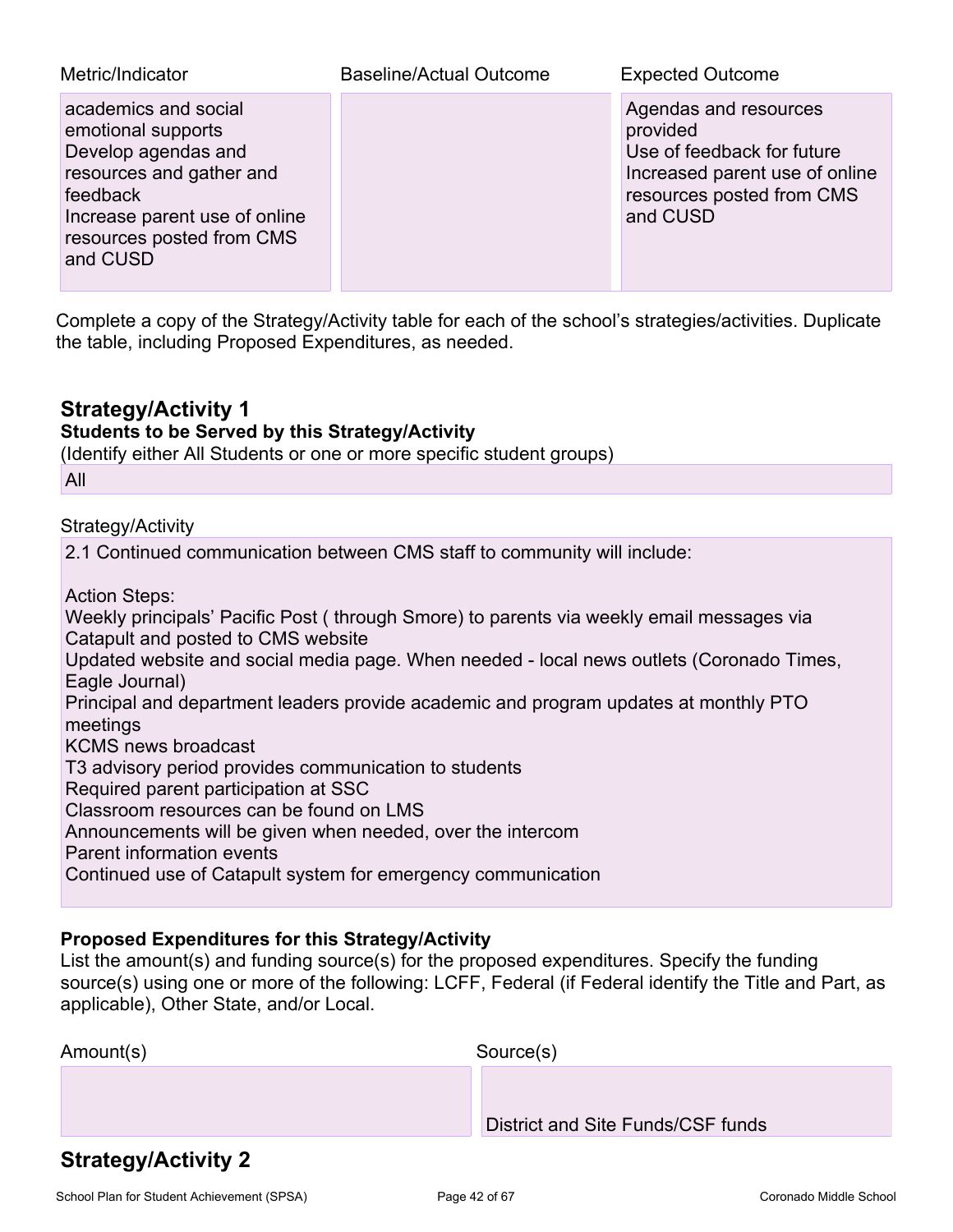### **Students to be Served by this Strategy/Activity**

(Identify either All Students or one or more specific student groups)

All

### Strategy/Activity

2.2 Communication between CMS administration and staff will include:

Action Steps: Weekly Pacific Post via Smore Wednesday professional learning meetings with agendas and notes(staff, department, grade level, PL) CMS Leadership Team and School Site Council Principal "Things to Know" emails Daily KCMS broadcast announcements Staff feedback regarding school related topics via surveys (2 per year) Maintain a shared calendar of events Maintain a shared Google folder with all needed information End of year staff feedback survey

### **Proposed Expenditures for this Strategy/Activity**

List the amount(s) and funding source(s) for the proposed expenditures. Specify the funding source(s) using one or more of the following: LCFF, Federal (if Federal identify the Title and Part, as applicable), Other State, and/or Local.

| Amount(s) | Source(s)             |
|-----------|-----------------------|
|           |                       |
|           | <b>District Funds</b> |
|           |                       |

## **Strategy/Activity 3**

### **Students to be Served by this Strategy/Activity**

(Identify either All Students or one or more specific student groups)

### Strategy/Activity

2.3 Provide parent education and resources to support student success

Action Steps: Weekly Trident Newsletter Curriculum and instructional program information Regularly updated website KCMS broadcast announcements The Triton 3 and MTSS and T3 activities Continue Partnership events with SAFE and share resources for parents Principal and department leaders provide academic and program updates at monthly PTO meetings Social/Emotional supports via counseling and resources Weekly Trident will incorporate a Counselors spotlight Provide a parent night hosted by the CMS counselors to discuss: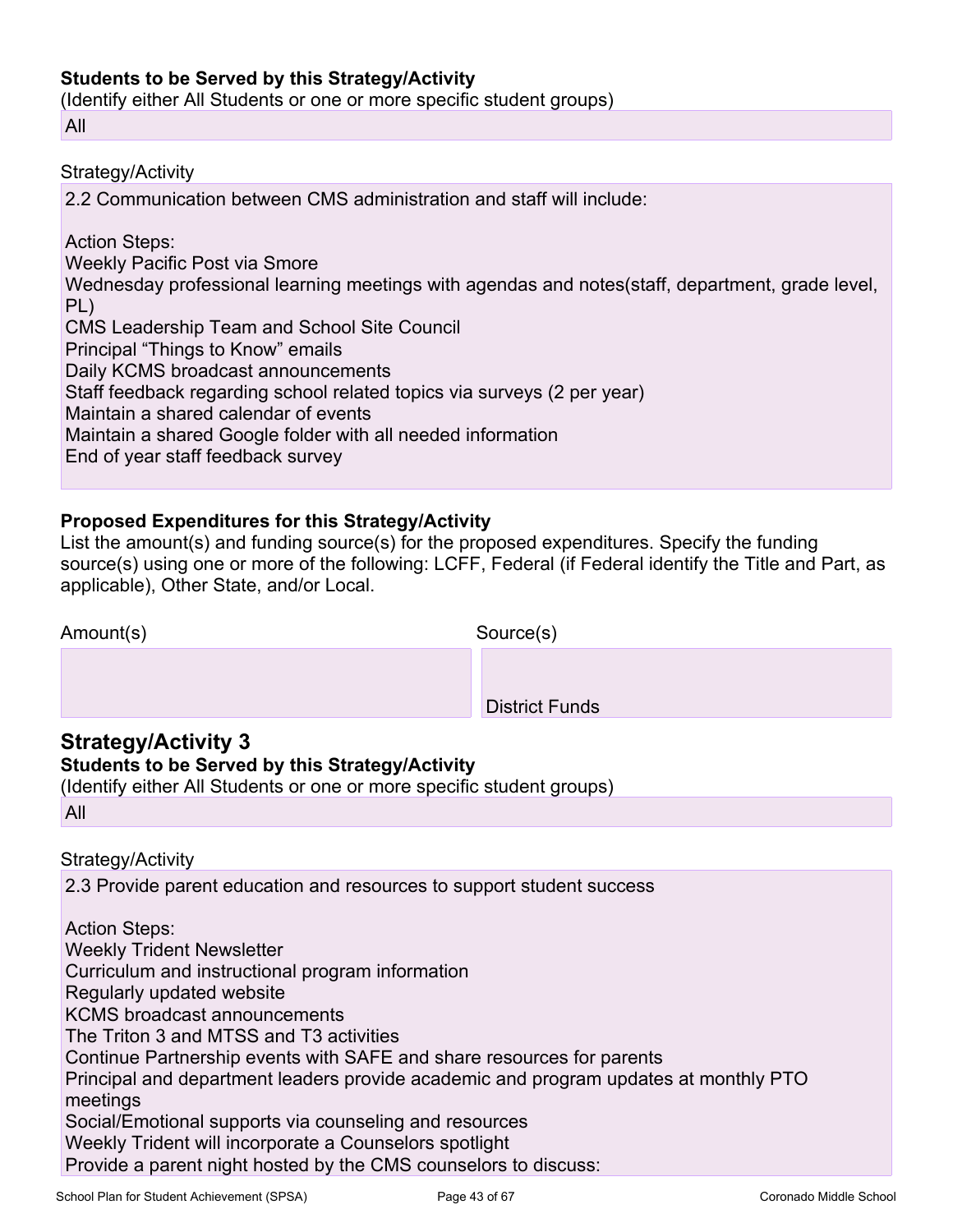\*\*\*Learning Management System- "How To"

\*\*\*How to access weekly communication, key topics, and specific class information

\*\*\*SEL material related to middle school students

\*\*\*Encourage parent participation in PTO

### **Proposed Expenditures for this Strategy/Activity**

List the amount(s) and funding source(s) for the proposed expenditures. Specify the funding source(s) using one or more of the following: LCFF, Federal (if Federal identify the Title and Part, as applicable), Other State, and/or Local.

| Amount(s) | Source(s)                      |
|-----------|--------------------------------|
|           |                                |
|           | <b>District and Site Funds</b> |

# **Annual Review**

### **SPSA Year Reviewed: 2020-21**

Respond to the following prompts relative to this goal. If the school is in the first year of implementing the goal, an analysis is not required and this section may be deleted.

# **ANALYSIS**

Describe the overall implementation of the strategies/activities and the overall effectiveness of the strategies/activities to achieve the articulated goal.

Information is easily accessible by all stakeholders. Analyze CUSD communication systems to determine if streamlining of any will make readership increase.

Briefly describe any major differences between the intended implementation and/or the budgeted expenditures to implement the strategies/activities to meet the articulated goal.

Due to inaccurate communication information (cell phone and/or email) in our student information system (Synergy) not all stakeholders receive the weekly communication. That information is self reported during the annual online registration process.

Describe any changes that will be made to this goal, the annual outcomes, metrics, or strategies/activities to achieve this goal as a result of this analysis. Identify where those changes can be found in the SPSA.

Provide a parent night at the beginning of the year, hosted by CMS counselors, to discuss how to access LMS and Synergy information as well as presenting SEL material related to middle school students. Increase readership of The Weekly Trident and website content.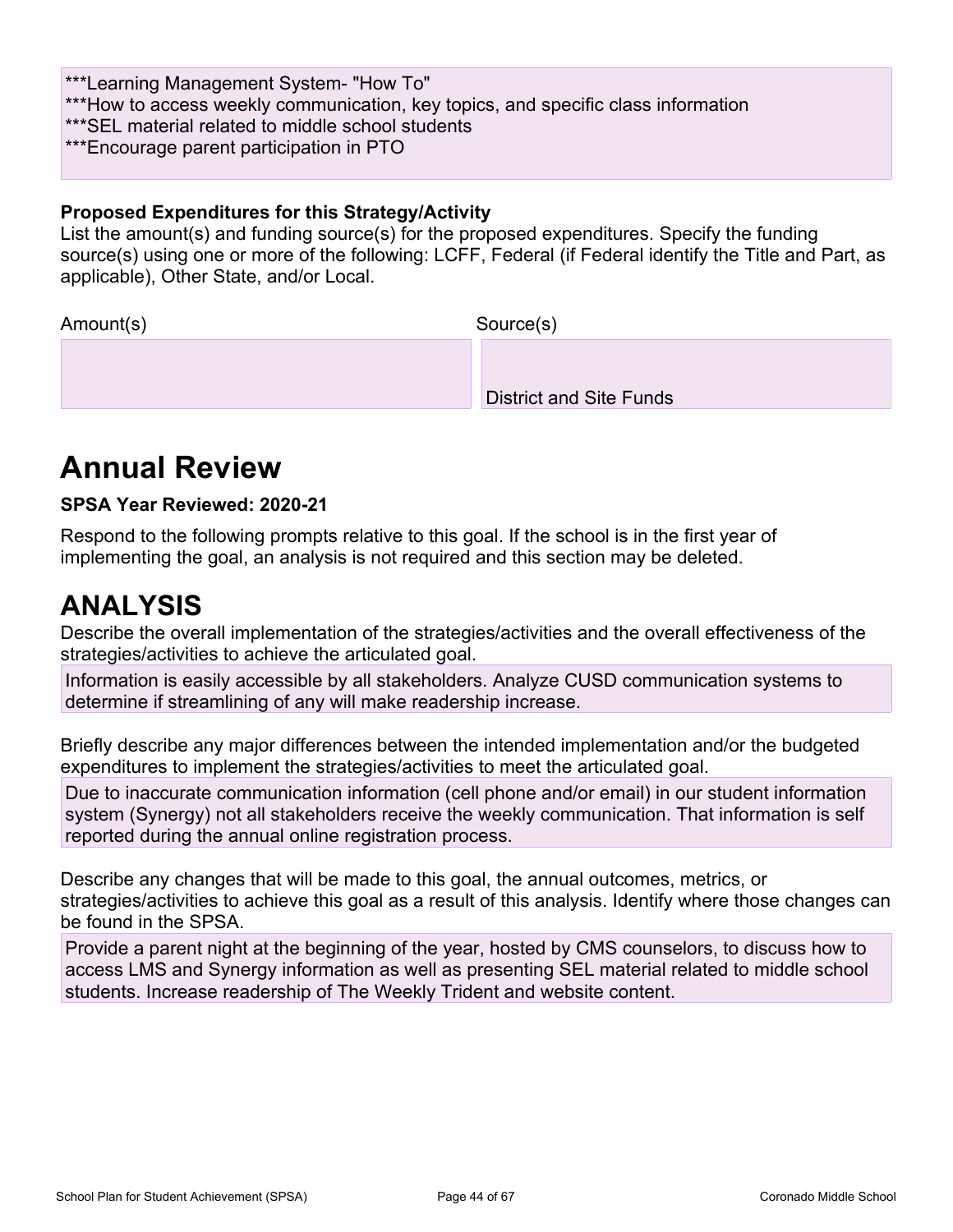# **Goals, Strategies, & Proposed Expenditures**

Complete a copy of the following table for each of the school's goals. Duplicate the table as needed.

### **Goal Subject**

Support

## **LEA/LCAP Goal**

Maintain safe and supportive schools where students and staff thrive.

# <span id="page-44-0"></span>**Goal 3**

CMS will provide a safe and supportive environment that values the whole child.

## **Identified Need**

Increase attendance to decrease chronic absenteeism for all students. Reduce suspension rates.

## **Annual Measurable Outcomes**

| Metric/Indicator                                                                                                                                                                                                                                                                                                                  | <b>Baseline/Actual Outcome</b>                                                                                                                                                                                                                                                                                                | <b>Expected Outcome</b>                                                                                                                                                                                                                                                                                                          |
|-----------------------------------------------------------------------------------------------------------------------------------------------------------------------------------------------------------------------------------------------------------------------------------------------------------------------------------|-------------------------------------------------------------------------------------------------------------------------------------------------------------------------------------------------------------------------------------------------------------------------------------------------------------------------------|----------------------------------------------------------------------------------------------------------------------------------------------------------------------------------------------------------------------------------------------------------------------------------------------------------------------------------|
| Use and monitor student<br>concerns list<br>Reduction of D/F List<br>Increase students and student<br>sub groups achieving at<br>standard<br>Math/ELA support classes<br>Continued implementation of<br><b>MTSS systems</b>                                                                                                       | 21-22 Tracked student need<br>and growth on student<br>concerns list<br>Increase of students achieving<br>at standard on SBAC<br>Increased student growth in<br>students taking Math Lab,<br>Literacy Lab and English<br><b>Foundations 8</b><br>Implementation of MTSS plan<br>will be used by all staff                     | 22-23 Continue tracking<br>student need and growth on<br>student concerns list<br>Increase of students achieving<br>at standard on SBAC<br>Increased student growth in<br>students taking Math Lab,<br>Literacy Lab and English<br><b>Foundations 8</b><br>Continued implementation of<br>MTSS plan will be used by all<br>staff |
| <b>Weekly T3 SEL lessons</b><br>incorporating Thrively<br>2023 California Healthy Kids<br>Survey data<br>Analyze MTSS implementation<br>of supports<br>Evidence on campus events<br>and programs that support<br>student health, connectedness<br>and safety programs<br>Track the % of students with<br>staff/student connection | Monthly T3 SEL lessons<br><b>Implement Thrively</b><br>2021 California Healthy Kids<br>Survey data<br><b>MTSS Planning and</b><br>communicated to all staff<br>Campus events and programs<br>that support student health,<br>connectedness and safety<br>programs<br>Gathered information on T3<br>from students and teachers | Continue Thrively and SEL<br>lessons in T3<br>School wide structures of<br>MTSS implemented and used<br>Use CHKS survey data to drive<br>some T3 lessons and MTSS<br>systems<br>Multiple on campus events and<br>programs that support student<br>health, connectedness and<br>safety programs                                   |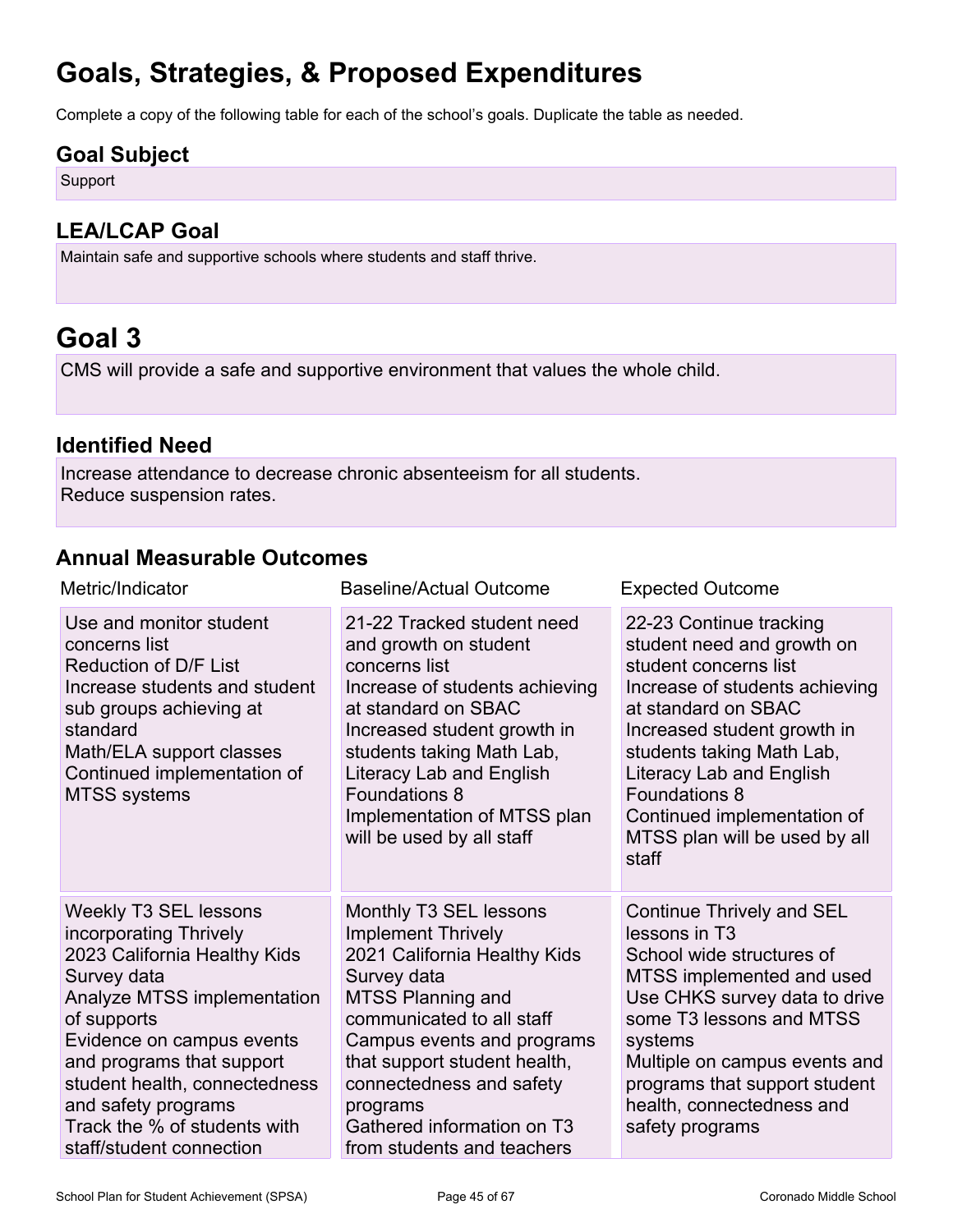| Metric/Indicator                                                                                                                                                                                                                                                          | <b>Baseline/Actual Outcome</b>                                                                                                                                                                                                                                                         | <b>Expected Outcome</b>                                                                                                                                                                                                       |
|---------------------------------------------------------------------------------------------------------------------------------------------------------------------------------------------------------------------------------------------------------------------------|----------------------------------------------------------------------------------------------------------------------------------------------------------------------------------------------------------------------------------------------------------------------------------------|-------------------------------------------------------------------------------------------------------------------------------------------------------------------------------------------------------------------------------|
| Gather feedback regarding<br>advisory T3                                                                                                                                                                                                                                  |                                                                                                                                                                                                                                                                                        | Decreased % of students<br>without staff/student<br>connection<br>T <sub>3</sub> feedback                                                                                                                                     |
| Required annual drills<br>Current safety protocols in<br>place<br>School Site Council approval                                                                                                                                                                            | Annual drills data<br>Current safety protocols in<br>place<br>Documentation of<br>feedback/input<br>Site Council will approve in the<br>fall of '22                                                                                                                                    | Site will hold at least 3 fire<br>drills, 2 lockdown drills and 1<br>earthquake drill by end of<br>school year 22-23<br>Documentation of<br>feedback/input<br>Site Council will approve<br>following year plan by May<br>2023 |
| Use of growth data to<br>determine growth and<br>placement<br><b>ELPAC</b> data<br>CAASPP data evaluated every<br>fall<br>• Read 180 data<br>CAASPP IAB data in ELA and<br>Math                                                                                           | Data on:<br><b>ELPAC</b><br><b>CAASPP</b><br>Lexile level<br>• READ 180                                                                                                                                                                                                                | Consistent growth and possible<br>reclassification based on<br><b>ELPAC</b> data<br>CAASPP data<br><b>READ 180</b><br>Lexile level data<br>grades                                                                             |
| Monthly communication<br>reminders regarding<br>importance of attendance via<br>newsletter and website.<br>Offer Saturday School to<br>recapture student learning and<br>attendance<br>Increase attendance at P2 to<br>Decrease chronic<br>absenteeism, by at least 1.0%. | Due to COVID19, the last data<br>is from 18-19<br>Chronic absenteeism<br>$\bullet$<br>P <sub>2</sub> to 96.0%                                                                                                                                                                          | Increase attendance at P2 by<br>1.5%<br>Decrease chronic absenteeism<br>22-23 Increase communication<br>regarding attendance and<br>parent education<br><b>Bring back Saturday School</b><br>opportunities                    |
| Reduce suspension rates<br>Decrease overall referral rate<br>for all students by 1%<br>Decrease suspension rate<br>percentage for white, Hispanic,<br>Two or more races and<br>students with disabilities<br>Implement MTSS supports                                      | Due to COVID19, data is from<br>18-19<br>Overall decreased referral rate<br>for all students by 3%<br>Decreased suspension rate<br>percentage for<br>socioeconomically<br>disadvantaged students,<br>students with disabilities and<br><b>Hispanic students Decreased</b><br>referrals | Reduced suspension rates<br>MTSS supports implemented<br>and practiced<br>Restorative practices and other<br>social supports to decrease<br>choice actions that cause a<br>suspension from school                             |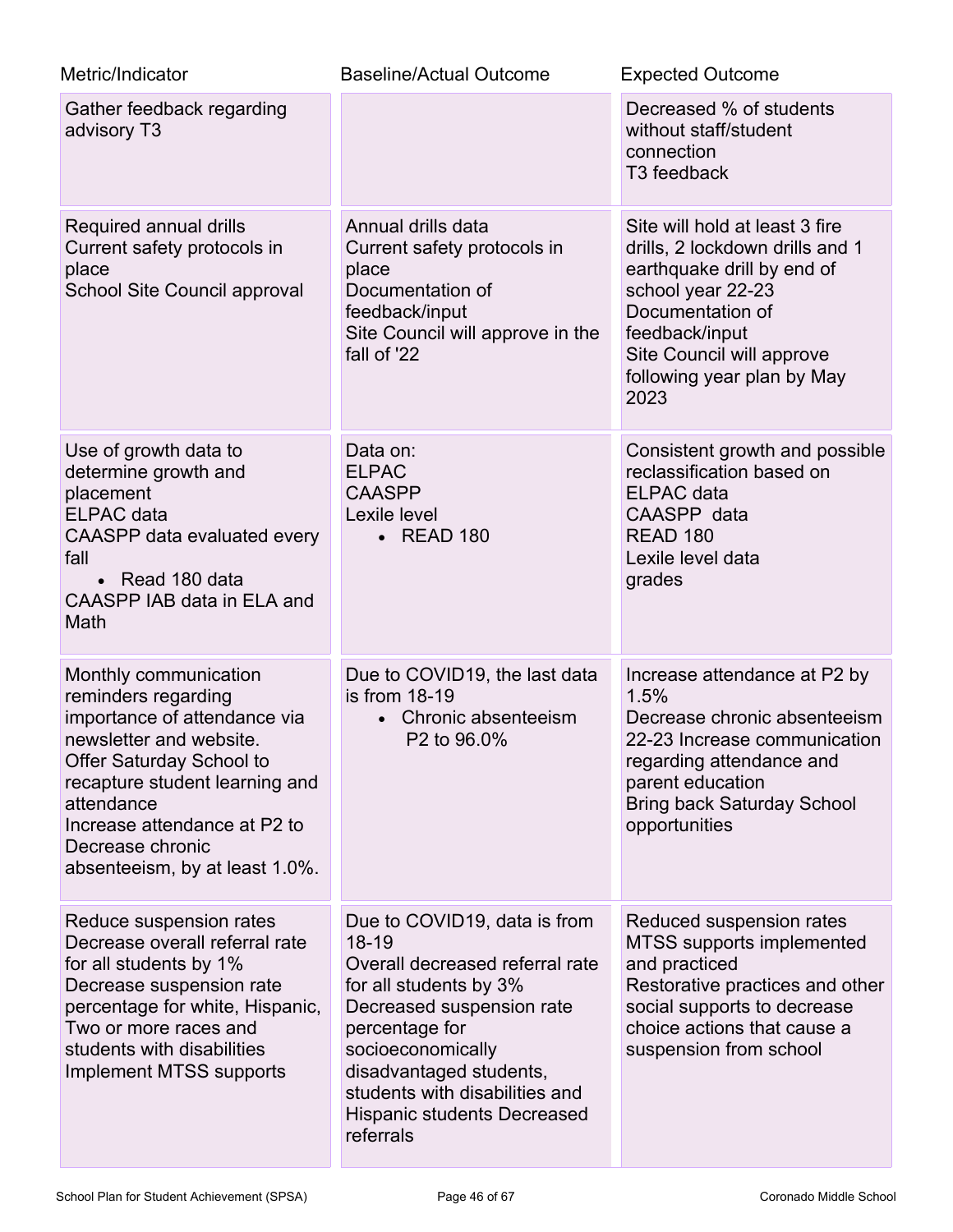Complete a copy of the Strategy/Activity table for each of the school's strategies/activities. Duplicate the table, including Proposed Expenditures, as needed.

### **Strategy/Activity 1 Students to be Served by this Strategy/Activity** (Identify either All Students or one or more specific student groups)

All Students

Strategy/Activity

3.1 Continue to provide academic interventions to support the needs of all students and targeted subgroups (below grade level, special education, 504, EL, RFEP, military dependents) Action Steps: Intervention classes: Literacy Lab (6-8) continue using READ180, Math Lab (6-8), English 8 Foundations (8) SpEd Academic Support classes at each grade level SST and Beyond program implementation Implement year 3 MTSS process to support students in need of intervention Offer Homework Club 3 days a week after school Implement best practices for providing student reflection and feedback opportunities Clarify/educate on difference between accommodations and modifications (working document that has not been approved by legal) Grade level student concerns list- consistent tracking Dedicated day of the week in T3 to complete unfinished assignments Counseling groups focused on success skills

### **Proposed Expenditures for this Strategy/Activity**

List the amount(s) and funding source(s) for the proposed expenditures. Specify the funding source(s) using one or more of the following: LCFF, Federal (if Federal identify the Title and Part, as applicable), Other State, and/or Local.

| Amount(s) | Source(s)                                                |
|-----------|----------------------------------------------------------|
|           | TIIG Funds DoDEA Funds SPED Funds<br>Coronado City Funds |

### **Strategy/Activity 2**

### **Students to be Served by this Strategy/Activity**

(Identify either All Students or one or more specific student groups)

All Students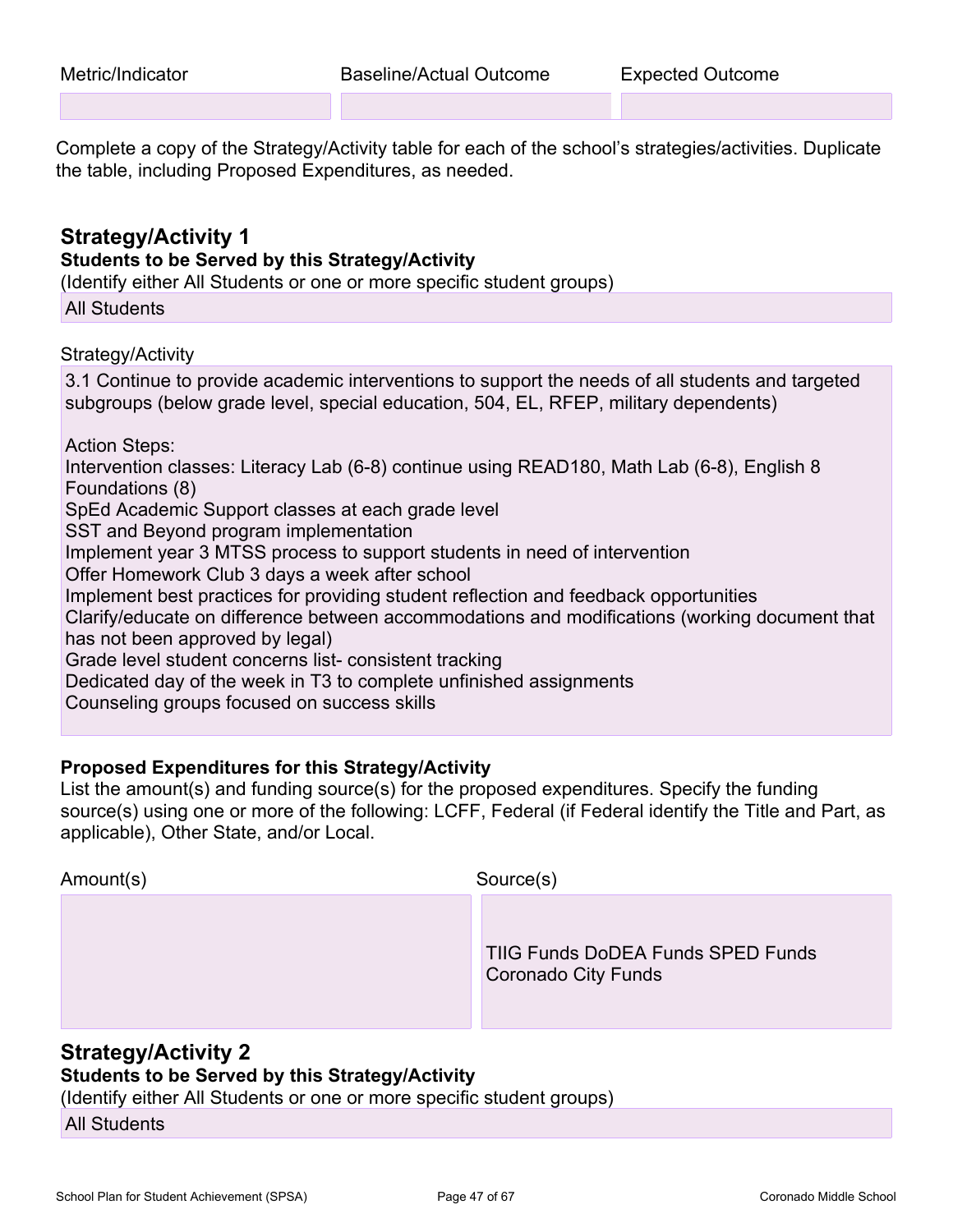### Strategy/Activity

3.2 CMS will continue to provide a safe and supportive environment that values character education, social-emotional awareness, inclusion, and student connectedness

Action Steps:

4 days of T3 (Triton Team Time) Advisory period 30 mins (year 3) Monthly SEL lessons and incorporating Thrively MTSS Language - PBiS (clearly outline) Continue to implement Schoolwide Agreements Triton Tri cards - share cards on broadcasts Provide consistent visuals campus wide of Coronado Middle School Triton Agreements Continue to create specific aligned wellness activities for T3 Collaborate with SAFE to provide programs about student safety and health Continue awareness of digital safety Continue use and monitoring of student concerns report and grade level student concerns list Streamline Student Success Team Process Track and monitor staff/student connections list Research social emotional curriculum for middle school Increase club opportunities to support passions

### **Proposed Expenditures for this Strategy/Activity**

List the amount(s) and funding source(s) for the proposed expenditures. Specify the funding source(s) using one or more of the following: LCFF, Federal (if Federal identify the Title and Part, as applicable), Other State, and/or Local.

| Amount(s) | Source(s)                      |
|-----------|--------------------------------|
|           |                                |
|           | <b>District and Site Funds</b> |

## **Strategy/Activity 3**

### **Students to be Served by this Strategy/Activity**

(Identify either All Students or one or more specific student groups) All Students

### Strategy/Activity

3.3 Continue to update CMS safety plan and hold appropriate safety drills annually.

### Action Steps:

Vet plan with School Site Council Implement practice drills in conjunction with community safety authorities to determine needs Implement feedback and outcome from previous years. Determine need for additional supports which may be helpful or necessary Hold run, hide, fight trainings for staff Continue to implement out of class protocols ex. halls, bathroom passes, check out system- Kiosk Use of campus security assistant - increase training Consistent unified messaging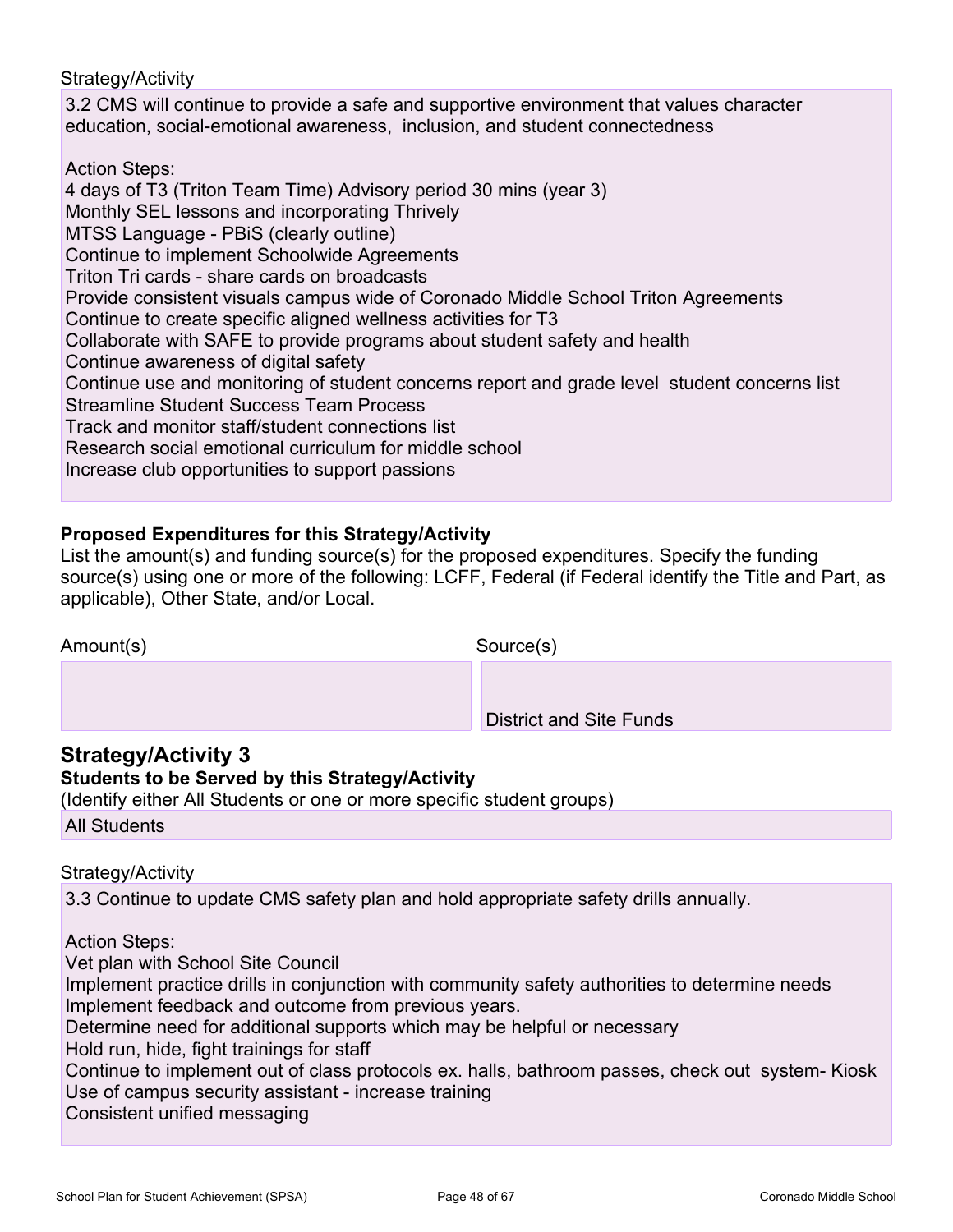### **Proposed Expenditures for this Strategy/Activity**

List the amount(s) and funding source(s) for the proposed expenditures. Specify the funding source(s) using one or more of the following: LCFF, Federal (if Federal identify the Title and Part, as applicable), Other State, and/or Local.

| Amount(s) | Source(s)             |
|-----------|-----------------------|
|           |                       |
|           | <b>District Funds</b> |

### **Strategy/Activity 4**

### **Students to be Served by this Strategy/Activity**

(Identify either All Students or one or more specific student groups)

| <b>EL/RFEP</b> |
|----------------|
|----------------|

### Strategy/Activity

3.4 English Learners (EL) and Reclassified Fluent English Proficient (RFEP) students will continue to improve reading, writing, speaking, and listening skills in English to be college and career ready.

Action Steps:

Professional learning time dedicated to evaluating data in order to scaffolding for ELD and RFEP students to access content

Track CAASPP, ELPAC and ELD class assessment data and share for teacher use Continue use of READ 180 curriculum for ELD class

Use the speaking and listening strategies presented by the learning department and colleagues to shelter and scaffold the speaking and listening standards for ELD and RFEP students.

Increase focus on speaking and listening standards, specifically language for academic discussion and collaboration

### **Proposed Expenditures for this Strategy/Activity**

List the amount(s) and funding source(s) for the proposed expenditures. Specify the funding source(s) using one or more of the following: LCFF, Federal (if Federal identify the Title and Part, as applicable), Other State, and/or Local.

| Amount(s) | Source(s)             |
|-----------|-----------------------|
|           |                       |
|           | <b>District Funds</b> |

### **Strategy/Activity 5**

### **Students to be Served by this Strategy/Activity**

(Identify either All Students or one or more specific student groups)

All students

### Strategy/Activity

3.5 Continue to monitor daily attendance and tardy rates. Increase overall attendance rates and targeted subgroups.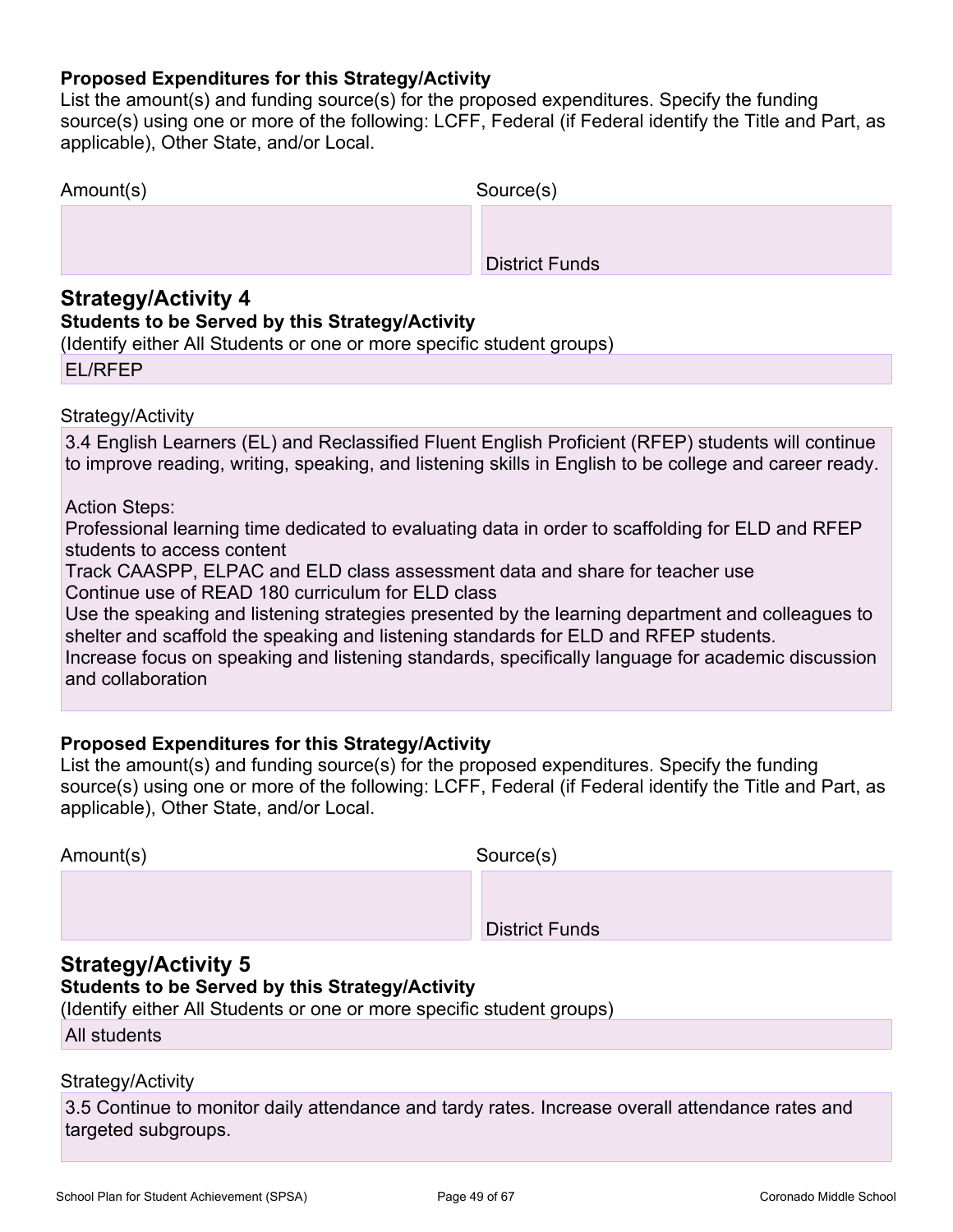### Action Steps:

Key actions are dependent on feedback and outcome from previous years.

Use student concerns lists and continue to track attendance of all students twice a month. Attendance Action Team will continue to meet to support student attendance and hold SART/SARB meetings

Provide Saturday School and Make – up Day opportunities

Continue to educate parents as to the benefits of positive student attendance (other than for financial reasons such as ADA money for schools)

Provide attendance information in Spanish

Survey parents regarding cause/trends

### **Proposed Expenditures for this Strategy/Activity**

List the amount(s) and funding source(s) for the proposed expenditures. Specify the funding source(s) using one or more of the following: LCFF, Federal (if Federal identify the Title and Part, as applicable), Other State, and/or Local.

| Amount(s) | Source(s)             |
|-----------|-----------------------|
|           |                       |
|           | <b>District Funds</b> |

### **Strategy/Activity 6 Students to be Served by this Strategy/Activity**

(Identify either All Students or one or more specific student groups)

All

### Strategy/Activity

3.6 Continue to monitor referrals and suspension rates. Decrease overall suspension rates and targeted subgroups.

Action Steps: Implement revised/new systems Develop and implement year 3 MTSS including the academic piece of MTSS Continue to incorporate school-wide behavior expectations (The Triton 3) Use T3 activities to discuss behavior expectations and school culture Look at best practices from other schools Determine need for additional supports which may be helpful or necessary. Continue to gather feedback on systems Continue to use Triton Tri Card with reward system Implement General Procedure for Supporting Student Behavior Matrix Implement behavioral definitions for Minor/Learning Space Managed behaviors and Major/ Managed in Collaboration with Administration. Behavior's Chart for staff use

### **Proposed Expenditures for this Strategy/Activity**

List the amount(s) and funding source(s) for the proposed expenditures. Specify the funding source(s) using one or more of the following: LCFF, Federal (if Federal identify the Title and Part, as applicable), Other State, and/or Local.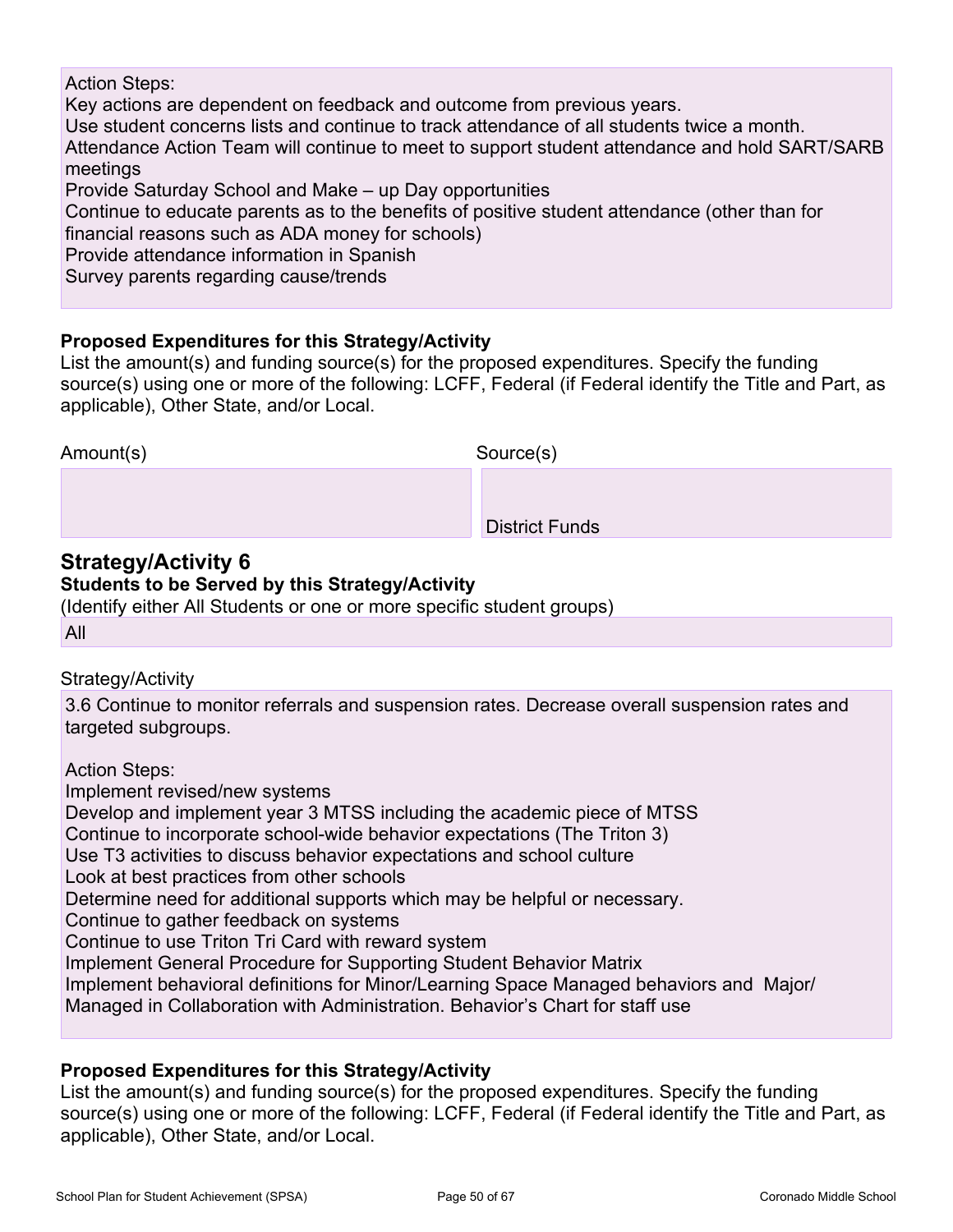Source(s)

District and Site Funds

# **Annual Review**

### **SPSA Year Reviewed: 2020-21**

Respond to the following prompts relative to this goal. If the school is in the first year of implementing the goal, an analysis is not required and this section may be deleted.

# **ANALYSIS**

Describe the overall implementation of the strategies/activities and the overall effectiveness of the strategies/activities to achieve the articulated goal.

MTSS committee trained staff and implemented social -emotional and behavioral supports including the Triton 3. We implemented Thrively into T3. Attendance has presented some challenges due to Covid19. The ELPAC has provided a more rigorous assessment of EL students who still need to work on speaking and listening skills. More streamlined supports have been put into place for student academic interventions as well as developing a school community of connectedness. All safety drill were successfully held.

Briefly describe any major differences between the intended implementation and/or the budgeted expenditures to implement the strategies/activities to meet the articulated goal.

Attendance tracking challenges due to COVID19. Overall implementation of the strategies/activities are as described

Describe any changes that will be made to this goal, the annual outcomes, metrics, or strategies/activities to achieve this goal as a result of this analysis. Identify where those changes can be found in the SPSA.

No changes were added to this goal. Additions are found int he activities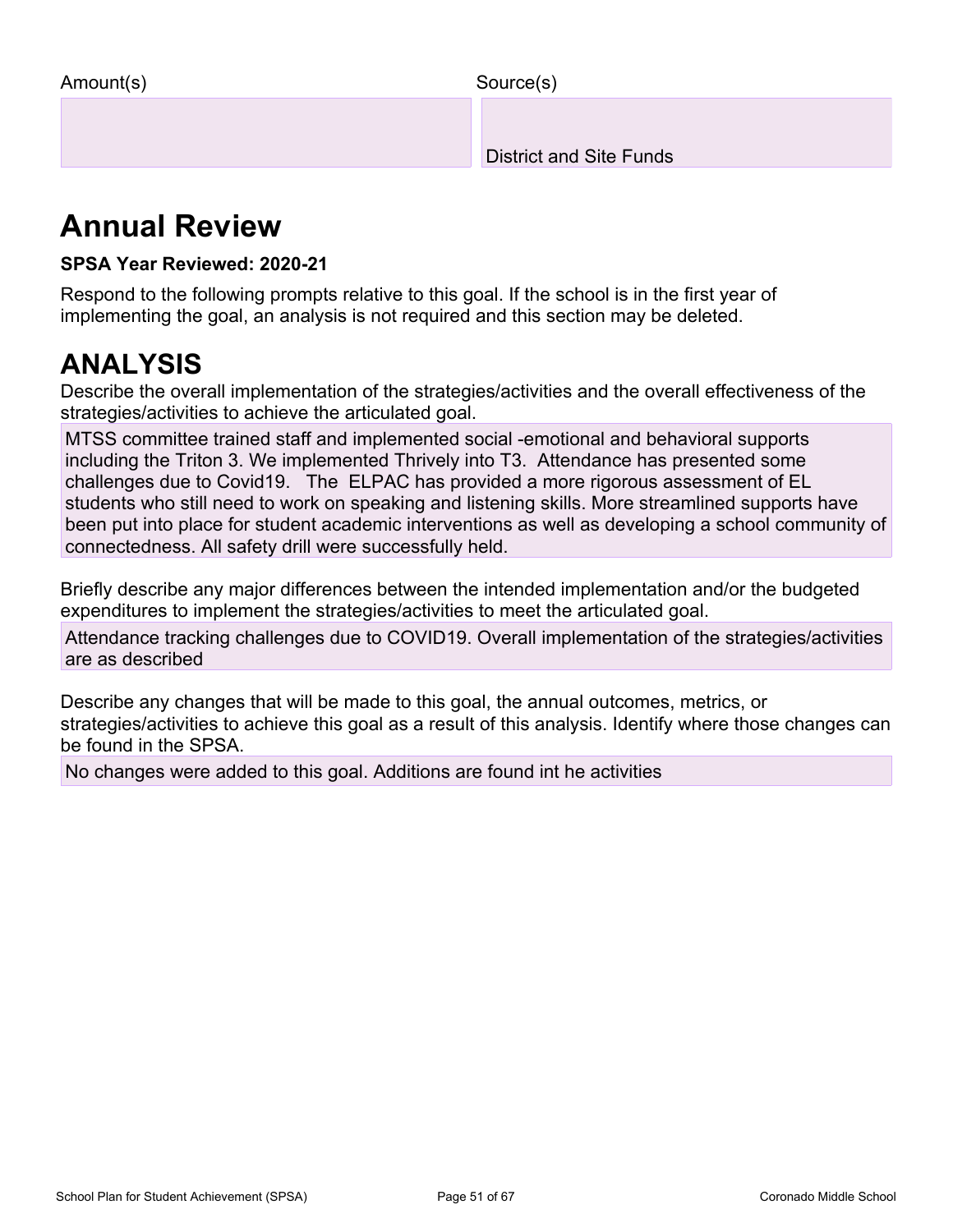# <span id="page-51-0"></span>**Budget Summary**

Complete the table below. Schools may include additional information. Adjust the table as needed. The Budget Summary is required for schools funded through the ConApp, and/or that receive funds from the LEA for Comprehensive Support and Improvement (CSI).

## <span id="page-51-1"></span>**Budget Summary**

| <b>Description</b>                                                      | Amount |
|-------------------------------------------------------------------------|--------|
| Total Funds Provided to the School Through the Consolidated Application | \$0    |
| Total Federal Funds Provided to the School from the LEA for CSI         | \$0    |
| Total Funds Budgeted for Strategies to Meet the Goals in the SPSA       | \$     |
|                                                                         |        |

## <span id="page-51-2"></span>**Other Federal, State, and Local Funds**

List the additional Federal programs that the school is including in the schoolwide program. Adjust the table as needed. If the school is not operating a Title I schoolwide program this section is not applicable and may be deleted.

| <b>Federal Programs</b> | <b>Allocation (\$)</b> |
|-------------------------|------------------------|
|                         |                        |

Subtotal of additional federal funds included for this school: \$

List the State and local programs that the school is including in the schoolwide program. Duplicate the table as needed.

| <b>State or Local Programs</b>                                | <b>Allocation (\$)</b> |
|---------------------------------------------------------------|------------------------|
| Subtotal of state or local funds included for this school: \$ |                        |

Total of federal, state, and/or local funds for this school: \$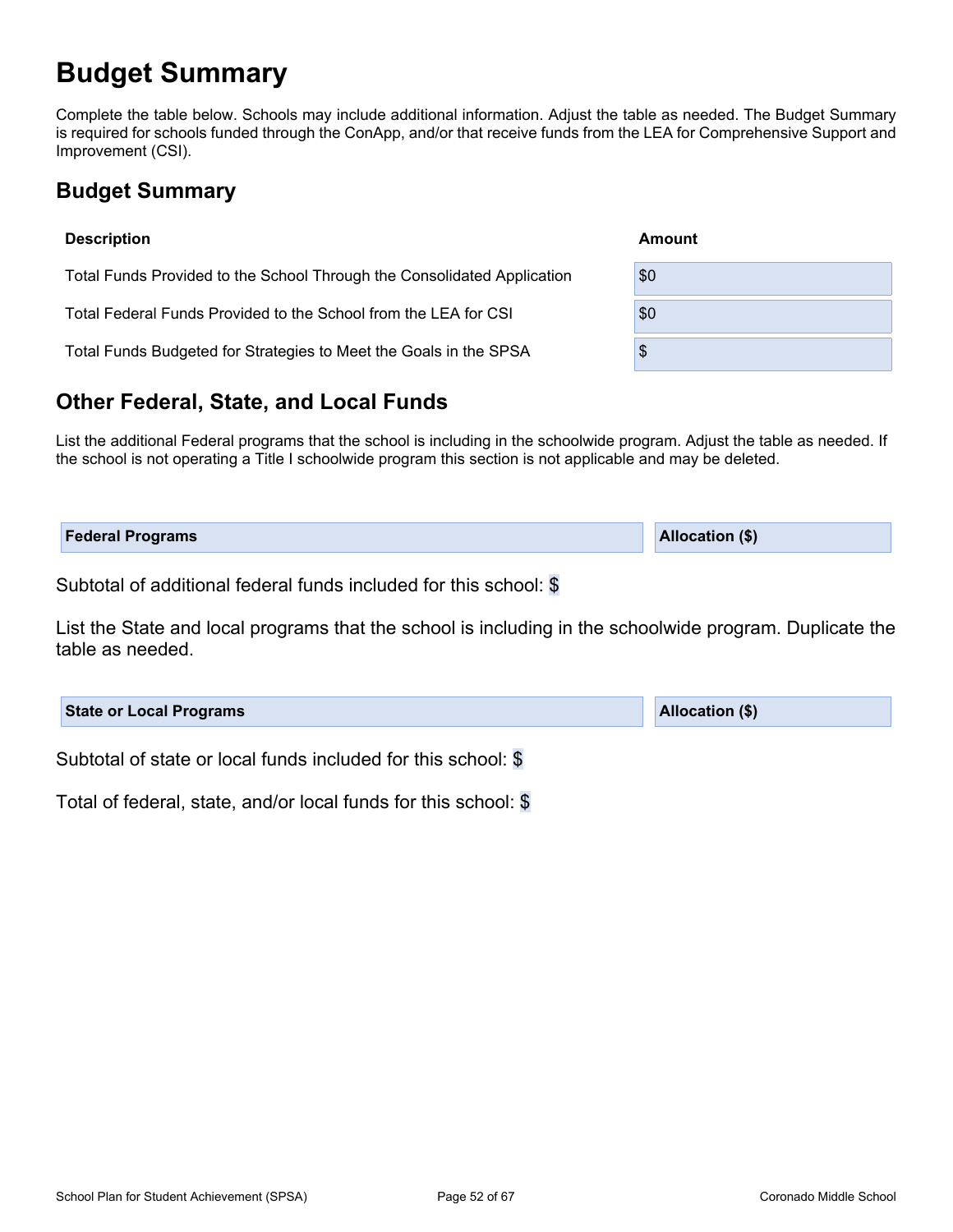# <span id="page-52-0"></span>**Budgeted Funds and Expenditures in this Plan**

The tables below are provided to help the school track expenditures as they relate to funds budgeted to the school.

## <span id="page-52-1"></span>**Funds Budgeted to the School by Funding Source**

<span id="page-52-5"></span><span id="page-52-4"></span><span id="page-52-3"></span><span id="page-52-2"></span>

| <b>Funding Source</b>                                      | <b>Amount</b>             | <b>Balance</b> |  |
|------------------------------------------------------------|---------------------------|----------------|--|
| <b>General Fund</b>                                        | \$97,582.00               | 97,582.00      |  |
| <b>Expenditures by Funding Source</b>                      |                           |                |  |
| <b>Funding Source</b>                                      | <b>Amount</b>             |                |  |
| <b>Expenditures by Budget Reference</b>                    |                           |                |  |
| <b>Budget Reference</b>                                    | <b>Amount</b>             |                |  |
| <b>Expenditures by Budget Reference and Funding Source</b> |                           |                |  |
| <b>Budget Reference</b>                                    | <b>Funding Source</b>     | <b>Amount</b>  |  |
| <b>Expenditures by Goal</b>                                |                           |                |  |
| <b>Goal Number</b>                                         | <b>Total Expenditures</b> |                |  |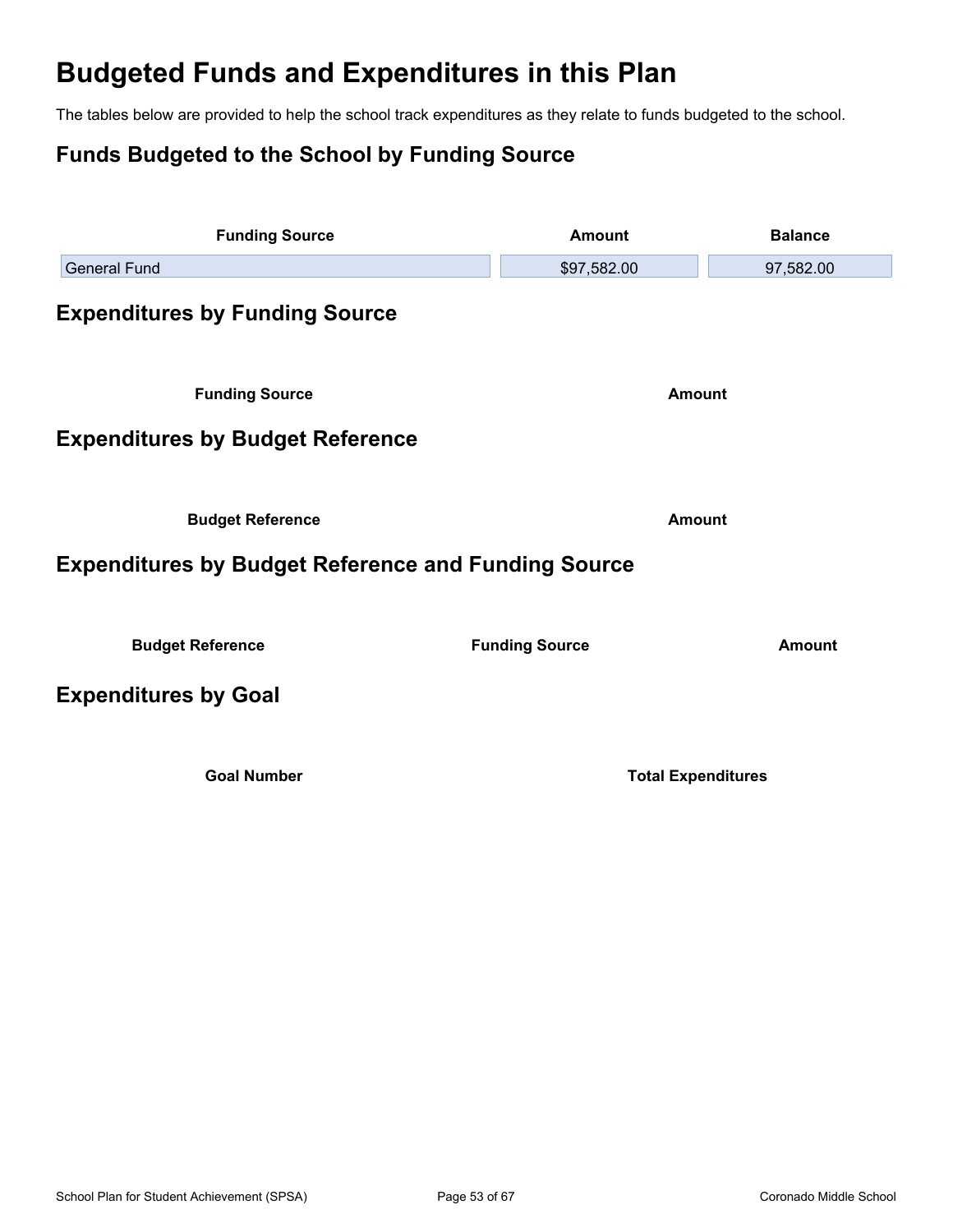# <span id="page-53-0"></span>**School Site Council Membership**

California Education Code describes the required composition of the School Site Council (SSC). The SSC shall be composed of the principal and representatives of: teachers selected by teachers at the school; other school personnel selected by other school personnel at the school; parents of pupils attending the school selected by such parents; and, in secondary schools, pupils selected by pupils attending the school. The current make-up of the SSC is as follows:

- 1 School Principal
- 3 Classroom Teachers
- 1 Other School Staff
- 3 Parent or Community Members
- 4 Secondary Students

| <b>Name of Members</b>        | <b>Role</b>                |
|-------------------------------|----------------------------|
| Brooke Falar                  | Principal                  |
| Kevin Ramirez                 | <b>Classroom Teacher</b>   |
| Kimberly Pittner              | <b>Classroom Teacher</b>   |
| Cara Hetrick                  | <b>Classroom Teacher</b>   |
| Liz Josset                    | <b>Other School Staff</b>  |
| Janice Bryant                 | <b>Other School Staff</b>  |
|                               | Parent or Community Member |
| Shannon Litchy                | Parent or Community Member |
| <b>Alexia Palacios Peters</b> | Parent or Community Member |
| Rodolfo G.M.                  | <b>Secondary Student</b>   |
| Maggie B.                     | <b>Secondary Student</b>   |
| Austin I.                     | <b>Secondary Student</b>   |
| Calvin P.                     | <b>Secondary Student</b>   |
| Sophia K.                     | <b>Secondary Student</b>   |

At elementary schools, the school site council must be constituted to ensure parity between (a) the principal, classroom teachers, and other school personnel, and (b) parents of students attending the school or other community members. Classroom teachers must comprise a majority of persons represented under section (a). At secondary schools there must be, in addition, equal numbers of parents or other community members selected by parents, and students. Members must be selected by their peer group.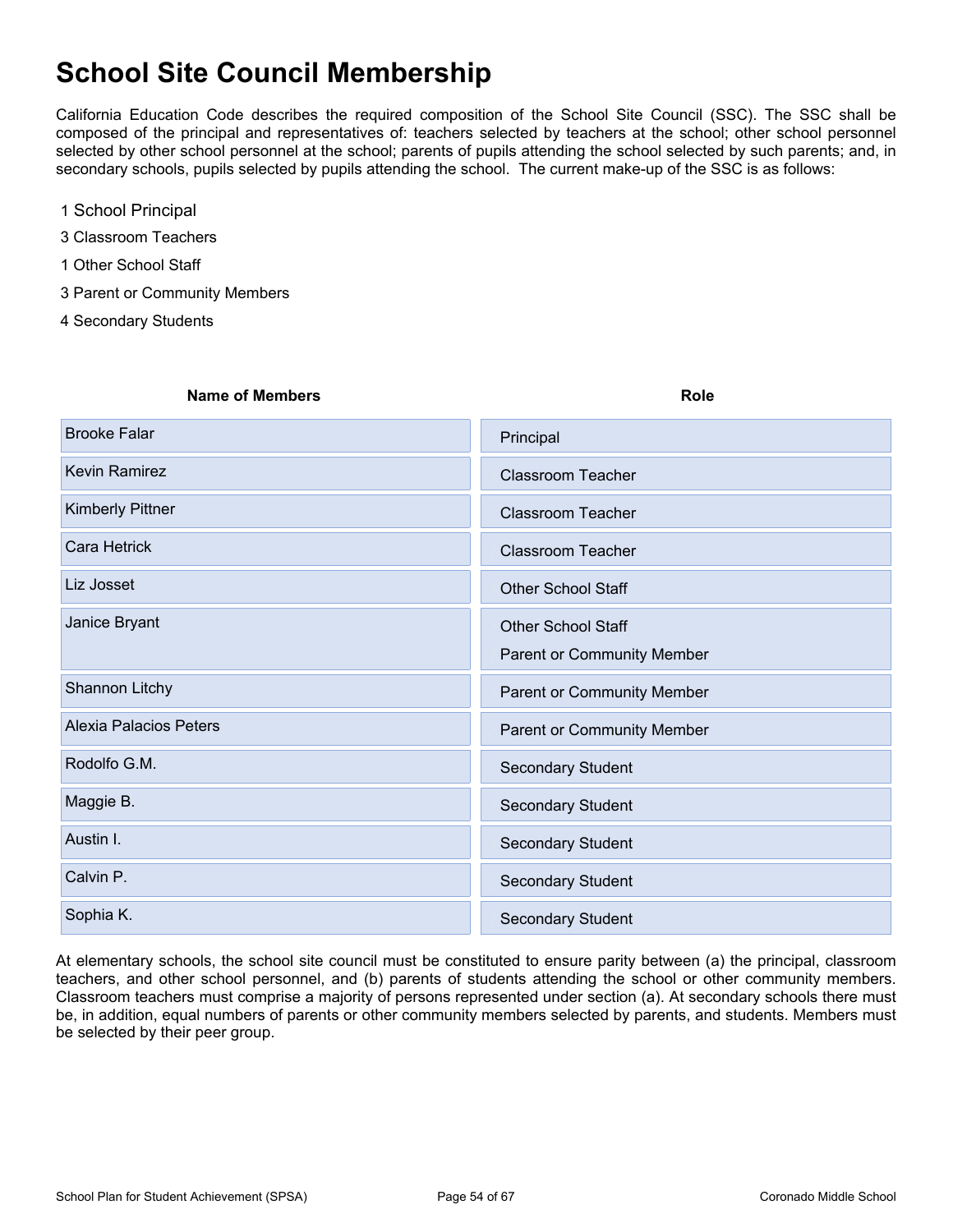# <span id="page-54-0"></span>**Recommendations and Assurances**

The School Site Council (SSC) recommends this school plan and proposed expenditures to the district governing board for approval and assures the board of the following:

The SSC is correctly constituted and was formed in accordance with district governing board policy and state law.

The SSC reviewed its responsibilities under state law and district governing board policies, including those board policies relating to material changes in the School Plan for Student Achievement (SPSA) requiring board approval.

The SSC sought and considered all recommendations from the following groups or committees before adopting this plan:

#### **Signature Committee or Advisory Group Name**

Departmental Advisory Committee

The SSC reviewed the content requirements for school plans of programs included in this SPSA and believes all such content requirements have been met, including those found in district governing board policies and in the local educational agency plan.

This SPSA is based on a thorough analysis of student academic performance. The actions proposed herein form a sound, comprehensive, coordinated plan to reach stated school goals to improve student academic performance.

This SPSA was adopted by the SSC at a public meeting on April 19, 2022.

Attested:

Principal, Brooke Falar on April 19, 2022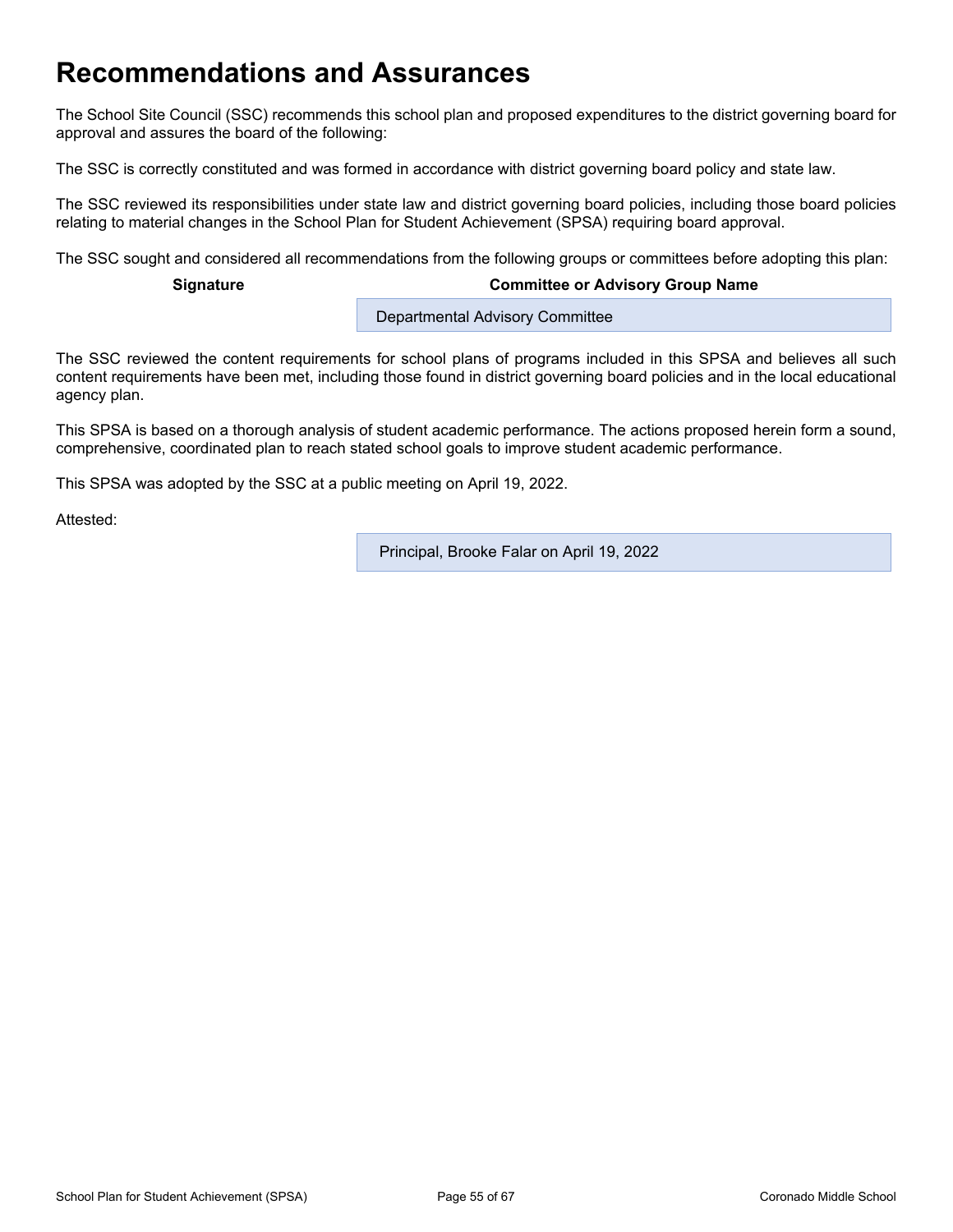# <span id="page-55-0"></span>**Instructions**

The School Plan for Student Achievement (SPSA) is a strategic plan that maximizes the resources available to the school while minimizing duplication of effort with the ultimate goal of increasing student achievement. SPSA development should be aligned with and inform the Local Control and Accountability Plan process.

The SPSA consolidates all school-level planning efforts into one plan for programs funded through the consolidated application (ConApp), and for federal school improvement programs, including schoolwide programs, Comprehensive Support and Improvement (CSI), Targeted Support and Improvement (TSI), and Additional Targeted Support and Improvement (ATSI), pursuant to California Education Code (EC) Section 64001 and the Elementary and Secondary Education Act as amended by the Every Student Succeeds Act (ESSA). This template is designed to meet schoolwide program planning requirements. It also notes how to meet CSI, TSI, or ATSI requirements, as applicable.

California's ESSA State Plan supports the state's approach to improving student group performance through the utilization of federal resources. Schools use the SPSA to document their approach to maximizing the impact of federal investments in support of underserved students. The implementation of ESSA in California presents an opportunity for schools to innovate with their federally-funded programs and align them with the priority goals of the school and the LEA that are being realized under the state's Local Control Funding Formula (LCFF).

The LCFF provides schools and LEAs flexibility to design programs and provide services that meet the needs of students in order to achieve readiness for college, career, and lifelong learning. The SPSA planning process supports continuous cycles of action, reflection, and improvement. Consistent with EC 65001, the Schoolsite Council (SSC) is required to develop and annually review the SPSA, establish an annual budget, and make modifications to the plan that reflect changing needs and priorities, as applicable.

For questions related to specific sections of the template, please see instructions below:

# <span id="page-55-1"></span>**Instructions: Linked Table of Contents**

**The SPSA template meets the requirements of schoolwide planning (SWP). Each section also contains a notation of how to meet CSI, TSI, or ATSI requirements.** 

[Goals, Strategies, & Proposed Expenditures](#page-57-0)

[Planned Strategies/Activities](#page-57-1)

**[Annual Review and Update](#page-58-0)** 

[Stakeholder Involvement](#page-56-1)

[Budget Summary](#page-59-0)

[Appendix A: Plan Requirements for Title I Schoolwide Programs](#page-61-0)

[Appendix B: Plan Requirements for Schools to Meet Federal School Improvement Planning](#page-64-0)  **[Requirements](#page-64-0)** 

[Appendix C: Select State and Federal Programs](#page-66-0)

For additional questions or technical assistance related to LEA and school planning, please contact the Local Agency Systems Support Office, at [LCFF@cde.ca.gov.](mailto:%20LCFF@cde.ca.gov)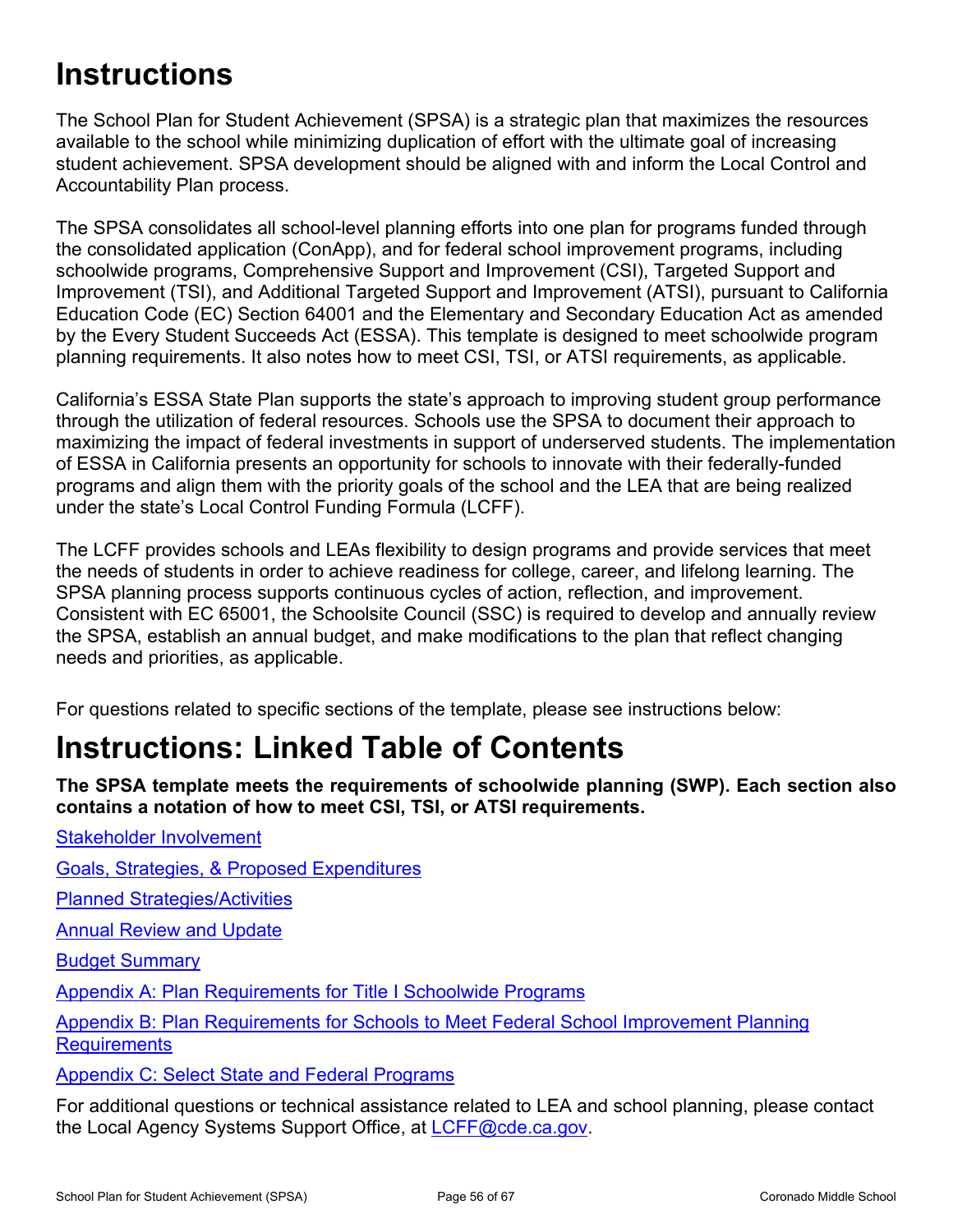For programmatic or policy questions regarding Title I schoolwide planning, please contact the local educational agency, or the CDE's Title I Policy and Program Guidance Office at [TITLEI@cde.ca.gov](mailto:%20TITLEI@cde.ca.gov).

For questions or technical assistance related to meeting federal school improvement planning requirements (for CSI, TSI, and ATSI), please contact the CDE's School Improvement and Support Office at [SISO@cde.ca.gov.](mailto:%20SISO@cde.ca.gov)

# <span id="page-56-0"></span>**Purpose and Description**

Schools identified for Comprehensive Support and Improvement (CSI), Targeted Support and Improvement (TSI), or Additional Targeted Support and Improvement (ATSI) must respond to the following prompts. A school that has not been identified for CSI, TSI, or ATSI may delete the Purpose and Description prompts.

## **Purpose**

Briefly describe the purpose of this plan by selecting from Schoolwide Program, Comprehensive Support and Improvement, Targeted Support and Improvement, or Additional Targeted Support and Improvement)

# **Description**

Briefly describe the school's plan for effectively meeting ESSA requirements in alignment with the Local Control and Accountability Plan and other federal, state, and local programs.

# <span id="page-56-1"></span>**Stakeholder Involvement**

Meaningful involvement of parents, students, and other stakeholders is critical to the development of the SPSA and the budget process. Schools must share the SPSA with school site-level advisory groups, as applicable (e.g., English Learner Advisory committee, student advisory groups, tribes and tribal organizations present in the community, as appropriate, etc.) and seek input from these advisory groups in the development of the SPSA.

The Stakeholder Engagement process is an ongoing, annual process. Describe the process used to involve advisory committees, parents, students, school faculty and staff, and the community in the development of the SPSA and the annual review and update.

*[This section meets the requirements for TSI and ATSI.]*

*[When completing this section for CSI, the LEA shall partner with the school in the development and implementation of this plan.]*

# <span id="page-56-2"></span>**Resource Inequities**

Schools eligible for CSI or ATSI must identify resource inequities, which may include a review of LEAand school-level budgeting as a part of the required needs assessment. Identified resource inequities must be addressed through implementation of the CSI or ATSI plan. Briefly identify and describe any resource inequities identified as a result of the required needs assessment and summarize how the identified resource inequities are addressed in the SPSA.

*[This section meets the requirements for CSI and ATSI. If the school is not identified for CSI or ATSI this section is not applicable and may be deleted.]*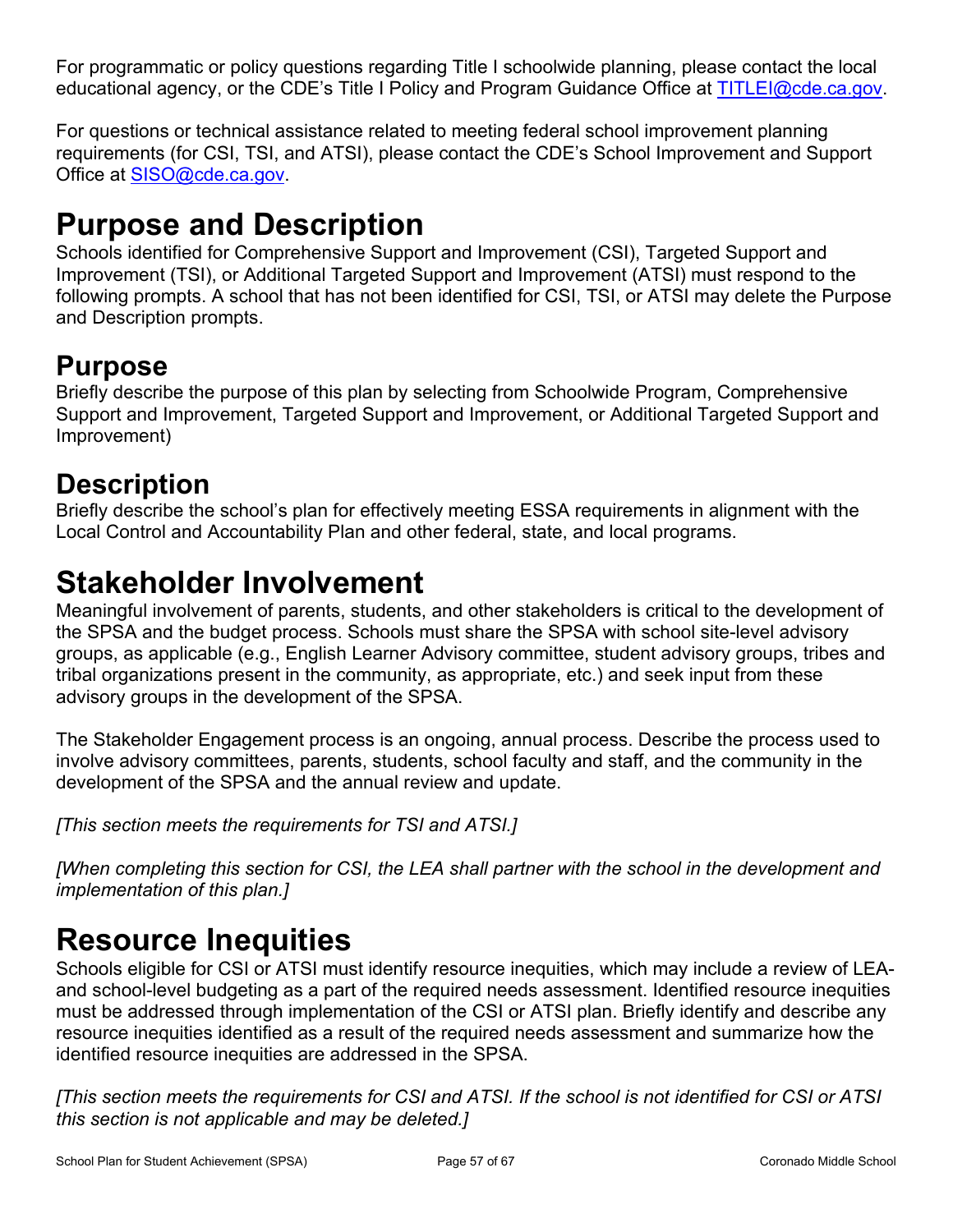# <span id="page-57-0"></span>**Goals, Strategies, Expenditures, & Annual Review**

In this section a school provides a description of the annual goals to be achieved by the school. This section also includes descriptions of the specific planned strategies/activities a school will take to meet the identified goals, and a description of the expenditures required to implement the specific strategies and activities.

# **Goal**

State the goal. A goal is a broad statement that describes the desired result to which all strategies/activities are directed. A goal answers the question: What is the school seeking to achieve?

It can be helpful to use a framework for writing goals such the S.M.A.R.T. approach. A S.M.A.R.T. goal is one that is **S**pecific, **M**easurable, **A**chievable, **R**ealistic, and **T**ime-bound. A level of specificity is needed in order to measure performance relative to the goal as well as to assess whether it is reasonably achievable. Including time constraints, such as milestone dates, ensures a realistic approach that supports student success.

A school may number the goals using the "Goal #" for ease of reference.

*[When completing this section for CSI, TSI, and ATSI, improvement goals shall align to the goals, actions, and services in the LEA LCAP.]*

## **Identified Need**

Describe the basis for establishing the goal. The goal should be based upon an analysis of verifiable state data, including local and state indicator data from the California School Dashboard (Dashboard) and data from the School Accountability Report Card, including local data voluntarily collected by districts to measure pupil achievement.

*[Completing this section fully addresses all relevant federal planning requirements]*

## **Annual Measurable Outcomes**

Identify the metric(s) and/or state indicator(s) that the school will use as a means of evaluating progress toward accomplishing the goal. A school may identify metrics for specific student groups. Include in the baseline column the most recent data associated with the metric or indicator available at the time of adoption of the SPSA. The most recent data associated with a metric or indicator includes data reported in the annual update of the SPSA. In the subsequent Expected Outcome column, identify the progress the school intends to make in the coming year.

*[When completing this section for CSI the school must include school-level metrics related to the metrics that led to the school's identification.]*

*[When completing this section for TSI/ATSI the school must include metrics related to the specific student group(s) that led to the school's identification.]* 

## <span id="page-57-1"></span>**Strategies/Activities**

Describe the strategies and activities being provided to meet the described goal. A school may number the strategy/activity using the "Strategy/Activity #" for ease of reference.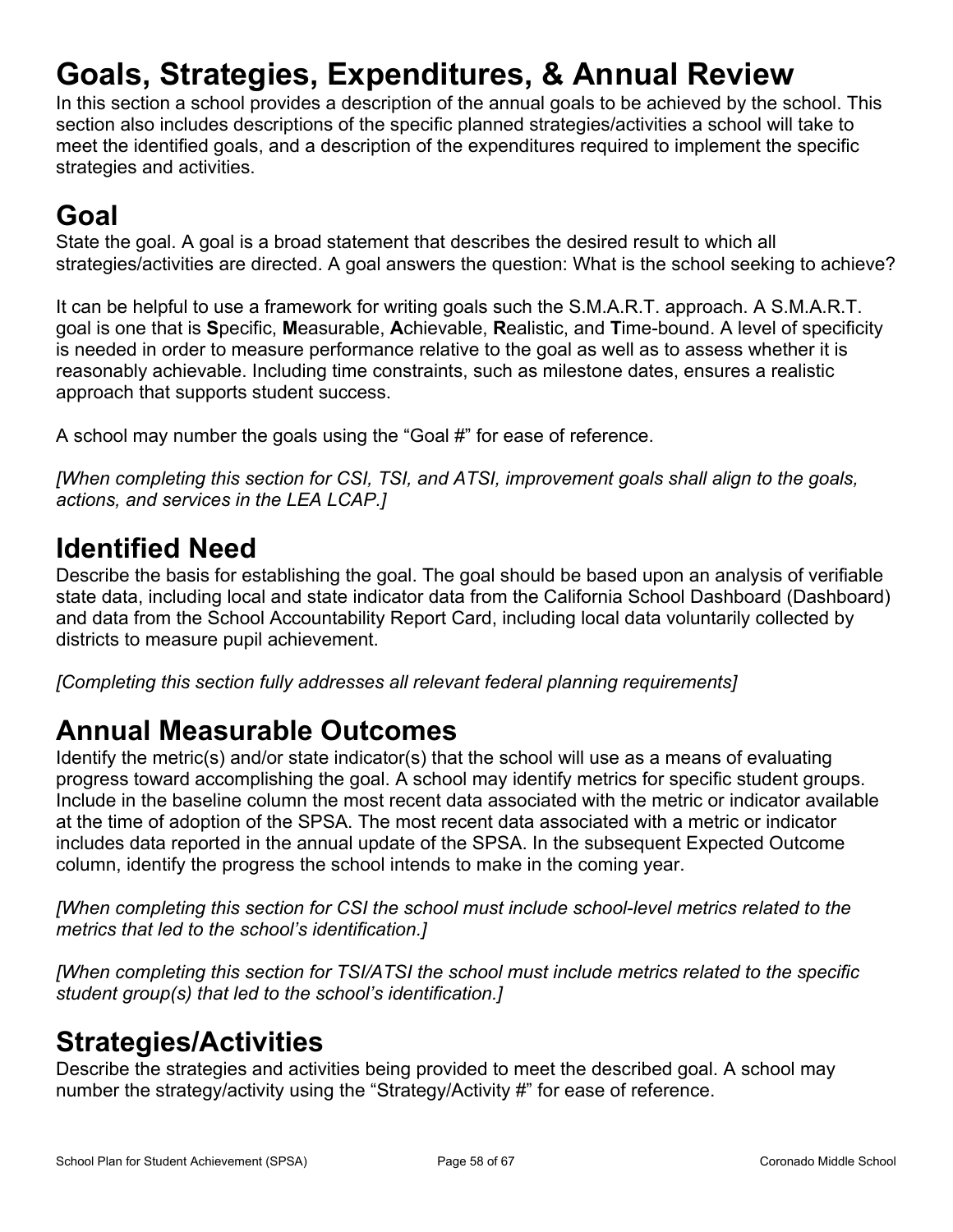Planned strategies/activities address the findings of the needs assessment consistent with state priorities and resource inequities, which may have been identified through a review of the local educational agency's budgeting, its local control and accountability plan, and school-level budgeting, if applicable.

*[When completing this section for CSI, TSI, and ATSI, this plan shall include evidence-based interventions and align to the goals, actions, and services in the LEA LCAP.]*

*[When completing this section for CSI and ATSI, this plan shall address through implementation, identified resource inequities, which may have been identified through a review of LEA- and schoollevel budgeting.]*

## **Students to be Served by this Strategy/Activity**

Indicate in this box which students will benefit from the strategies/activities by indicating "All Students" or listing one or more specific student group(s) to be served.

*[This section meets the requirements for CSI.]*

*[When completing this section for TSI and ATSI, at a minimum, the student groups to be served shall include the student groups that are consistently underperforming, for which the school received the TSI or ATSI designation. For TSI, a school may focus on all students or the student group(s) that led to identification based on the evidence-based interventions selected.]*

## **Proposed Expenditures for this Strategy/Activity**

For each strategy/activity, list the amount(s) and funding source(s) for the proposed expenditures for the school year to implement these strategies/activities. Specify the funding source(s) using one or more of the following: LCFF, Federal (if Federal, identify the Title and Part, as applicable), Other State, and/or Local.

Proposed expenditures that are included more than once in a SPSA should be indicated as a duplicated expenditure and include a reference to the goal and strategy/activity where the expenditure first appears in the SPSA. Pursuant to Education Code, Section 64001(g)(3)(C), proposed expenditures, based on the projected resource allocation from the governing board or governing body of the LEA, to address the findings of the needs assessment consistent with the state priorities including identifying resource inequities which may include a review of the LEA's budgeting, its LCAP, and school-level budgeting, if applicable.

*[This section meets the requirements for CSI, TSI, and ATSI.]*

*[NOTE: Federal funds for CSI shall not be used in schools identified for TSI or ATSI. In addition, funds for CSI shall not be used to hire additional permanent staff.]*

# <span id="page-58-0"></span>**Annual Review**

In the following Analysis prompts, identify any material differences between what was planned and what actually occurred as well as significant changes in strategies/activities and/ or expenditures from the prior year. This annual review and analysis should be the basis for decision-making and updates to the plan.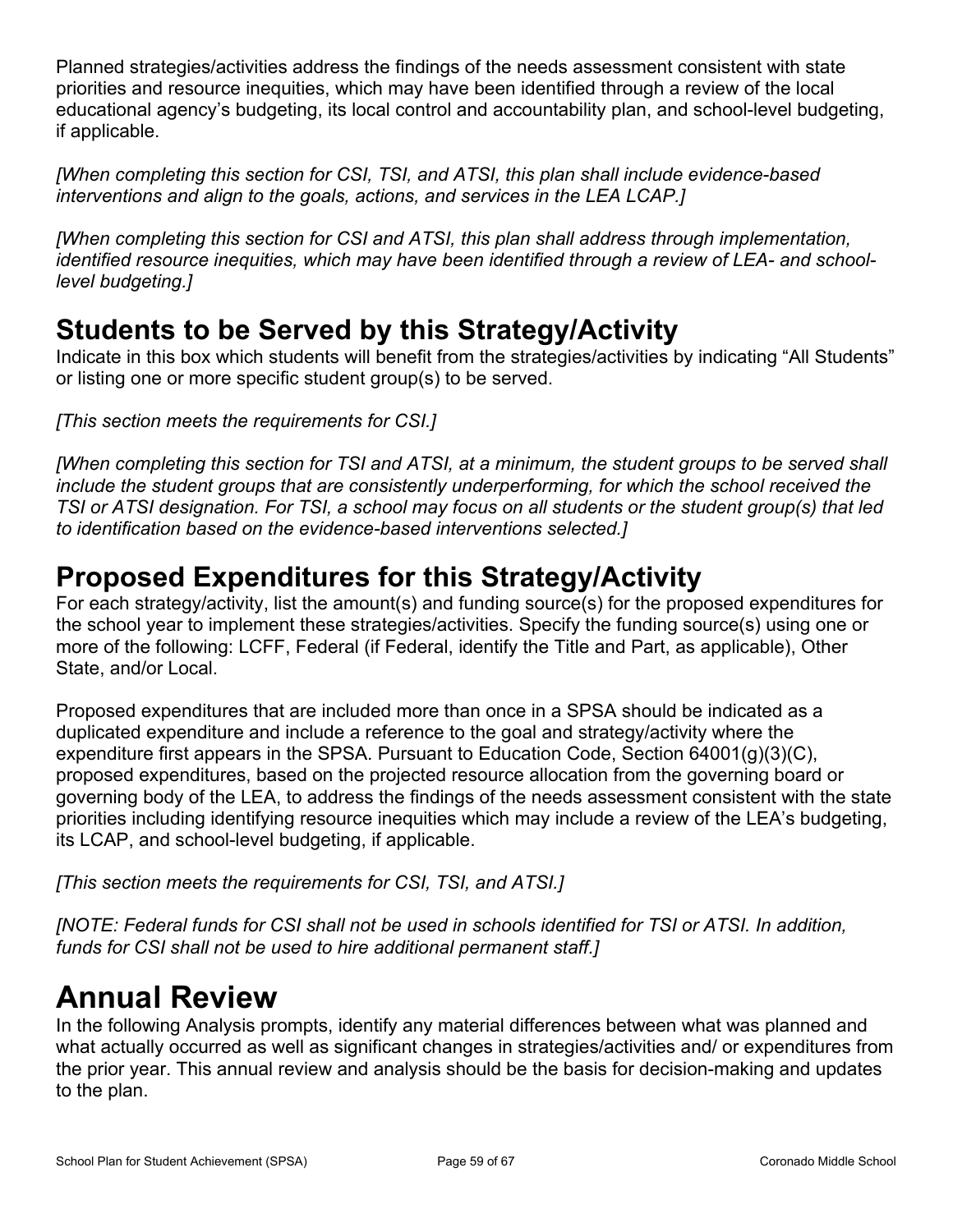# **Analysis**

Using actual outcome data, including state indicator data from the Dashboard, analyze whether the planned strategies/activities were effective in achieving the goal. Respond to the prompts as instructed. Respond to the following prompts relative to this goal. If the school is in the first year of implementing the goal the Annual Review section is not required and this section may be deleted.

- Describe the overall implementation of the strategies/activities and the overall effectiveness of the strategies/activities to achieve the articulated goal.
- Briefly describe any major differences between either/or the intended implementation or the budgeted expenditures to implement the strategies/activities to meet the articulated goal.
- Describe any changes that will be made to the goal, expected annual measurable outcomes, metrics/indicators, or strategies/activities to achieve this goal as a result of this analysis and analysis of the data provided in the Dashboard, as applicable. Identify where those changes can be found in the SPSA.

*[When completing this section for CSI, TSI, or ATSI, any changes made to the goals, annual measurable outcomes, metrics/indicators, or strategies/activities, shall meet the CSI, TSI, or ATSI planning requirements. CSI, TSI, and ATSI planning requirements are listed under each section of the Instructions. For example, as a result of the Annual Review and Update, if changes are made to a goal(s), see the Goal section for CSI, TSI, and ATSI planning requirements.]* 

# <span id="page-59-0"></span>**Budget Summary**

In this section a school provides a brief summary of the funding allocated to the school through the ConApp and/or other funding sources as well as the total amount of funds for proposed expenditures described in the SPSA. The Budget Summary is required for schools funded through the ConApp and that receive federal funds for CSI. If the school is not operating a Title I schoolwide program this section is not applicable and may be deleted.

*From its total allocation for CSI, the LEA may distribute funds across its schools that meet the criteria for CSI to support implementation of this plan. In addition, the LEA may retain a portion of its total allocation to support LEA-level expenditures that are directly related to serving schools eligible for CSI.*

# **Budget Summary**

A school receiving funds allocated through the ConApp should complete the Budget Summary as follows:

- Total Funds Provided to the School Through the Consolidated Application: This amount is the total amount of funding provided to the school through the ConApp for the school year. The school year means the fiscal year for which a SPSA is adopted or updated.
- Total Funds Budgeted for Strategies to Meet the Goals in the SPSA: This amount is the total of the proposed expenditures from all sources of funds associated with the strategies/activities reflected in the SPSA. To the extent strategies/activities and/or proposed expenditures are listed in the SPSA under more than one goal, the expenditures should be counted only once.

A school receiving federal funds for CSI should complete the Budget Summary as follows: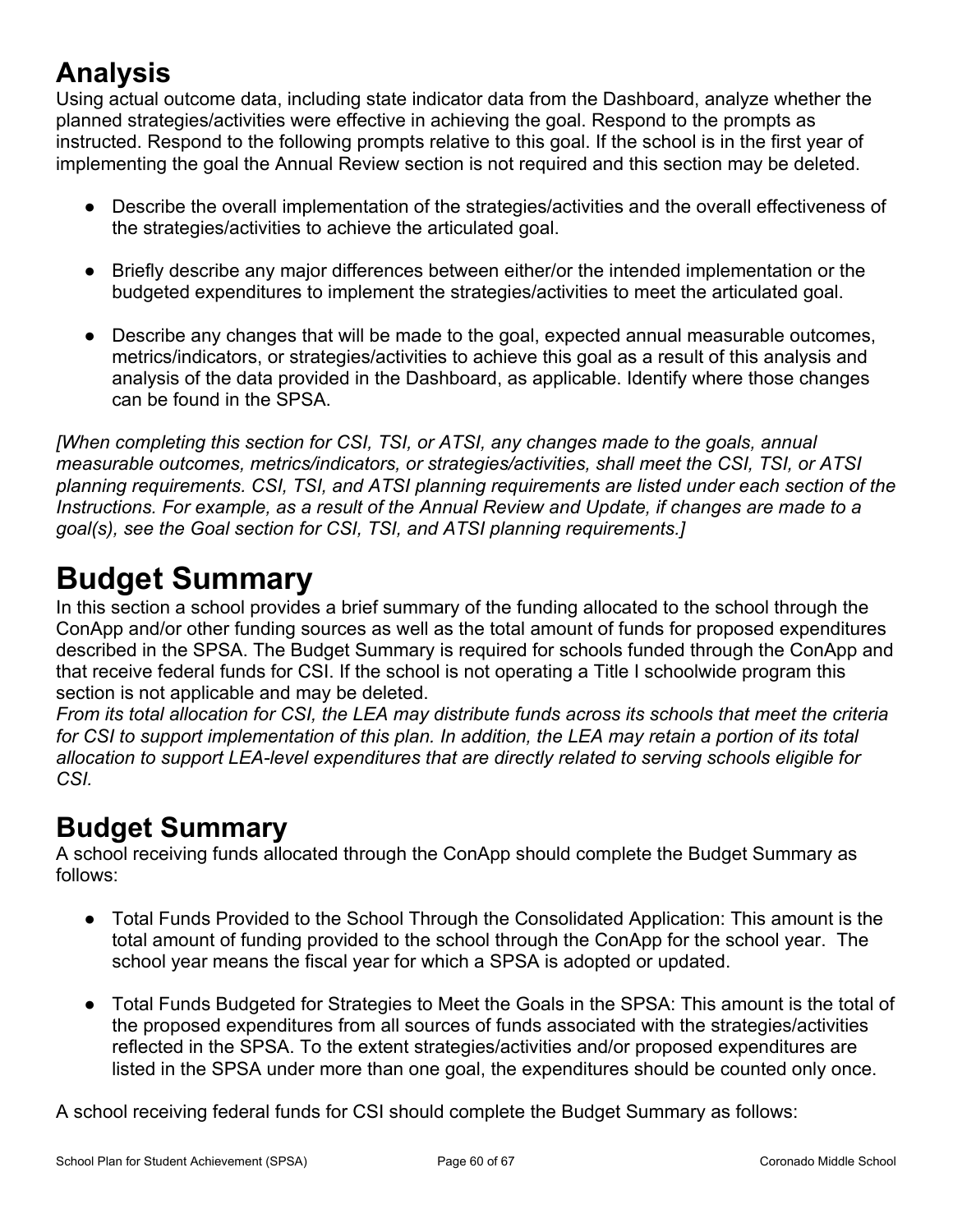● Total Federal Funds Provided to the School from the LEA for CSI: This amount is the total amount of funding provided to the school from the LEA.

*[NOTE: Federal funds for CSI shall not be used in schools eligible for TSI or ATSI. In addition, funds for CSI shall not be used to hire additional permanent staff.]*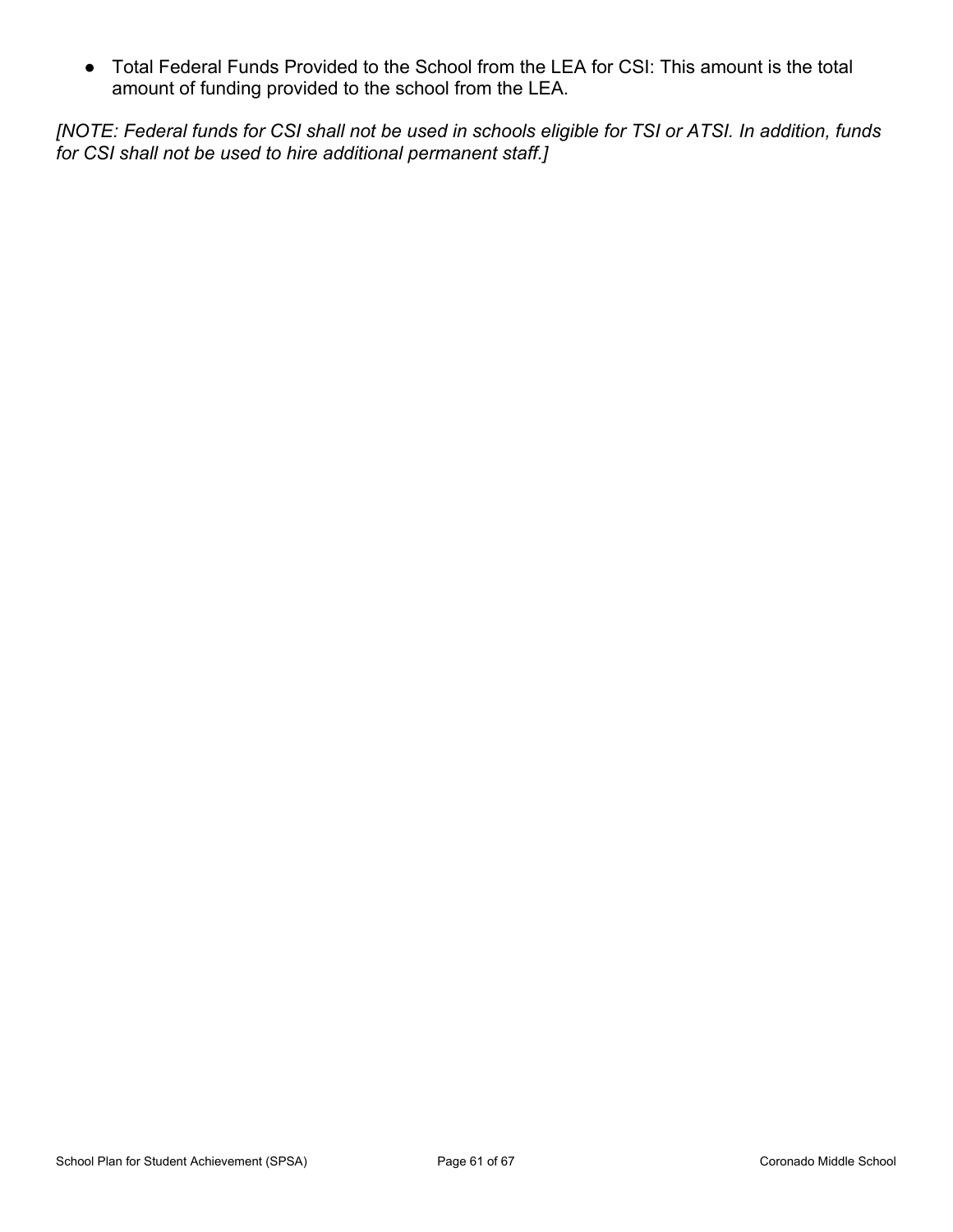# <span id="page-61-0"></span>**Appendix A: Plan Requirements**

## **Schoolwide Program Requirements**

This School Plan for Student Achievement (SPSA) template meets the requirements of a schoolwide program plan. The requirements below are for planning reference.

A school that operates a schoolwide program and receives funds allocated through the ConApp is required to develop a SPSA. The SPSA, including proposed expenditures of funds allocated to the school through the ConApp, must be reviewed annually and updated by the SSC. The content of a SPSA must be aligned with school goals for improving student achievement.

## **Requirements for Development of the Plan**

- I. The development of the SPSA shall include both of the following actions:
	- A. Administration of a comprehensive needs assessment that forms the basis of the school's goals contained in the SPSA.
		- 1. The comprehensive needs assessment of the entire school shall:
			- a. Include an analysis of verifiable state data, consistent with all state priorities as noted in Sections 52060 and 52066, and informed by all indicators described in Section 1111(c)(4)(B) of the federal Every Student Succeeds Act, including pupil performance against state-determined long-term goals. The school may include data voluntarily developed by districts to measure pupil outcomes (described in the Identified Need); and
			- b. Be based on academic achievement information about all students in the school, including all groups under §200.13(b)(7) and migratory children as defined in section 1309(2) of the ESEA, relative to the State's academic standards under §200.1 to
				- i. Help the school understand the subjects and skills for which teaching and learning need to be improved; and
				- ii. Identify the specific academic needs of students and groups of students who are not yet achieving the State's academic standards; and
				- iii. Assess the needs of the school relative to each of the components of the schoolwide program under §200.28.
				- iv. Develop the comprehensive needs assessment with the participation of individuals who will carry out the schoolwide program plan.
				- v. Document how it conducted the needs assessment, the results it obtained, and the conclusions it drew from those results.
	- B. Identification of the process for evaluating and monitoring the implementation of the SPSA and progress towards accomplishing the goals set forth in the SPSA (described in the Expected Annual Measurable Outcomes and Annual Review and Update).

## **Requirements for the Plan**

- II. The SPSA shall include the following:
	- A. Goals set to improve pupil outcomes, including addressing the needs of student groups as identified through the needs assessment.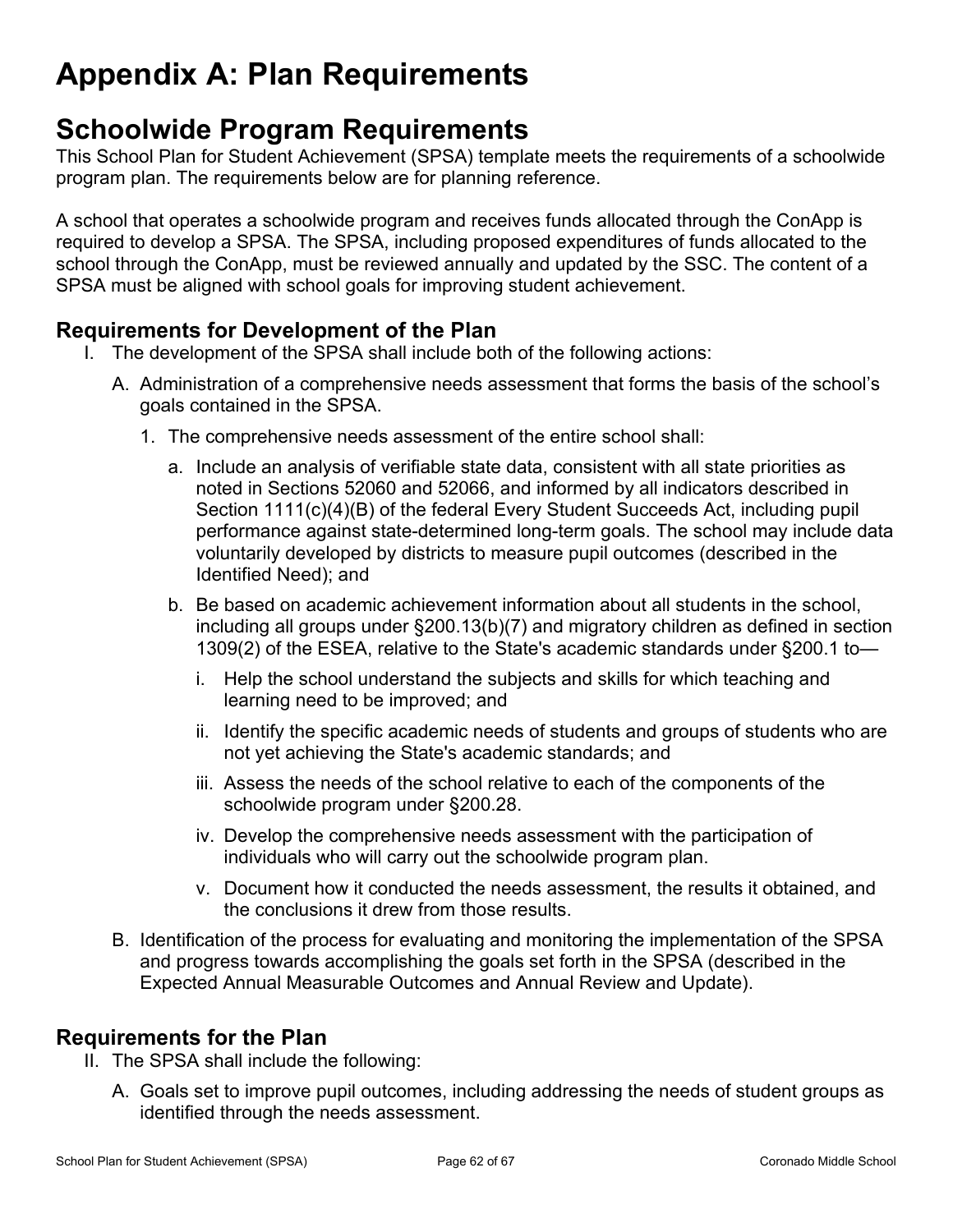- B. Evidence-based strategies, actions, or services (described in Strategies and Activities)
	- 1. A description of the strategies that the school will be implementing to address school needs, including a description of how such strategies will-
		- a. provide opportunities for all children including each of the subgroups of students to meet the challenging state academic standards
		- b. use methods and instructional strategies that:
			- i. strengthen the academic program in the school,
			- ii. increase the amount and quality of learning time, and
			- iii. provide an enriched and accelerated curriculum, which may include programs, activities, and courses necessary to provide a well-rounded education.
		- c. Address the needs of all children in the school, but particularly the needs of those at risk of not meeting the challenging State academic standards, so that all students demonstrate at least proficiency on the State's academic standards through activities which may include:
			- i. strategies to improve students' skills outside the academic subject areas;
			- ii. preparation for and awareness of opportunities for postsecondary education and the workforce;
			- iii. implementation of a schoolwide tiered model to prevent and address problem behavior;
			- iv. professional development and other activities for teachers, paraprofessionals, and other school personnel to improve instruction and use of data; and
			- v. strategies for assisting preschool children in the transition from early childhood education programs to local elementary school programs.
- C. Proposed expenditures, based on the projected resource allocation from the governing board or body of the local educational agency (may include funds allocated via the ConApp, federal funds for CSI, any other state or local funds allocated to the school), to address the findings of the needs assessment consistent with the state priorities, including identifying resource inequities, which may include a review of the LEAs budgeting, it's LCAP, and school-level budgeting, if applicable (described in Proposed Expenditures and Budget Summary). Employees of the schoolwide program may be deemed funded by a single cost objective.
- D. A description of how the school will determine if school needs have been met (described in the Expected Annual Measurable Outcomes and the Annual Review and Update).
	- 1. Annually evaluate the implementation of, and results achieved by, the schoolwide program, using data from the State's annual assessments and other indicators of academic achievement;
	- 2. Determine whether the schoolwide program has been effective in increasing the achievement of students in meeting the State's academic standards, particularly for those students who had been furthest from achieving the standards; and
	- 3. Revise the plan, as necessary, based on the results of the evaluation, to ensure continuous improvement of students in the schoolwide program.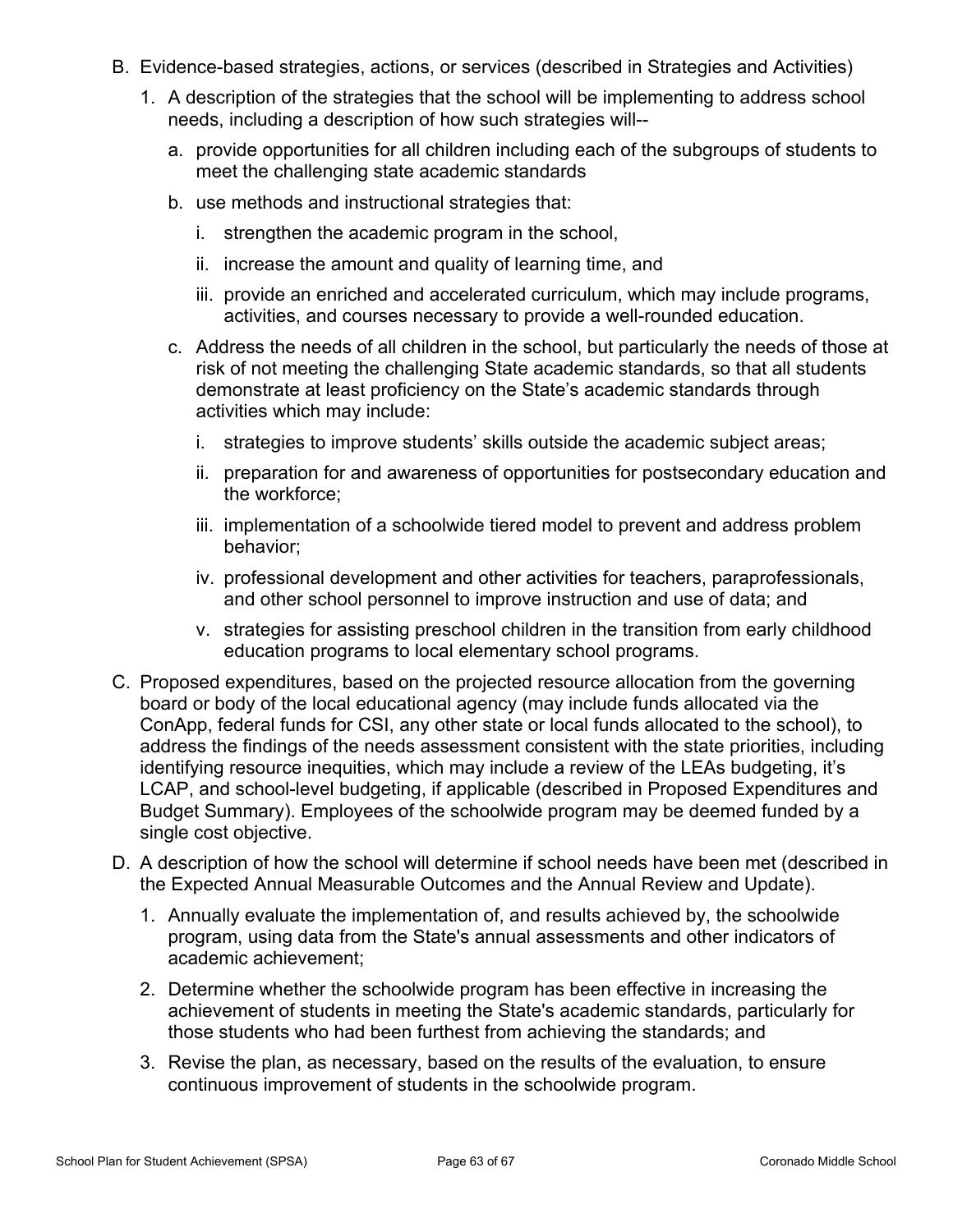- E. A description of how the school will ensure parental involvement in the planning, review, and improvement of the schoolwide program plan (described in Stakeholder Involvement and/or Strategies/Activities).
- F. A description of the activities the school will include to ensure that students who experience difficulty attaining proficient or advanced levels of academic achievement standards will be provided with effective, timely additional support, including measures to
	- 1. Ensure that those students' difficulties are identified on a timely basis; and
	- 2. Provide sufficient information on which to base effective assistance to those students.
- G. For an elementary school, a description of how the school will assist preschool students in the successful transition from early childhood programs to the school.
- H. A description of how the school will use resources to carry out these components (described in the Proposed Expenditures for Strategies/Activities).
- I. A description of any other activities and objectives as established by the SSC (described in the Strategies/Activities).

Authority Cited: S Title 34 of the Code of Federal Regulations (34 CFR), sections 200.25-26, and 200.29, and sections-1114(b)(7)(A)(i)-(iii) and 1118(b) of the ESEA. EC sections 6400 et. seq.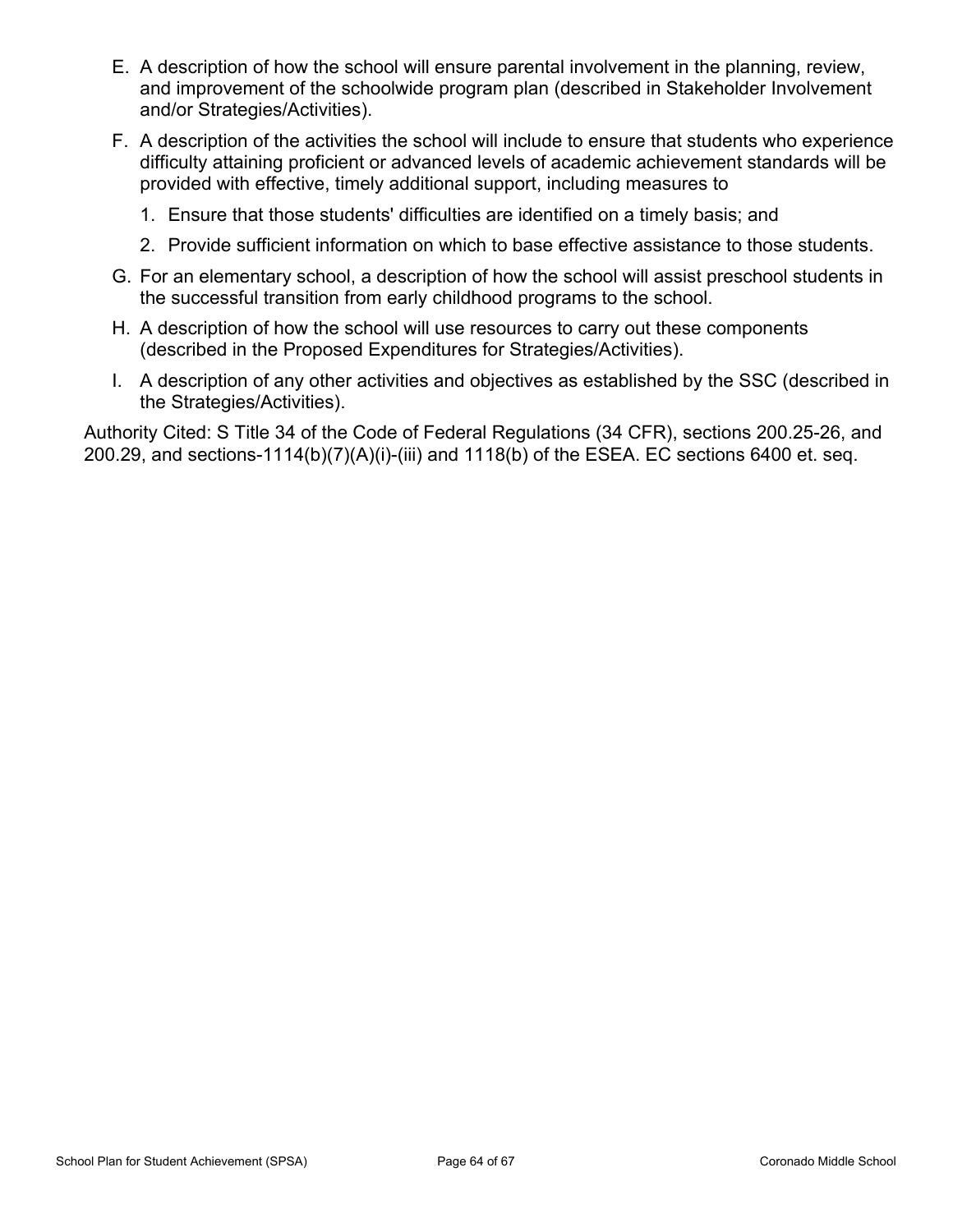# <span id="page-64-0"></span>**Appendix B:**

## **Plan Requirements for School to Meet Federal School Improvement Planning Requirements**

For questions or technical assistance related to meeting Federal School Improvement Planning Requirements, please contact the CDE's School Improvement and Support Office at [SISO@cde.ca.gov.](mailto:%20SISO@cde.ca.gov.)

## **Comprehensive Support and Improvement**

The LEA shall partner with stakeholders (including principals and other school leaders, teachers, and parents) to locally develop and implement the CSI plan for the school to improve student outcomes, and specifically address the metrics that led to eligibility for CSI (Stakeholder Involvement).

The CSI plan shall:

- 1. Be informed by all state indicators, including student performance against state-determined long-term goals (Goal, Identified Need, Expected Annual Measurable Outcomes, Annual Review and Update, as applicable);
- 2. Include evidence-based interventions (Strategies/Activities, Annual Review and Update, as applicable) (For resources related to evidence-based interventions, see the U.S. Department of Education's "Using Evidence to Strengthen Education Investments" at [https://www2.ed.gov/policy/elsec/leg/essa/guidanceuseseinvestment.pdf\)](https://www2.ed.gov/policy/elsec/leg/essa/guidanceuseseinvestment.pdf);
- 3. Be based on a school-level needs assessment (Goal, Identified Need, Expected Annual Measurable Outcomes, Annual Review and Update, as applicable); and
- 4. Identify resource inequities, which may include a review of LEA- and school-level budgeting, to be addressed through implementation of the CSI plan (Goal, Identified Need, Expected Annual Measurable Outcomes, Planned Strategies/Activities; and Annual Review and Update, as applicable).

Authority Cited: Sections 1003(e)(1)(A), 1003(i), 1111(c)(4)(B), and 1111(d)(1) of the ESSA.

### **Targeted Support and Improvement**

In partnership with stakeholders (including principals and other school leaders, teachers, and parents) the school shall develop and implement a school-level TSI plan to improve student outcomes for each subgroup of students that was the subject of identification (Stakeholder Involvement).

The TSI plan shall:

- 1. Be informed by all state indicators, including student performance against state-determined long-term goals (Goal, Identified Need, Expected Annual Measurable Outcomes, Annual Review and Update, as applicable); and
- 2. Include evidence-based interventions (Planned Strategies/Activities, Annual Review and Update, as applicable). (For resources related to evidence-based interventions, see the U.S. Department of Education's "Using Evidence to Strengthen Education Investments" <https://www2.ed.gov/policy/elsec/leg/essa/guidanceuseseinvestment.pdf.>)

Authority Cited: Sections 1003(e)(1)(B), 1003(i), 1111(c)(4)(B) and 1111(d)(2) of the ESSA.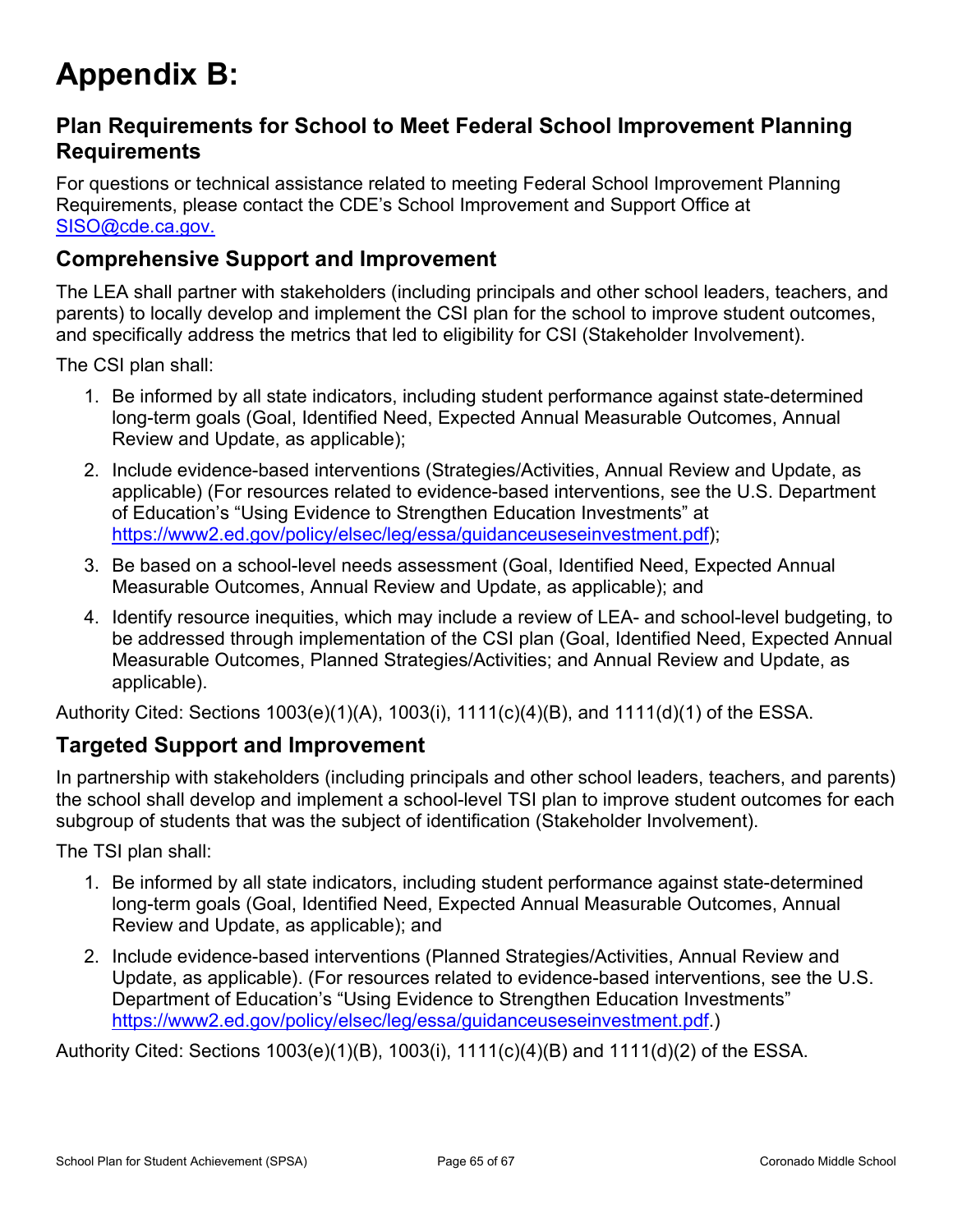## **Additional Targeted Support and Improvement**

A school identified for ATSI shall:

1. Identify resource inequities, which may include a review of LEA- and school-level budgeting, which will be addressed through implementation of its TSI plan (Goal, Identified Need, Expected Annual Measurable Outcomes, Planned Strategies/Activities, and Annual Review and Update, as applicable).

Authority Cited: Sections 1003(e)(1)(B), 1003(i), 1111(c)(4)(B), and 1111(d)(2)(c) of the ESSA.

### **Single School Districts and Charter Schools Identified for School Improvement**

Single school districts (SSDs) or charter schools that are identified for CSI, TSI, or ATSI, shall develop a SPSA that addresses the applicable requirements above as a condition of receiving funds (EC Section 64001[a] as amended by Assembly Bill [AB] 716, effective January 1, 2019).

However, a SSD or a charter school may streamline the process by combining state and federal requirements into one document which may include the local control and accountability plan (LCAP) and all federal planning requirements, provided that the combined plan is able to demonstrate that the legal requirements for each of the plans is met (EC Section 52062[a] as amended by AB 716, effective January 1, 2019).

Planning requirements for single school districts and charter schools choosing to exercise this option are available in the LCAP Instructions.

Authority Cited: EC sections 52062(a) and 64001(a), both as amended by AB 716, effective January 1, 2019.